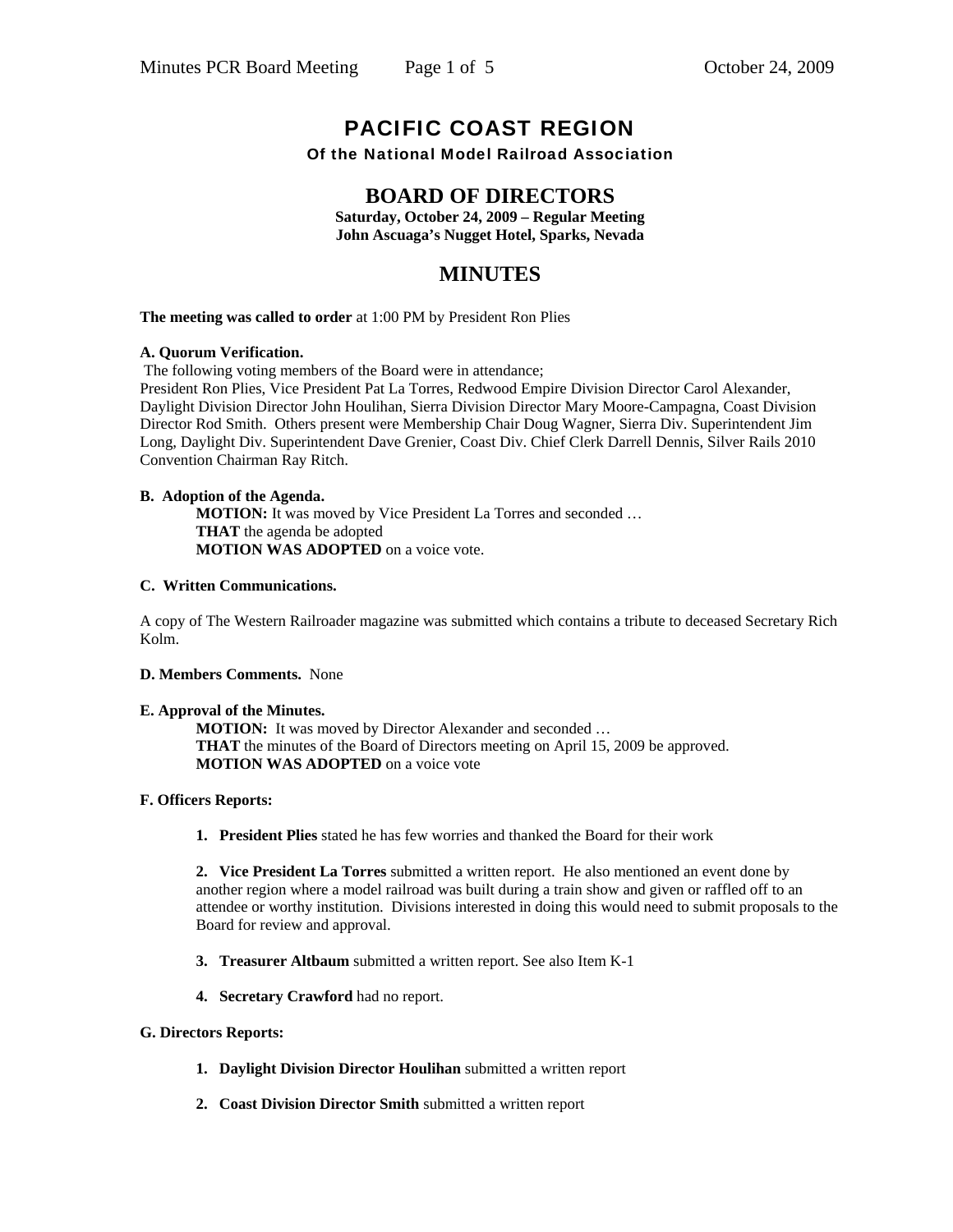**3. Sierra Division Director Moore-Campagna** submitted a written report at the meeting and encouraged attendance/participation at the International Railfair in Roseville. She spoke about the success of the kit bashing contest held by Sierra Div.

**4. RED Director Alexander** submitted a written report. She also mentioned the CD calendars being sold as a fundraiser for the RED. Further commented on the reasons RED had to cancel participation in a Train Show in Santa Rosa due to changes made by the producer of the show.

**5. Hawaiian Division Director Eric Minton** submitted a written report. He was unable to attend this Board meeting.

#### **H. Department Reports:**

 **1. Administration Department.** 

 **Storekeeper Steve Skold** submitted a written report

- **2. Membership Department.** No report. See Item J-3
- **3. Publications Department.**

 **Publications Chair Gus Campagna** was delayed due to another meeting and was unable to attend. No report was received.

**4. Convention Department.** 

 **Convention Department Chair Dennis Stokely** was unable to attend

 **2009 Fremont "Rails Across the Bay" Chair Tom Crawford** submitted an extensive final report for the convention. It was noted no final accounting of profit/loss was available yet.

 **2010 Silver Rails Chair Ray Ritch** reported convention plans are proceeding on schedule. Trips are planned to Portola's WP museum and Carson City's V&T museum as well as a Saturday barbecue and trip on the newly opened V&T line from Carson City to Virginia City. There will be a full range of activities at the convention. The Board of Directors meeting will be on Wednesday, April 28 at 1 PM. Due to the Saturday activities, contest judging will be held on Friday evening.

 **2011 – RED Director Alexander** submitted a written report from the Convention Chair, Steve Skold noting the convention will be held May 13-15, 2011 in Santa Rosa. Planning is well along. The mid year Board of Directors meeting will be held October 23, 2010 at the venue of the Finley Center where some convention activities will be located.

 **2012 – Sierra Division Superintendent Jim Long** reported he has been in touch with Pacific Northwest Region President Jack Hamilton, who is enthusiastic about the idea. Planning is proceeding with an anticipated venue in the Ashland Oregon area.

 Coast Division Director Smith suggested consideration be given to changing the traditional mid year Board of Directors meeting from the next convention venue to a more centralized PCR location, perhaps in the Sacramento area. The Officers seemed warm to this idea.

 **5. Contest Department –** No report **See** item I-4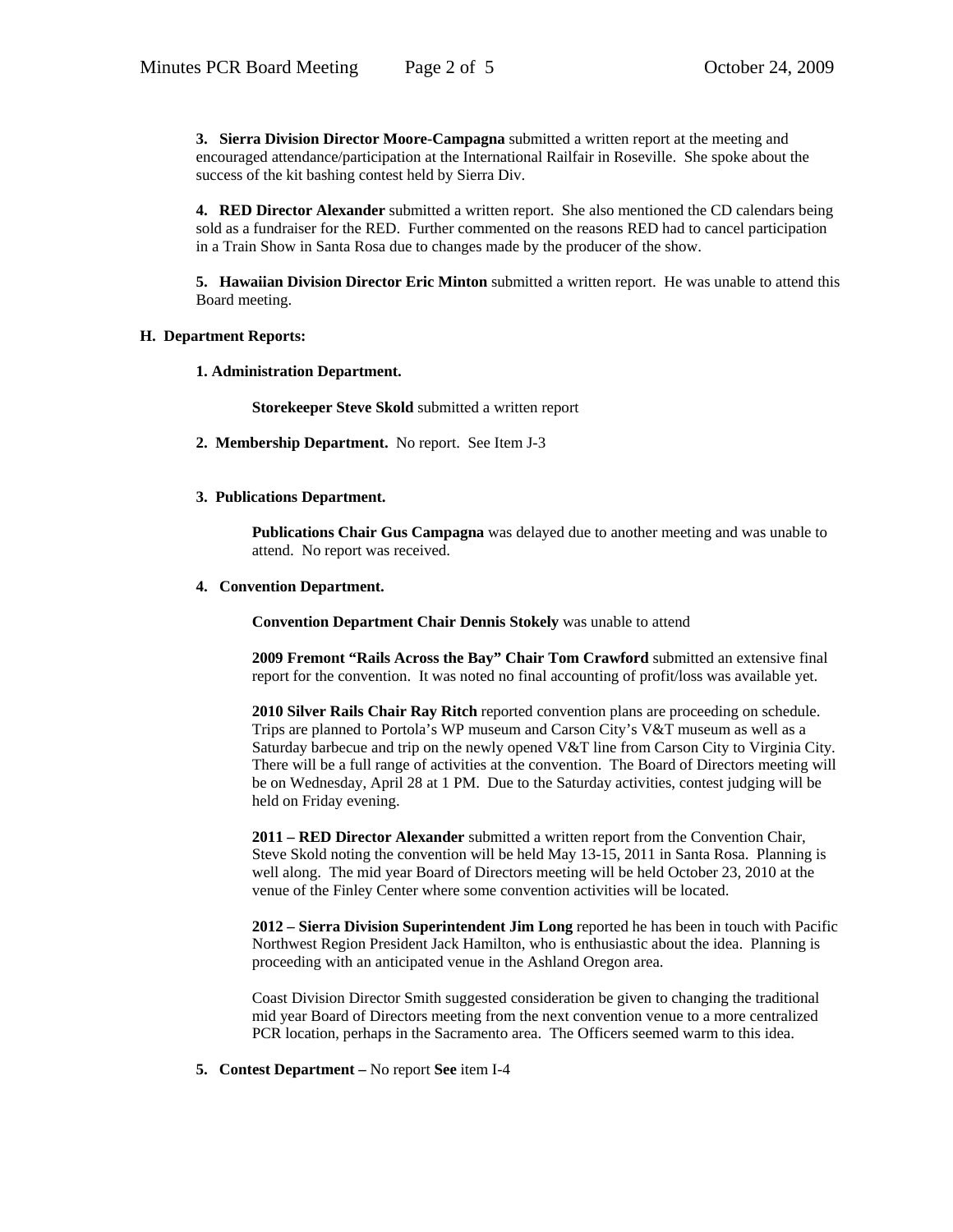**6. Achievement Department –** No Report. RED Director Alexander noted Harold Mentzer has decided he must relinquish the chairmanship of RED Achievement Chair for health reasons. Giuseppe Aymar has agreed to take on the position. President Plies stated he would send a letter of thanks to Harold Mentzer for his long and faithful service to the PCR.

**7. Non-Rail Activities Department Chair Mary Moore-Campagna** noted the department is adequately staffed with active participants for the first time in years.

#### **I. Unfinished Business:**

#### **1. NMRA 2011 Convention in Sacramento**

Convention Chair Ray deBlieck was not in attendance and there was no written report submitted. Vice President La Torres, who is on the committee, reported convention planning is proceeding well and encouraged everyone to register NOW. The convention hotel will be the Sheraton Grand. There was a brief discussion of differences of past NMRA convention models as compared with the 2011 plans.

**2. Audit of Financial Accounts –** Audit Chair Stokely was unable to attend this meeting. The Board decided to continue this item to the next meeting.

**3. Written Agreement with 21st Century Limited Inc. –** No report was submitted. There has been no apparent progress on this agreement and President Plies stated he will contact the organization on behalf of the PCR Directors.

**4. Contest Guideline Changes –** A written proposal to change the Contest Guidelines was submitted. These changes modify Section IV. Section V, Section VIII, delete Section IX and add a new Section IX. Non-Rail Activities Department Chair Mary Moore-Campagna submitted a written report including guidelines of categories, Awards to be presented and judging criteria. She also submitted an Arts and Crafts entry form dated October 23, 2009 and a Judges score sheet (PCR Contest Form 906) dated September 23, 2009.

**MOTION:** It was moved by Vice President La Torres and seconded…

**THAT** the proposed changes and modifications to the contest guidelines as delineated in the document submitted to the 2009 Mid Year Board Meeting be made to the "Pacific Coast Region National Model Railroad Association Contest Directory" and these changes will be effective with the 2010 PCR Convention contest events, as amended by Director Moore-Campagna, concerning the Arts and Crafts section of the contest guidelines.

**MOTION WAS ADOPTED** on a voice vote.

#### **J. New Business:**

 **1. Manual of Operations Revisions. – Committee Chair Dave Connery** submitted written copies of the proposed changes to Section 10 – PCR Awards and Section 6-C Membership. **MOTION:** It was moved by Director Houlihan and seconded… **THAT** the submitted changes be adopted. **MOTION WAS ADOPTED** on a voice vote.

**2. Tug of War Contest – Sierra Superintendent Jim Long,** who has been the custodian of the long unused tug of war contest apparatus, proposed we dispose of this surplus item. **MOTION:** It was moved by Director Alexander and seconded… **THAT** Jim Long be authorized to dispose of the Tug of War apparatus **MOTION WAS ADOPTED** on a voice vote

**3. Brochure - Membership Chair Doug Wagner** circulated a draft for a brochure titled "An Introduction To The Pacific Coast Region and the National Model Railroad Association". He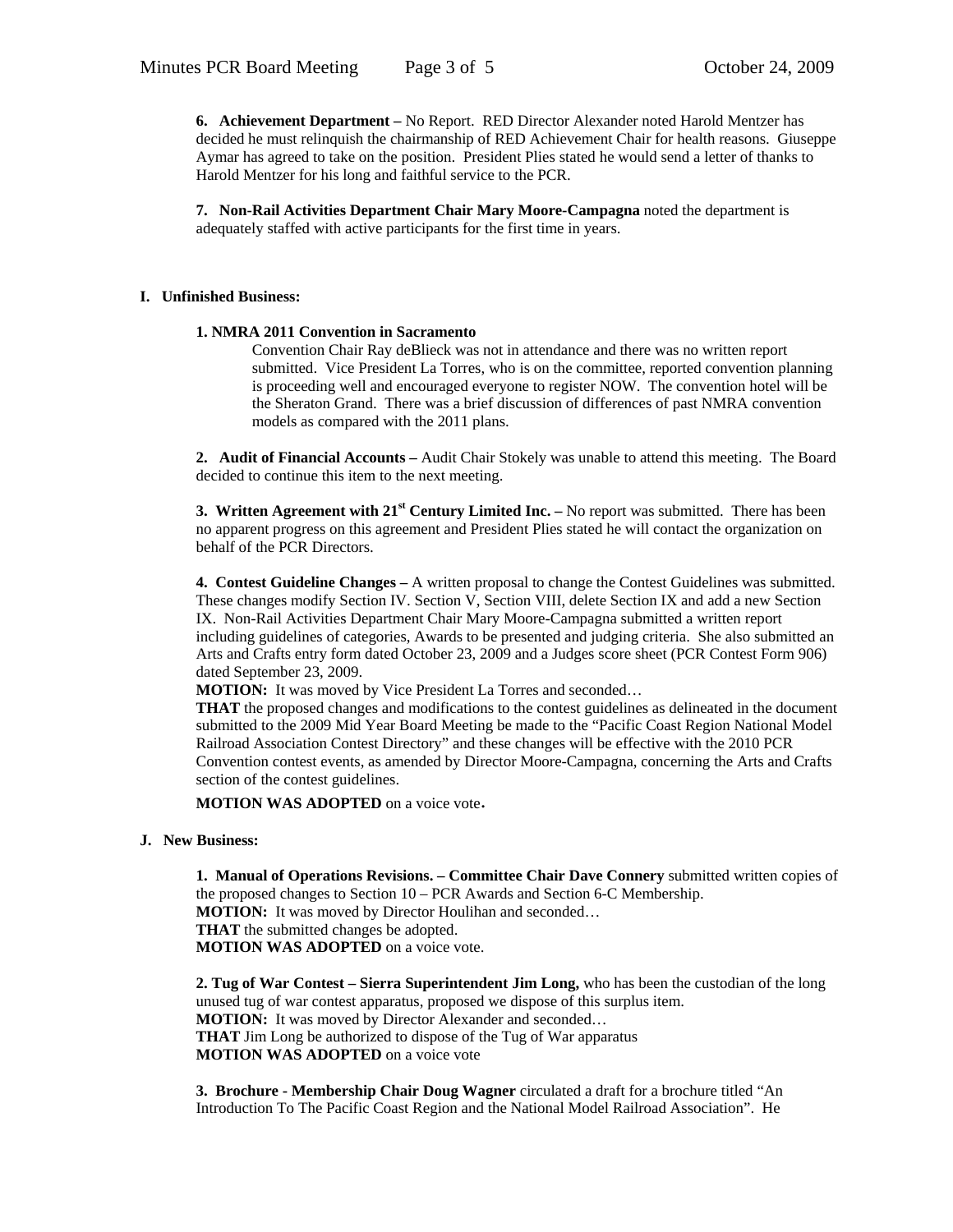discussed the origins and intent for the brochure, as well as estimates he has obtained for the costs to print it.  $(+/-$  \$820 for color,  $+/-$  \$123 for b&w on glossy paper and  $+/-$  \$110 for b&w on plain paper). It is not yet ready for printing. The intent is to aid in attracting new members at train shows and other venues.

 He further noted he has been forwarding membership information received from NMRA headquarters on a regular basis to membership chairs in each division.

 Vice President La Torres suggested we should consider a "please come back" letter from the PCR Secretary to members who have let their membership lapse. He based this idea on the success achieved by the 2009 convention registrar to encourage attendance at that convention. He also passed out some CD's of pictures to use at Train Shows if a computer is available.

 **4. Convention Car Display – Daylight Director Houlihan** showed the assembly a display case (one of two) containing the collection of convention cars. He stated he had a PCR member with wood working skills, Dan Smith, construct two cases to hold these cars. He requested the Board agree to reimburse him for the material costs he incurred having the cases built in the amount of \$221.24. Discussion ensued about the PCR taking possession of the cars and two cases and the philosophy of "the PCR not owning anything". It was mentioned the display could be used as a recruitment tool. **MOTION:** It was moved by Vice President La Torres and seconded...

**THAT** PCR accept the collection of convention cars and authorize reimbursement of the expense to construct cases for display of same.

**MOTION WAS ADOPTED** on a voice vote

**5. VGA cords for the LCD Projectors – Coast Director Smith** requested on behalf of clinicians an extension cord be acquired for each of the PCR LCD projectors so clinicians can locate their computer more than 3 or 4 feet from the projector. This proposal was promulgated by Coast Division Superintendent Mark Schutzer, a very active clinician at Division and PCR conventions. Discussion ensued by several Directors noting such cords are not required in most situations. It was stated the slides are contained in the LCD projector and a simple remote control with no cord is a better solution. Jim Long demonstrated a remote he had for the projector in the room. However, the Board felt a single cord, to be in the possession of the Coast Division might be satisfactory.

**MOTION:** It was moved by Director Smith and seconded…

**THAT** the PCR Board authorize the purchase of one VGA extension cable by Coast Superintendent Mark Schutzer in a length of 25 feet and at a maximum cost of \$25

**MOTION WAS APPROVED** on a voice vote with one opposed.

**6. Daylight Division By-Laws – Daylight Director Houlihan** asked about approvals needed for the Daylight Division to revise their by-laws. The Board discussed this matter and determined Divisions are not regulated by the State and may adopt by-laws however they choose to do so. It was noted both Coast and Sierra divisions have revised their by-laws within the last 10 years.

#### **K. Budget:**

 **1. Budget for FY 2010 – Treasurer Altbaum** submitted, as part of his financial report a proposed budget for fiscal year 2010. Discussion ensued and **MOTION:** It was moved by Sierra Director Moore-Campagna and seconded... **THAT the** proposed budget be approved as submitted **MOTION WAS APPROVED** on a voice vote

#### **L. Announcements:**

 **1. Next Board of Directors Meeting –** It was decided the next Board of Directors meeting will be held at 1 PM on Wednesday, April 28, 2010 at the Nugget Hotel in Sparks, Nevada.

**M. Adjournment:** The meeting was adjourned at 3:25 PM on a motion by Vice President La Torres.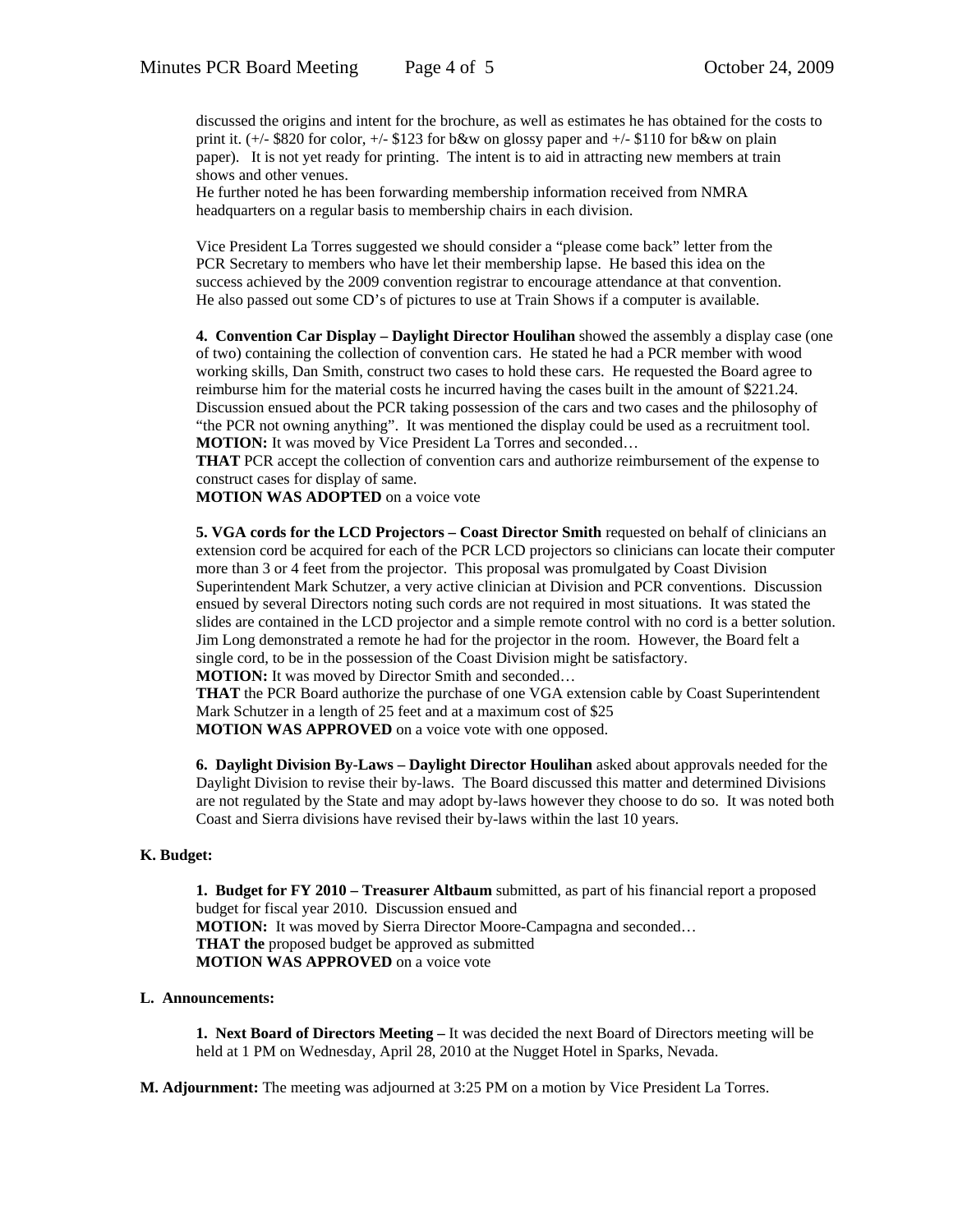Respectfully Submitted

# Rod Smith

Rod Smith, Acting PCR Secretary

ATTACHMENT A Minutes, Board of Directors Meeting October 24, 2009

WRITTEN DOCUMENTS SUBMITTED TO THE BOARD

Listed by Agenda Item

- E. Minutes of the Board of Directors Meeting, April 15, 2009\*
- F1. Copy of Tribute to Rich Kolm Western Railroader #689
- F2. Vice Presidents Report, Pat La Torres\*
- F3. Treasurers Report, Larry Altbaum\* (includes Proposed Budget)
- G1. Daylight Division Directors Report, John Houlihan\*
- G2. Coast Division Directors Report, Rod Smith\*
- G3. Sierra Division Directors Report, Mary Moore-Campagna
- G4. Redwood Empire Directors Report, Carol Alexander\*
- G5. Hawaiian Division Directors Report, Eric Minton\*
- H1. Storekeepers Report, Steve Skold\*
- H4. (a) 2009 Convention Report, Tom Crawford\*
- H4. (b) 2011 Convention Report, Steve Skold
- I4. Contest Motion, 2009 Mid-Year Meeting, \*
- I4. Amendments to the Contest Motion, Mary Moore-Campagna
- J1. PCR By-Laws and Manual of operations Committee proposals, Dave Connery\*
- J2. Tug of War Contest proposal, Jim Long\*
- J3. Copy of draft proposal for a brochure, Doug Wagner

**\*** Distributed prior to the Board meeting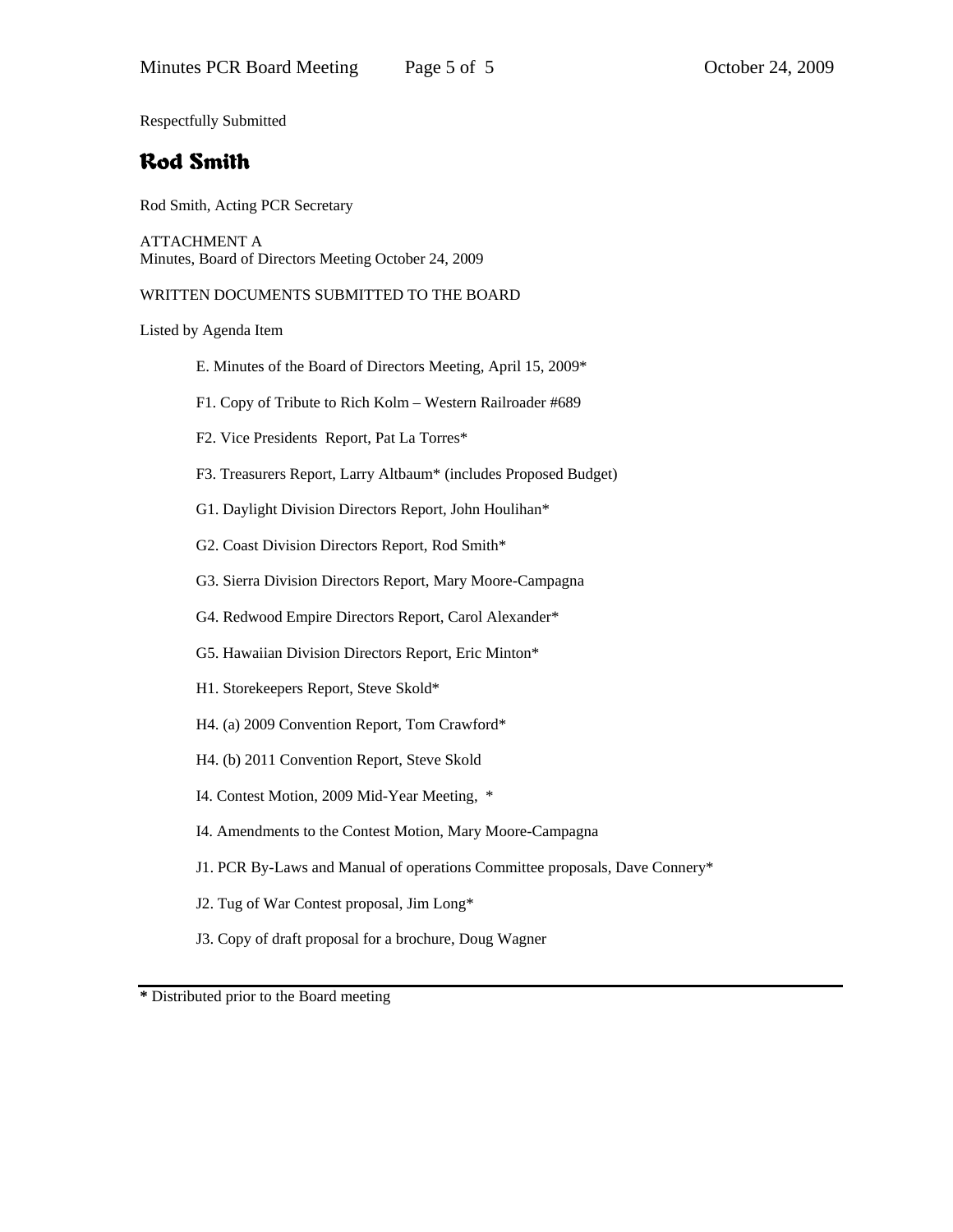#### **VICE PRESIDENT'S REPORT OCTOBER 24, 2009, MID-YEAR BOARD MEETING**

- 1) Bill Kaufman, working with Bob Ferguson has started a new "Regions and Divisions" Yahoo group. The purpose of this group is to provide a forum for the officers and "Movers and Shakers" of the various NMRA regions and divisions to discuss the state within the NMRA at the local level and help develop ideas and processes that may help the growth of the organization at this level. One of the first actions to come from the formation of this group has been the beginning of a guideline/handbook to help local officers in learning what it is that they're trying to do and then how to do it more effectively. This handbook was originally started by NMRA Director Tony Koester, but he has passed it on to Bill Kaufman to edit and coordinate, with input from the local level officers. The book is moving forward and has already had much information passed on to Bill, which has been posted to the files section of the list for short term review by list members. I'm glad to say that there is a very high level of active participation by members of the PCR and our various divisions. I believe that most of the region's BoD has subscribed to the list, even if they're just lurking in the background. This list has also been an education to many of us, seeing the differences in the relationships between other regions and their divisions.
- 2) I'm glad to say that progress has finally been made in updating the region's contest rules and guidelines, to better reflect the current state of the hobby. Is it perfect? Probably not. But then again, by its very nature this is – and should be – a living and changeable document. What we have done is to propose the official deletion of those areas which have for whatever reasons become unneeded. These would include the "Tug of War" locomotive performance contest and the slide category of the photo contest (which has averaged one entrant or less over the past five conventions). We have also officially added the Crafts categories, to reflect those shown in the NMRA National contest rules. The only major departure from the national program is to make ours a judged category as opposed to only popular vote. Along these same lines, we have officially added the Popular Vote awards in the regional contests. Up to this time this has only been as the local sponsoring committees have decided to support them. If the motion being presented at this meeting passes, the popular vote awards will earn an award plaque the same as the other contest categories. This is something which Ron and I have been working at for some time, that has already been shown to increase participation in the contest room activities.
- 3) On the membership front, Doug Wagner has been moving forward on updating our membership acquisition and retention programs. While I'll leave the specific comments to him, this is another case where the Regions and Divisions group has opened doors by providing access to ideas from all around the NMRA.
- 4) As a big step forward, we have pretty much adjusted all of the Division Meets so that there are no date conflicts. Yes, there was one conflict this past quarter, but this was due to an unavoidable last minute change of meeting site, which was beyond the control of the host division. A VERY big thank you to all of the Divisions Boards who made this work.

That pretty much covers what I have to add to this meeting regarding activities of the past six months.

Respectfully submitted, Pat LaTorres, V.P., PCR/NMRA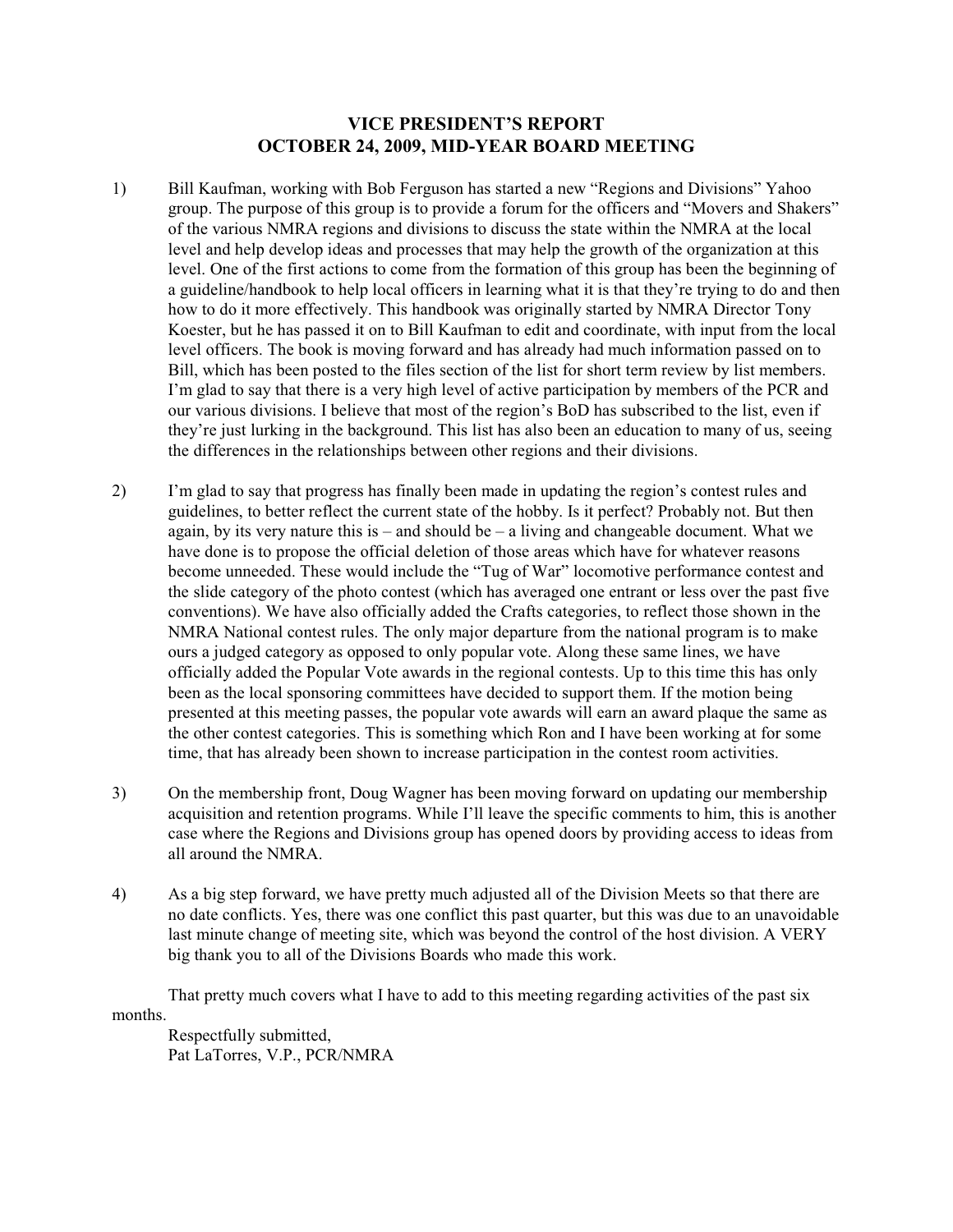# **PACIFIC COAST REGION**

#### **of the**

# **NATIONAL MODEL RAILROAD ASSOCIATION**

#### **Treasurer's Report**

October 8, 2009

The finances of the Region continue to be somewhat stable. BranchLine subscription revenue has increased over the 2008 six month period and further reductions in interest rates are having a real effect. PCR has realized an operating deficit for the first six months exceeding \$850, \$300 greater than the same period last year. I expect this situation to continue into next year, as reflected in the \$2180 projected operating deficit. This results from increased BranchLine costs (both printing and postage) and reduced revenue from interest on capital assets. That said, in spite of my firm conviction that operating costs should be covered each year by current year income, I believe we can weather an additional period of this until the interest market improves. (Note that the best rate I could obtain when the Life Savings account came due a couple of months ago was about 2 percent, a substantial drop from the 3.45 percent we had previously earned. And this required a two year CD.)

As you well know, and as shown on the attached balance sheet, PCR has significant assets in convention funds. While drawing down these funds to cover operating expenses is, I believe, not in the best interests of the Region, financing one-time projects or purchases that provide a return to the members or enhance the hobby as a whole, does make sense. That said, aside from the purchase of digital projectors for each Division and the funding of TimeSavers, there have been few proposals regarding the use of these assets.

As I wrote to you a year ago, another possible avenue of expense, and a return to the membership, could be to use some of the \$46,000 in convention funds to underwrite convention costs, thereby reducing registration fees or providing added activities and benefits to the convention attendees. It's important to retain sufficient reserves to cover any losses a future convention may incur, but using an appropriate amount of the funds would seem reasonable. The benefit of this approach is that while returning assets to the membership, it does not represent a mortgage on the future, as the practice should be approved each year and can be discontinued at any time. The downside, at least at this time, is that it will reduce our capital for generating revenue from CD investments.

I will not be at the Board meeting on October 24, as my wife and I will be on the East coast. Should you have questions, please call me on my cell phone at 510-912-1076.

> Respectfully Submitted, *Larry Altbaum* Larry Altbaum Treasurer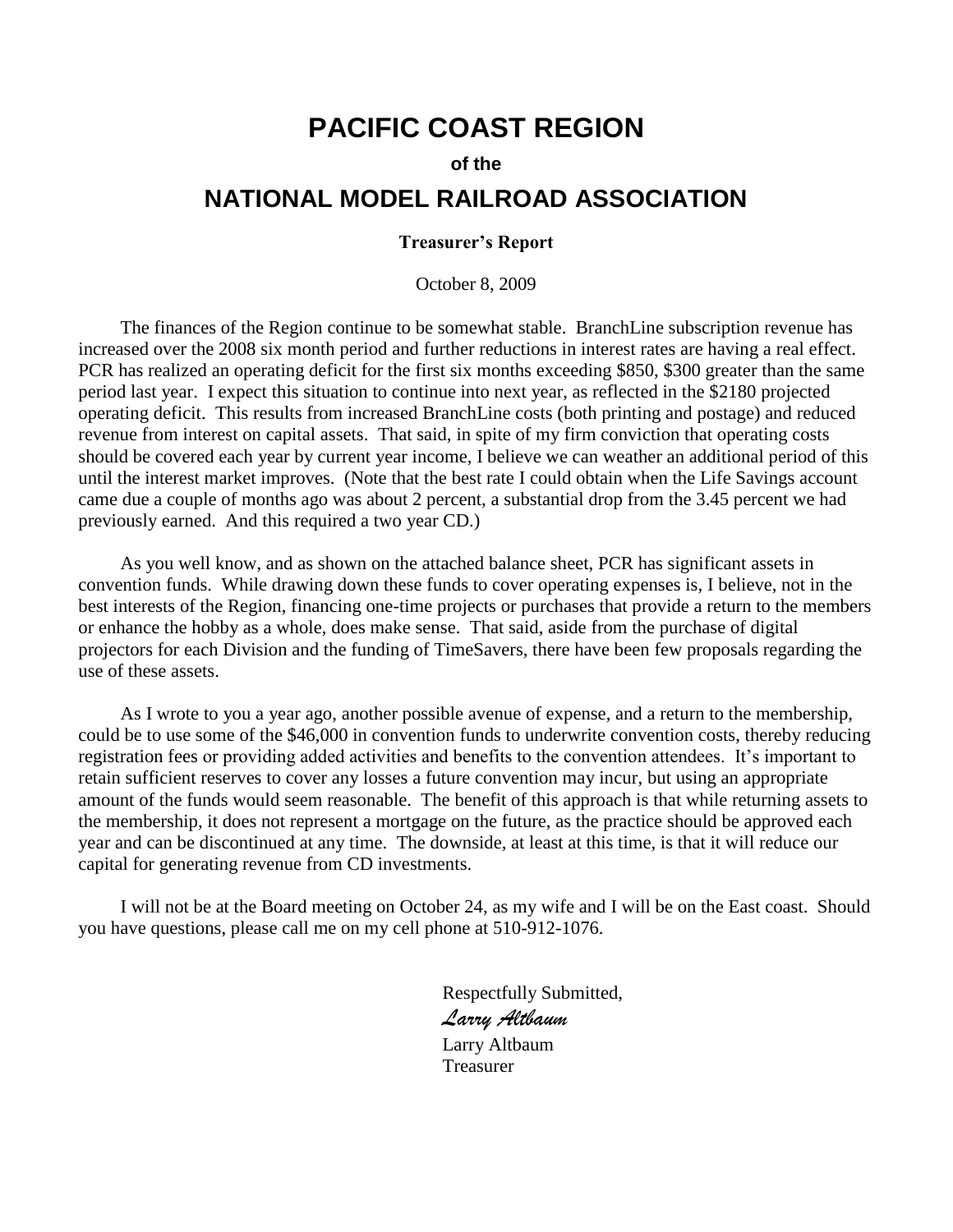# **Pacific Coast Region - NMRA**

**Budget**

|                                                   | <b>Adopted</b><br>2009 Bud. | <b>Actual</b><br>2009 6 Mths. | Projected         | Projected<br>Variance | <b>Request</b><br>2010 | <b>Proposed</b><br>2010 |
|---------------------------------------------------|-----------------------------|-------------------------------|-------------------|-----------------------|------------------------|-------------------------|
|                                                   |                             |                               |                   |                       |                        |                         |
| <b>Operating Income</b><br>Life Interest          | 1008.00                     | 482.52                        | 750.00            | (258.00)              |                        | 650.00                  |
|                                                   | 3450.00                     | 1657.50                       | 3200.00           | (250.00)              |                        | 3100.00                 |
| <b>BL Subscriptions</b><br>From Nat'l             |                             | 1143.00                       |                   |                       |                        |                         |
| Other                                             | 2400.00<br>800.00           | 0.00                          | 2250.00<br>800.00 | (150.00)<br>0.00      |                        | 2400.00                 |
| <b>Bank Interest</b>                              | 950.00                      | 371.65                        | 700.00            |                       |                        | 800.00<br>600.00        |
|                                                   |                             |                               |                   | (250.00)              |                        |                         |
| <b>Total Income</b>                               | 8608.00                     | 3654.67                       | 7700.00           | (908.00)              |                        | 7550.00                 |
| <b>Operating Expense</b>                          |                             |                               |                   |                       |                        |                         |
| Operations                                        |                             |                               |                   |                       |                        |                         |
| <b>Member Services</b>                            | 50.00                       | 0.00                          | 50.00             | 0.00                  |                        | 50.00                   |
| Member Promo.                                     | 150.00                      | 0.00                          | 150.00            | 0.00                  |                        | 150.00                  |
| Achievement                                       | 150.00                      | 0.00                          | 125.00            | (25.00)               |                        | 150.00                  |
| Supplies                                          | 100.00                      | 42.00                         | 150.00            | 50.00                 |                        | 100.00                  |
| <b>Bank Charges</b>                               | 10.00                       | 0.00                          | 10.00             | 0.00                  |                        | 10.00                   |
| Fees & Taxes                                      | 20.00                       | 20.00                         | 20.00             | 0.00                  |                        | 20.00                   |
| Accounting                                        | 0.00                        | 0.00                          | 0.00              | 0.00                  |                        | 0.00                    |
| <b>Branchline</b>                                 |                             |                               |                   |                       |                        |                         |
| Printing                                          | 5100.00                     | 2578.63                       | 5200.00           | 100.00                |                        | 5300.00                 |
| Postage                                           | 2100.00                     | 918.27                        | 1850.00           | (250.00)              |                        | 2000.00                 |
| Supplies                                          | 100.00                      | 0.00                          | 100.00            | 0.00                  |                        | 100.00                  |
| <b>Division Support</b>                           | 1200.00                     | 562.50                        | 1150.00           | (50.00)               |                        | 1200.00                 |
| Projects                                          |                             | 0.00                          | 0.00              | 0.00                  |                        |                         |
| Web Page                                          | 240.00                      | 119.70                        | 250.00            | 10.00                 |                        | 250.00                  |
| Awards                                            | 300.00                      | 270.00                        | 300.00            | 0.00                  |                        | 300.00                  |
| Misc.                                             | 100.00                      | 0.00                          | 100.00            | 0.00                  |                        | 100.00                  |
| <b>Total Expense</b>                              | 9620.00                     | 4511.10                       | 9455.00           | (165.00)              |                        | 9730.00                 |
| <b>Operating Excess/Deficit</b>                   | (1012.00)                   | (856.43)                      | (1755.00)         |                       |                        | (2180.00)               |
| <b>Convention Income</b>                          |                             |                               |                   |                       |                        |                         |
| Conv. Exc.                                        |                             | 2286.68                       | 2286.68           | 2286.68               |                        |                         |
| <b>Total Income</b>                               | 0.00                        | 2286.68                       | 2286.68           | 2286.68               | 0.00                   |                         |
| <b>Convention Expense</b><br><b>Total Expense</b> | 0.00                        | 0.00                          |                   | 0.00                  |                        |                         |
| <b>Convention Exc/Def</b>                         | 0.00                        | 2286.68                       | 2286.68           | 2286.68               |                        |                         |
| <b>Total Excess/Deficit</b>                       | (1012.00)                   | 1430.25                       | 531.68            | $\qquad \qquad -$     |                        | (2180.00)               |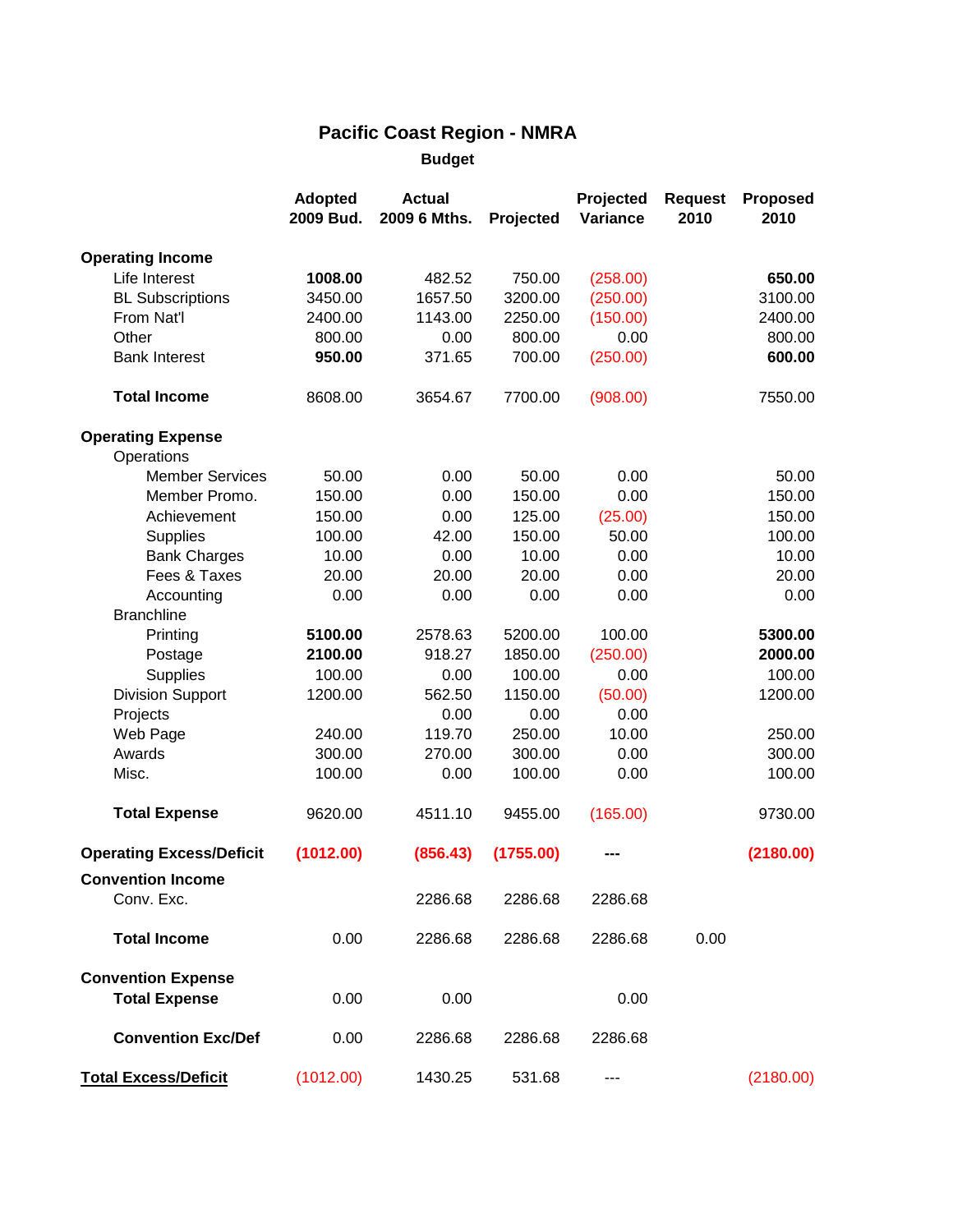#### **Notes:**

"Other" reflects projector rentals and estate and merchandise sales BL printing and postage costs increasing Interest decrease reflects decreased rates upon renewal of CDs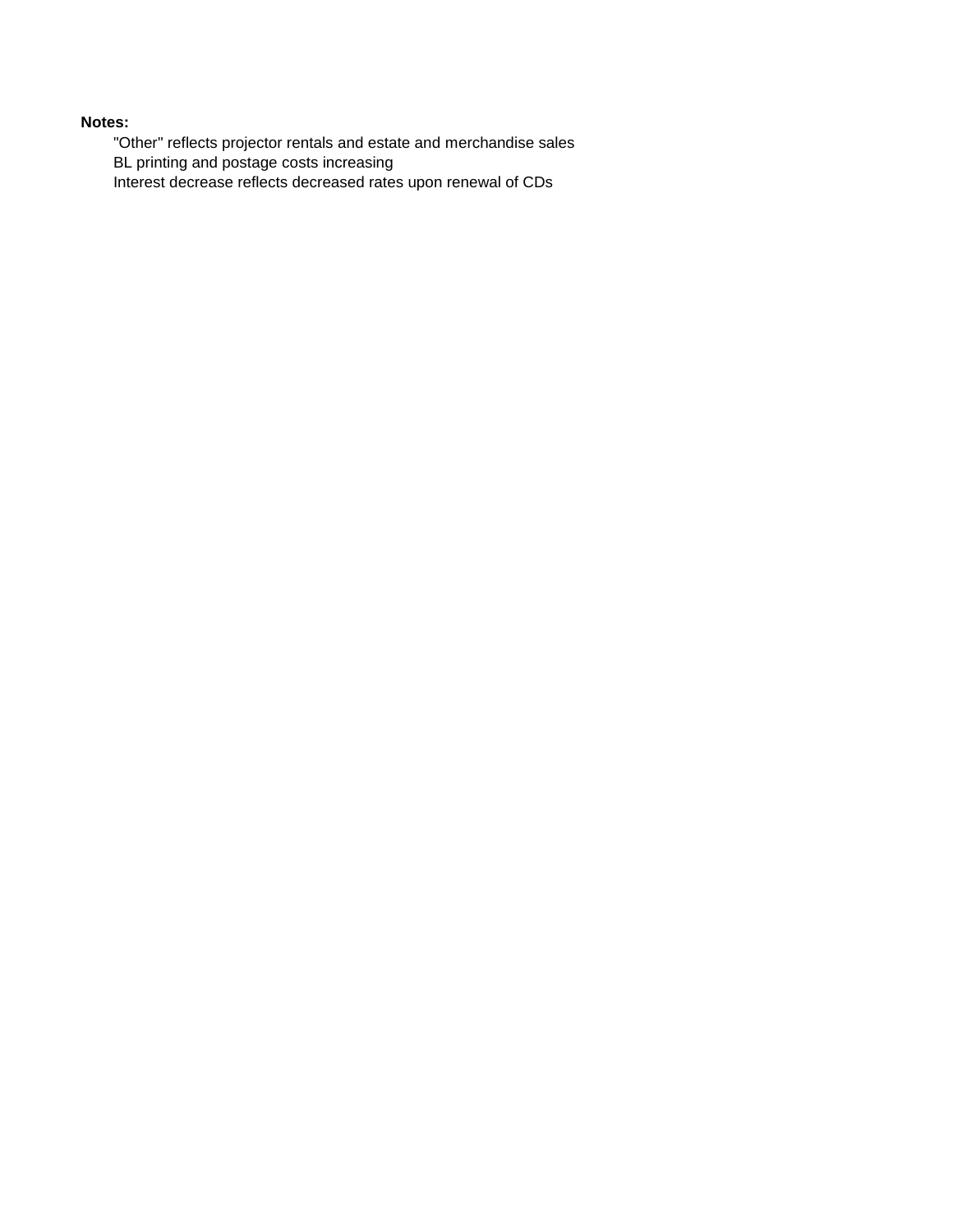#### **Sep 30, 2009 Pacific Coast Region - NMRA Example 21 and 22 and 23 and 24 and 25 and 26 and 26 and 26 and 26 and 26 and 26 and 26 and 26 and 26 and 26 and 26 and 26 and 26 and 26 and 26 and 26 and 26 and 26 and 26 and 26 and 26 and 26 and 26 and 26 and 26 and 26**

|                               |              | 6 Months 6 Months Variance                                   |                                    |                 |
|-------------------------------|--------------|--------------------------------------------------------------|------------------------------------|-----------------|
|                               |              | Ended Sep/09 Ended Sep/08 Fav/ <unf> % Var</unf>             |                                    |                 |
|                               |              |                                                              | ============                       | $= = = = = = =$ |
| Income                        |              |                                                              |                                    |                 |
| PCR NMRA Rebate               |              | $$1,143.00$ $$1,220.00$ (\$77.00)                            |                                    | $-6.3%$         |
| PCR BL Subscriptions          |              | 1,657.50 1,296.00                                            | 361.50 27.9%                       |                 |
| Convention Proceeds           | ____________ | 2,286.68 1,519.25 767.43 50.5%<br>___________                |                                    |                 |
| TOTAL Income                  |              | 5,087.18 4,035.25 1,051.93 26.1%                             |                                    |                 |
| Expenses                      |              |                                                              |                                    |                 |
| Supplies - Operations         |              | $0.00$ 200.00 200.00                                         |                                    | 100.0%          |
| Postage - Operations          |              | 42.00 0.00 (42.00)                                           |                                    |                 |
| Postage - Branchline          |              | 918.27 1,184.00 265.73 22.4%                                 |                                    |                 |
| Printing - Branchline         |              | $2,578.63$ $2,243.11$ $(335.52)$ $-15.0\%$                   |                                    |                 |
| Awards - President            |              | 270.00 0.00 (270.00)                                         |                                    |                 |
| NMRA Division Rebates         |              | 562.50 600.50 38.00 6.3%                                     |                                    |                 |
| Taxes, Fees, Licenses         |              | $20.00$ 0.00 (20.00)                                         |                                    |                 |
| Web Services                  |              | 119.70 129.70 10.00 7.7%                                     | $  -$                              |                 |
| TOTAL Expenses                | ____________ | $4,511.10$ $4,357.31$ $(153.79)$ $-3.5%$                     |                                    |                 |
| OPERATING PROFIT              |              | 576.08 (322.06) 898.14<br>____     _____________      ______ |                                    | 278.9%          |
| Other Income & Expenses       |              |                                                              |                                    |                 |
| Life Interest                 |              | 482.52 696.50 (213.98) -30.7%                                |                                    |                 |
| Convention Interest           |              | 371.65 576.72<br>____________                                | $(205.07)$ -35.6%<br>------------- |                 |
| TOTAL Other Income & Expenses |              | 854.17 1,273.22 (419.05) -32.9%                              | ____________                       |                 |
| PROFIT BEFORE TAXES           |              | 1,430.25 951.16 479.09 50.4%                                 |                                    |                 |
| NET PROFIT                    |              | \$1,430.25 \$951.16 \$479.09 50.4%                           |                                    |                 |
|                               |              |                                                              | $=$ ============                   |                 |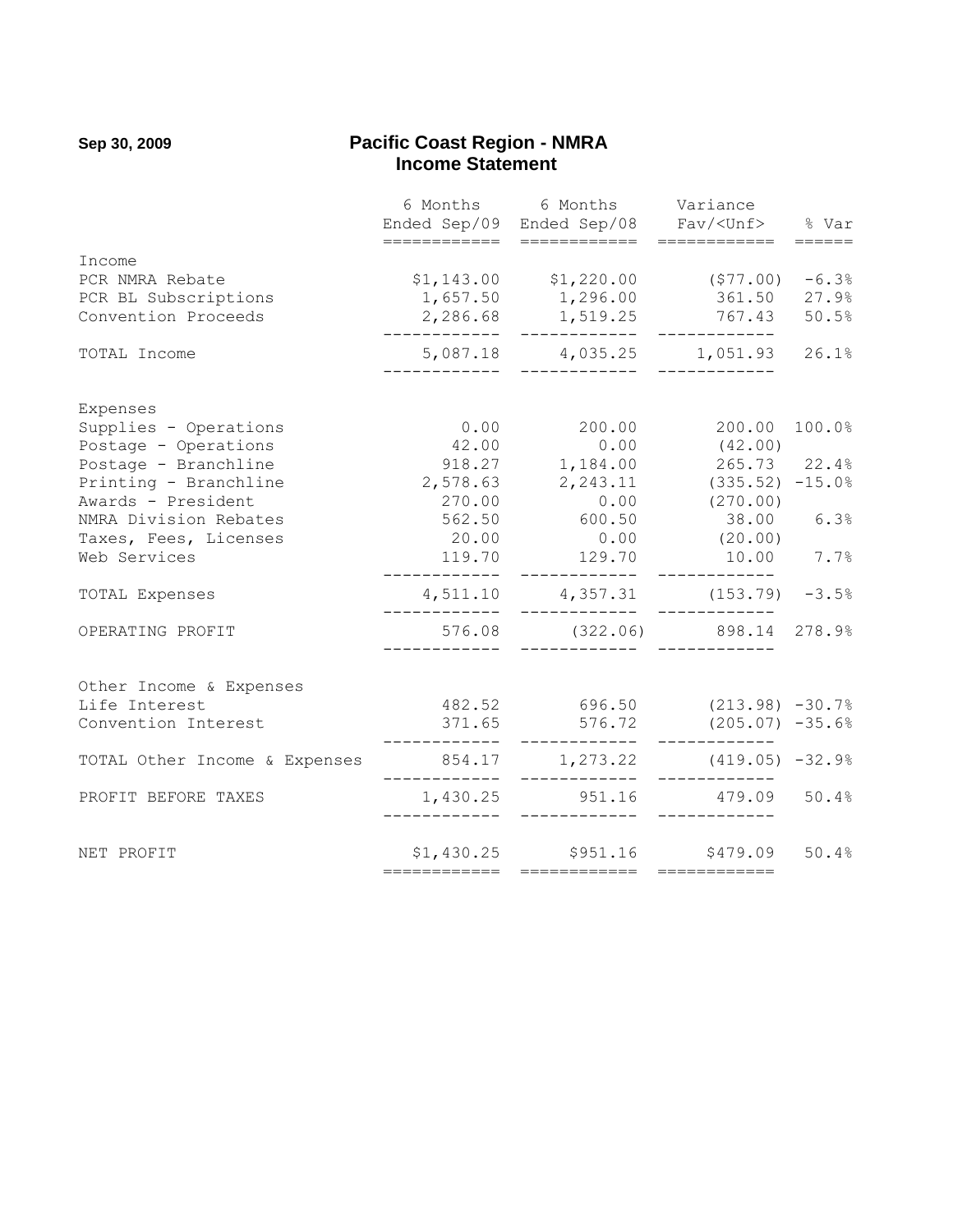#### **Sep 30, 2009 Pacific Coast Region - NMRA Balance Sheet**

|                             |                                                               | Sep/09 Sep/08 Inc/ <dec> %</dec>                     |              |         |
|-----------------------------|---------------------------------------------------------------|------------------------------------------------------|--------------|---------|
|                             | ============                                                  |                                                      |              |         |
|                             | ASSETS                                                        |                                                      |              |         |
|                             |                                                               |                                                      |              |         |
| Current Assets:             |                                                               |                                                      |              |         |
| Cash                        |                                                               |                                                      |              |         |
| General Checking            |                                                               | $$7,523.40$ $$8,551.07$ $$1,027.67$ $$-12.0%$        |              |         |
| Convention Checking         |                                                               | $9,141.45$ $9,904.51$ $(763.06)$ $-7.7%$             |              |         |
| Life Savings                |                                                               | 29, 254.93 29, 378.40 (123.47) -0.4%                 |              |         |
| Convention Savings          |                                                               | 37,000.00 37,000.00 0.00 0.0%                        |              |         |
| TOTAL Cash                  |                                                               | 82,919.78 84,833.98 (1,914.20) -2.3%<br>---------    |              |         |
| Convention Adv. Recv.       |                                                               | 2,000.00 2,000.00<br>------------                    | 0.00         | 0.0%    |
| TOTAL Current Assets        |                                                               | 84,919.78 86,833.98 (1,914.20)<br>_____________      |              | $-2.2%$ |
| TOTAL ASSETS                | ============                                                  | \$84,919.78 \$86,833.98 (\$1,914.20)<br>============ |              | $-2.2%$ |
|                             | LIABILITIES                                                   |                                                      |              |         |
|                             |                                                               |                                                      |              |         |
| TOTAL LIABILITIES           |                                                               | $$0.00$ \$0.00 \$0.00                                |              |         |
|                             | CAPITAL                                                       |                                                      |              |         |
|                             |                                                               |                                                      |              |         |
| Retained Earnings           |                                                               | 83,489.53 85,882.82 (2,393.29) -2.8%                 |              |         |
| Year-to-Date Earnings       | 1,430.25                                                      | 951.16                                               | 479.09 50.4% |         |
| TOTAL CAPITAL               | $84,919.78$ $86,833.98$ $(1,914.20)$ $-2.2%$                  |                                                      | ____________ |         |
|                             |                                                               |                                                      |              |         |
| TOTAL LIABILITIES & CAPITAL | $$84,919.78$ $$86,833.98$ $$1,914.20$ $$2.2\$<br>============ | ============                                         | ============ |         |
|                             |                                                               |                                                      |              |         |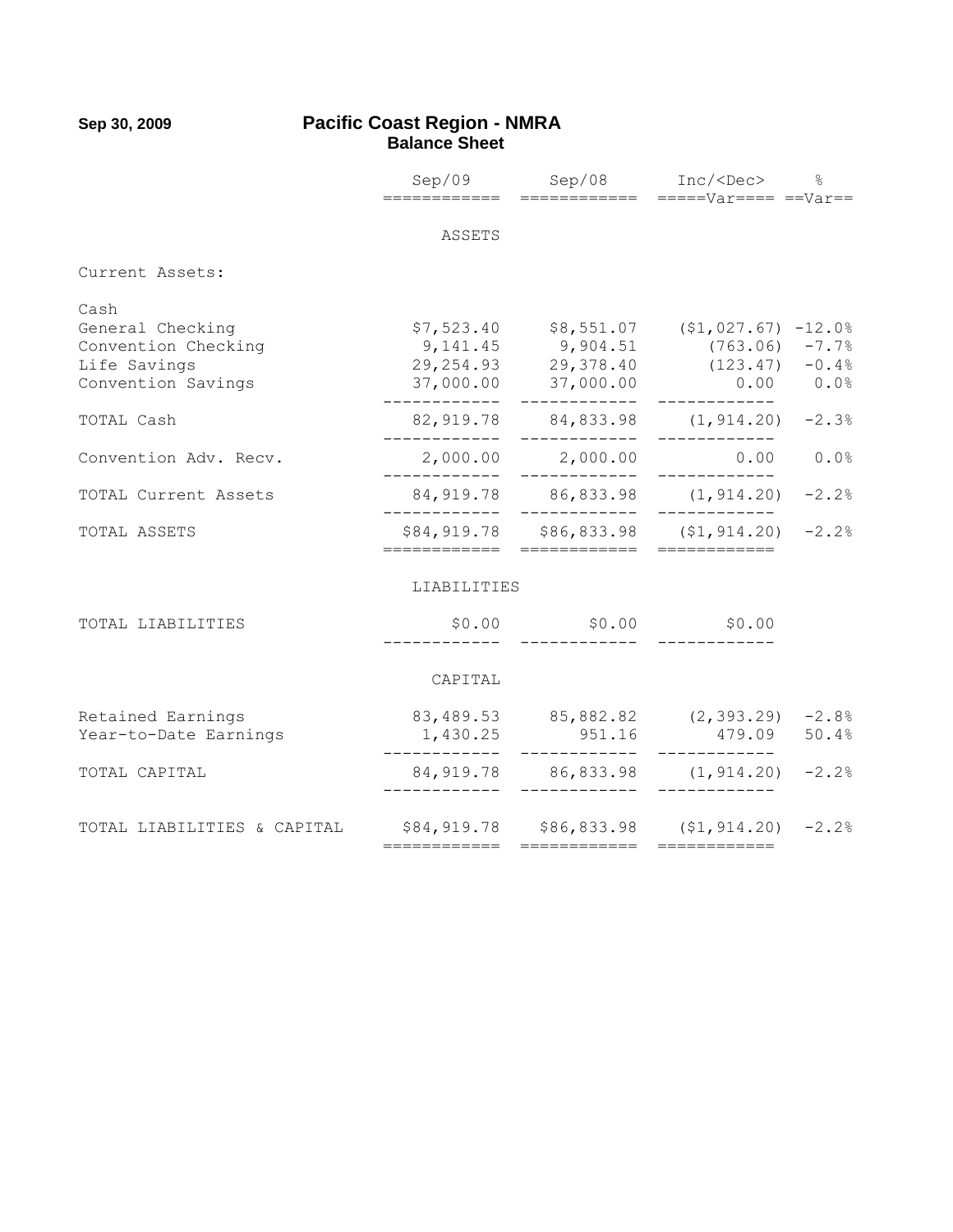#### **Director's Report Coast Division – PCR October 24, 2009**

The Coast Division continues to hold our regular quarterly meets. Attendance is strong and the auction is a very popular activity. Meets include at least two clinics and our roundtable discussion is well attended. Our meets also include a contest and "show and tell" which are usually well stocked with fine modeling and photography. We use a themed contest method and find some categories more popular than others.

Several of our Board of Operations folks have relocated or had to drop their support as a working body at the meets. We have been fortunate to be able to fill their shoes with some new board members giving us new blood on our Board of Operations. New ideas come as a result. The board is working smoothly together.

Layout tours have been held in the Division twice since our last meet. We also held some tours in conjunction with the Redwood Empire Division in the area north of San Francisco Bay. Participation was low but those taking advantage of the opportunity enjoyed seeing some fine layouts not normally available.

Recruitment continues at the local Train Shows in the Division. A table is staffed and the NMRA message is distributed to all who stop by. Donated magazines are also given to folks who may not be familiar with the hobby's possibilities and advantages.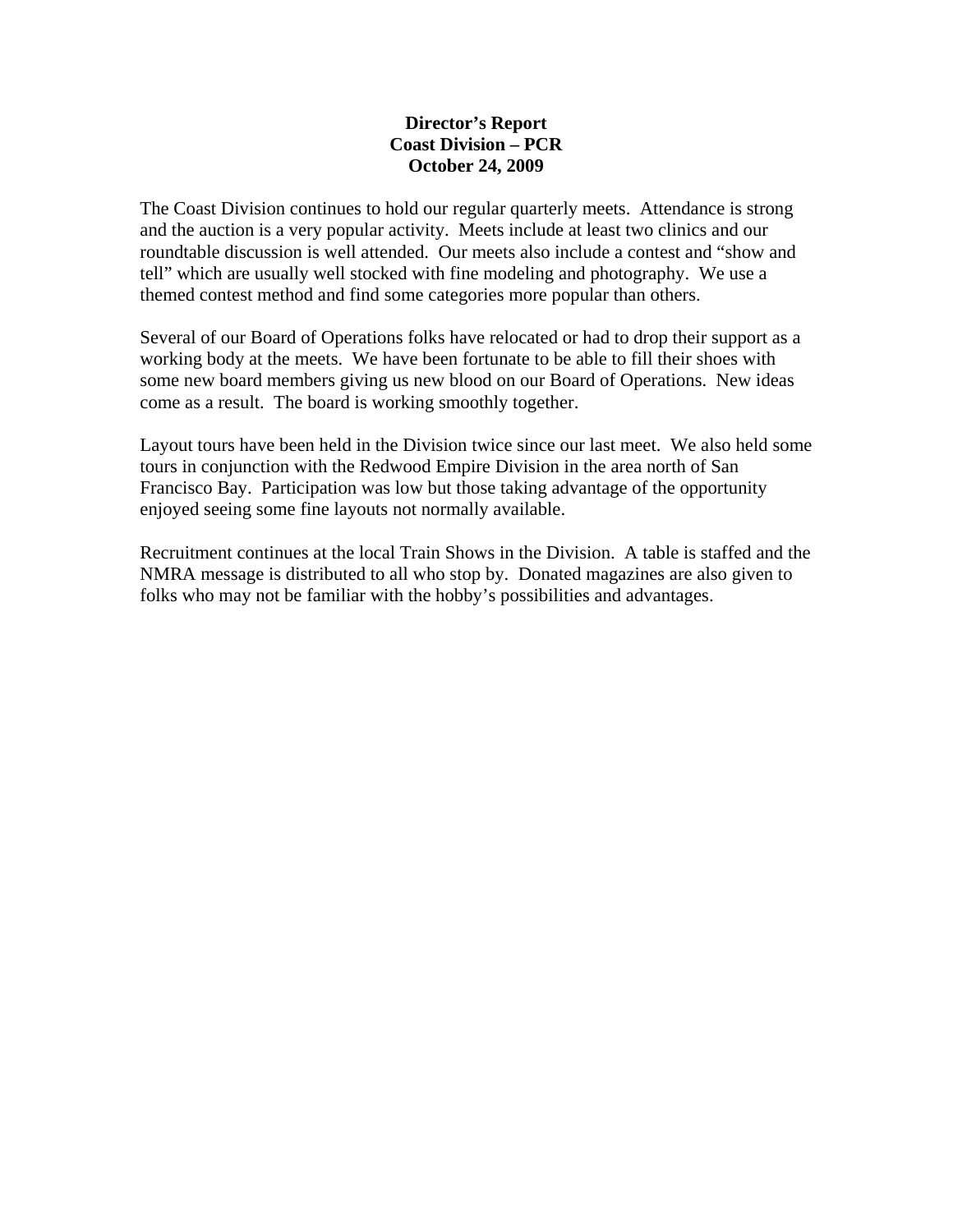**From:** Eric Minton [train@ericminton.biz] **Sent:** Monday, October 05, 2009 1:20 PM **To:** Tom Crawford **Subject:** Re: Reports for PCR Board Meeting

Aloha

 Last Friday it became clear I could not combine my travel and the PCR meeting. Time and Cost(mostly) are the reason.

So for a report.

We have 4 members now in communication on Oahu. Kenneth Ward, Roland W. Rasmussen, Chuck Stead, and myself.

This morning Rusty(Roland's nick name) volunteered to be Membership Chairman. Before he could change his mind I appointed his as such. I hope as Division Director I have that power.

Here is his full Address including E-mail ROLAND W. RASMUSSEN 91-1065 Huluhulu St Ewa Beach, HI 96706 bigtimeit@aol.com

I had decided to send my report saying I can't wake up the Hawaii group, but there is hope.

Wish I could be there in person Mahalo Eric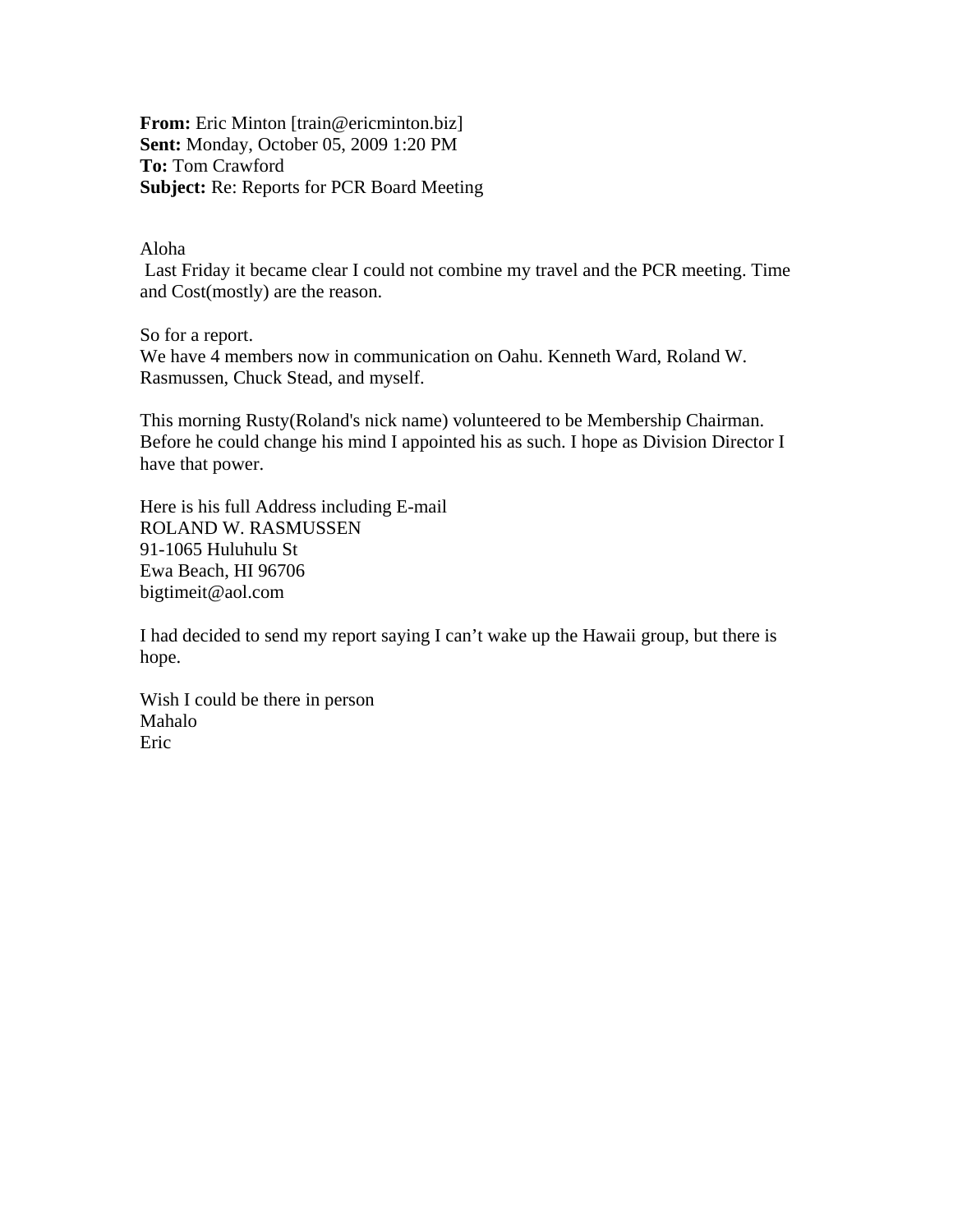### PCR Director's Report for the Redwood Empire Division

October 2009

Redwood Empire Division is continuing its program of four meets per year. Our most recent meet was in August for our annual picnic. While attendance was about the same as last year in numbers (about 20); this year included a new face or two and some older faces we hadn't seen for a while. Our next meet is scheduled for November 21, in Lakeport.

There was a train show in Santa Rosa, at the fairgrounds, in September. Originally, RED was asked to participate as a co-sponsor along with the organizer of the Fall Home Show. As time for the show grew closer, the organizer continued to diminish RED's role until finally we were told that if we wanted to participate, we would have to pay like everyone else and could have a 10' x 10' booth. We declined.

RED is selling desk calendars featuring photos of NWP steam engines as a fund raiser. Calendars are \$8.50 ea or two for \$15.

Carol N. Alexander

Director from Redwood Empire Division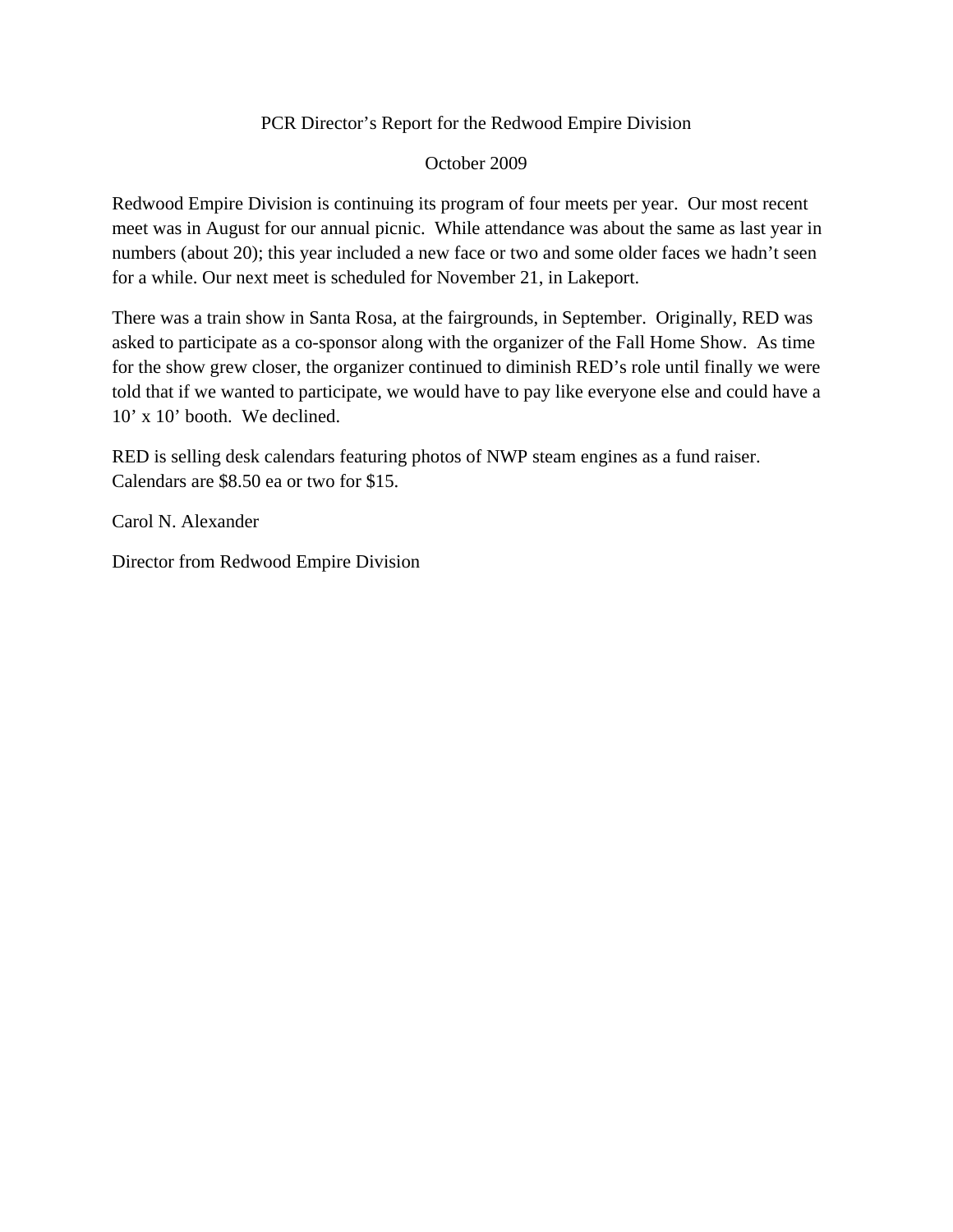October 12, 2009

Daylight Division report

The Division had its first auction, held at the San Luis Obispo meet in August. The contest attracted about a dozen photos, half dozen models and one modular layout. The business meeting brought up the need to up date the bylaws. The biggest stumbling block to up dating them is the two-thirds requirement for change written into the current bylaws. I have been requested to get clarification as the legal requirements for changing them.

I have new display cases for the convention car collection thanks to the cabinet making skills of Daniel Smith of the Coast Division. They will be at the board meeting for viewing.

John Houlihan

Daylight Division Director

 $\lambda$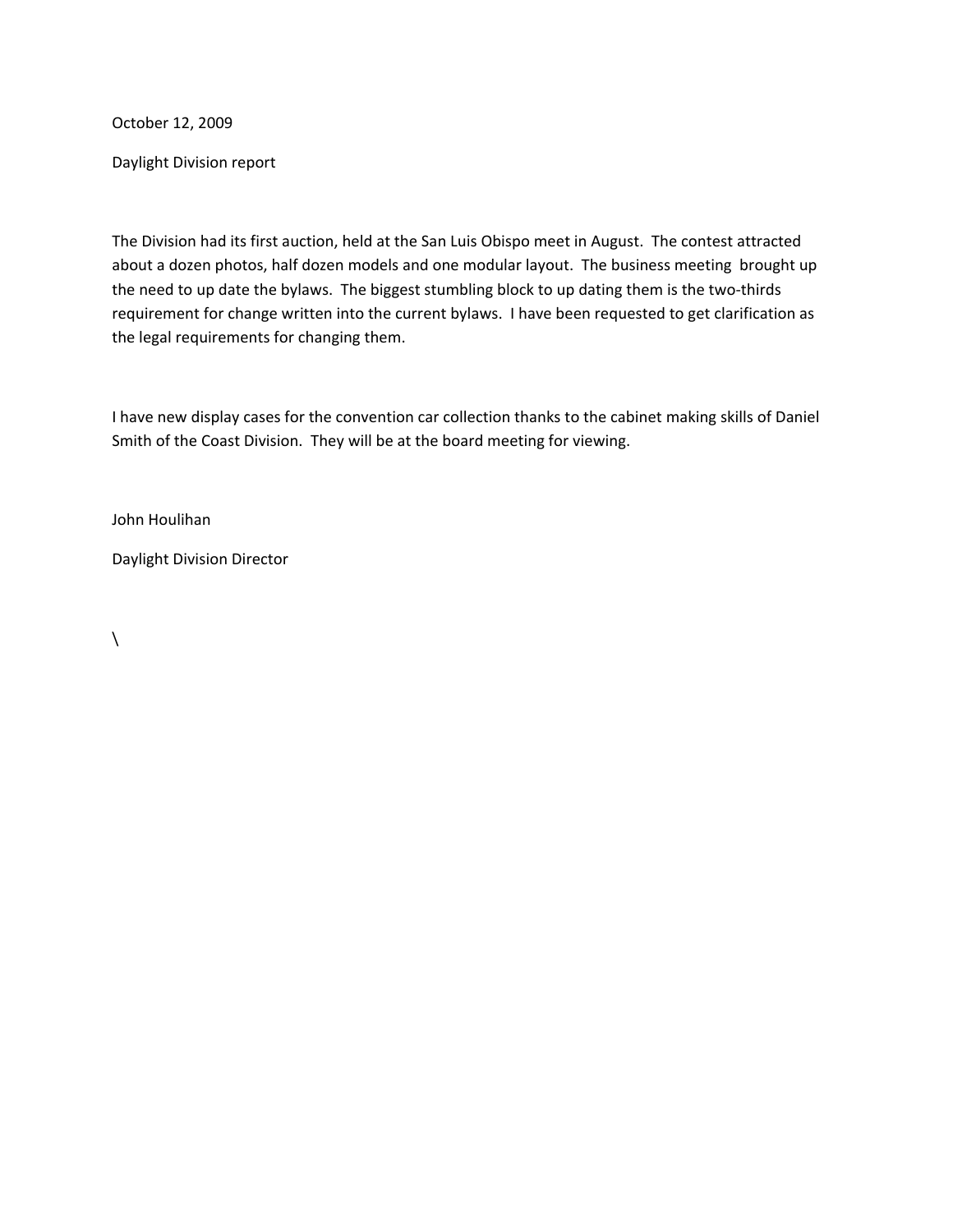October 15, 2009-- Storekeeper Report—Steve Skold

PCR table top display—Dave Connery

Media Projectors (4)—John Marshall,Gus Campagna,Jim Long, Dave Grenier

Keith Heinshon Collection—Ray de Blieck

2000 NMRA Convention Store items—Dave Connery and Ray de Blieck.

Photo Racks—Steve Skold

Model Contest lights – Bill Scott

Tug of war—Jim Long

Projector stands (2) One owned by RED and one by NWPRRHS and are available for PCR meetings.

IBM Think Pad I 20GB Hard Drive, 512MB RAM XP Home Ser Pack 1, Modem & CD Rom Drive MS Office Pro (2002) IBM Think Pad II 20GB Hard Drive, 128 MB Ram XP Home Ser Pack 1, Modem and CDRom Drive MS Office Pro (2002)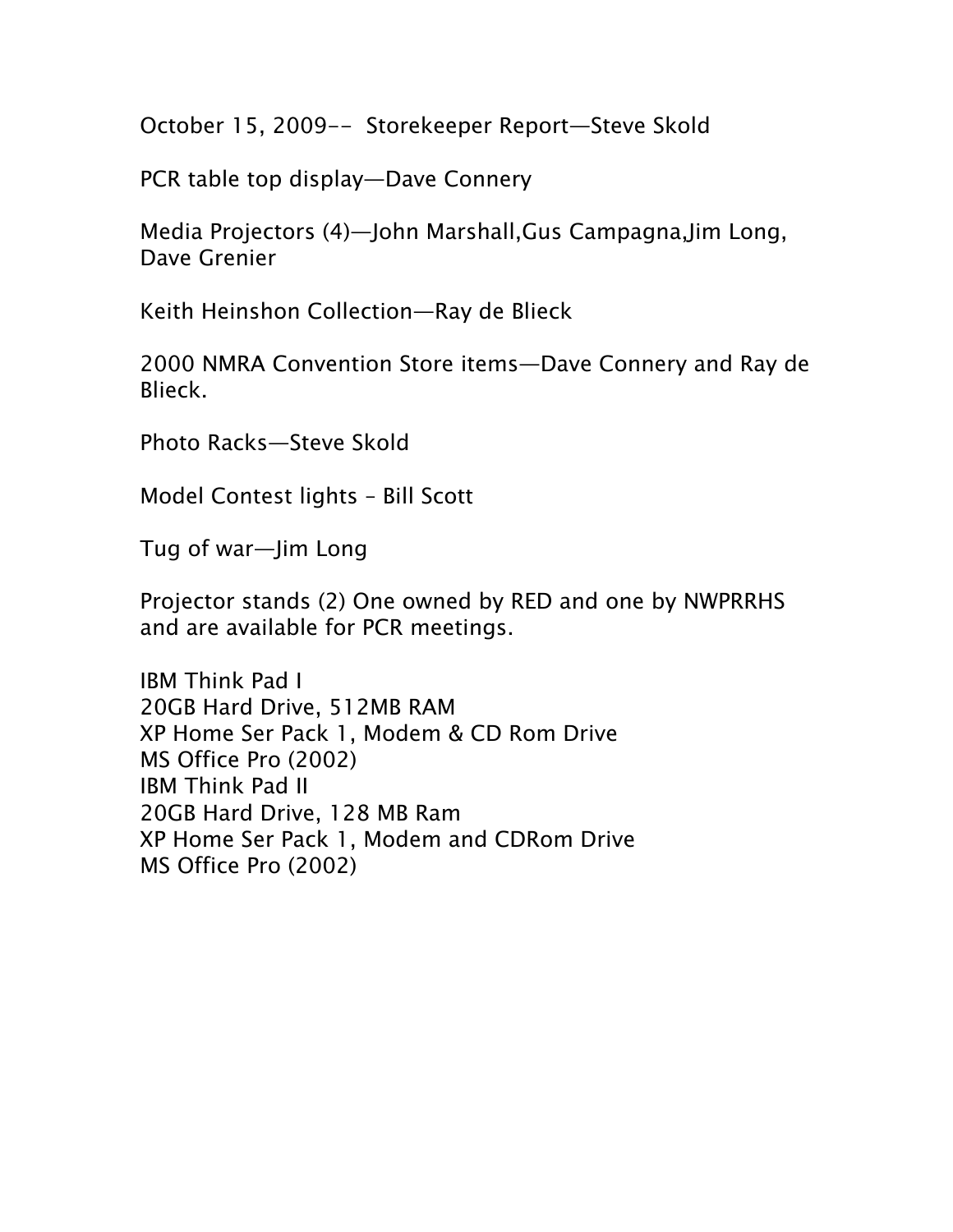

Ron Plies Pat LaTorres 921 11th St 2081 Horne St

Larry Altbaum Dennis Stokely 40 Live Oak Ln 106 Minerva Way

Gentlemen,

Attached is the final report of the PCR 2009 Convention.

Our convention exceeded expectations, and everyone was very pleased.

The main reasons for our success were an excellent venue with very reasonable prices and a very cooperative and accommodating staff and, a very strong committee, and the use of e-mail for publicity.

Although the entire document with all attachments is extensive, the basic document is very well organized, and set up so that one setting up a convention can use it as a reference document. Reading it cover to cover would indeed be tedious.

A check for \$2286.68 for PCR's share of the excess of revenue over expenses is being sent to the PCR Treasurer.

An equal check is also being provided to the Coast Division for their host division share of the excess.

homes of Craft.

Attachments: Final Report Final Income/Expense Statement Committee Roster Sample Punch List Sample Agenda Final Sales Summary Report Badge Ribbon List

# Rails Across the Bay PCR Convention Fremont -2009

**Tom Crawford Chairman/Registrar 4337 La Cosa Ave Fremont, CA 94539 510-790-0371 Crawford.tom@sbcglobal.net** 

September 10, 2009

PCR President PCR Vice President Fortuna, CA 95540 San Leandro, CA 94578

PCR Treasurer PCR Convention Chairman Danville, CA 94506 San Ramon, CA 94583-5084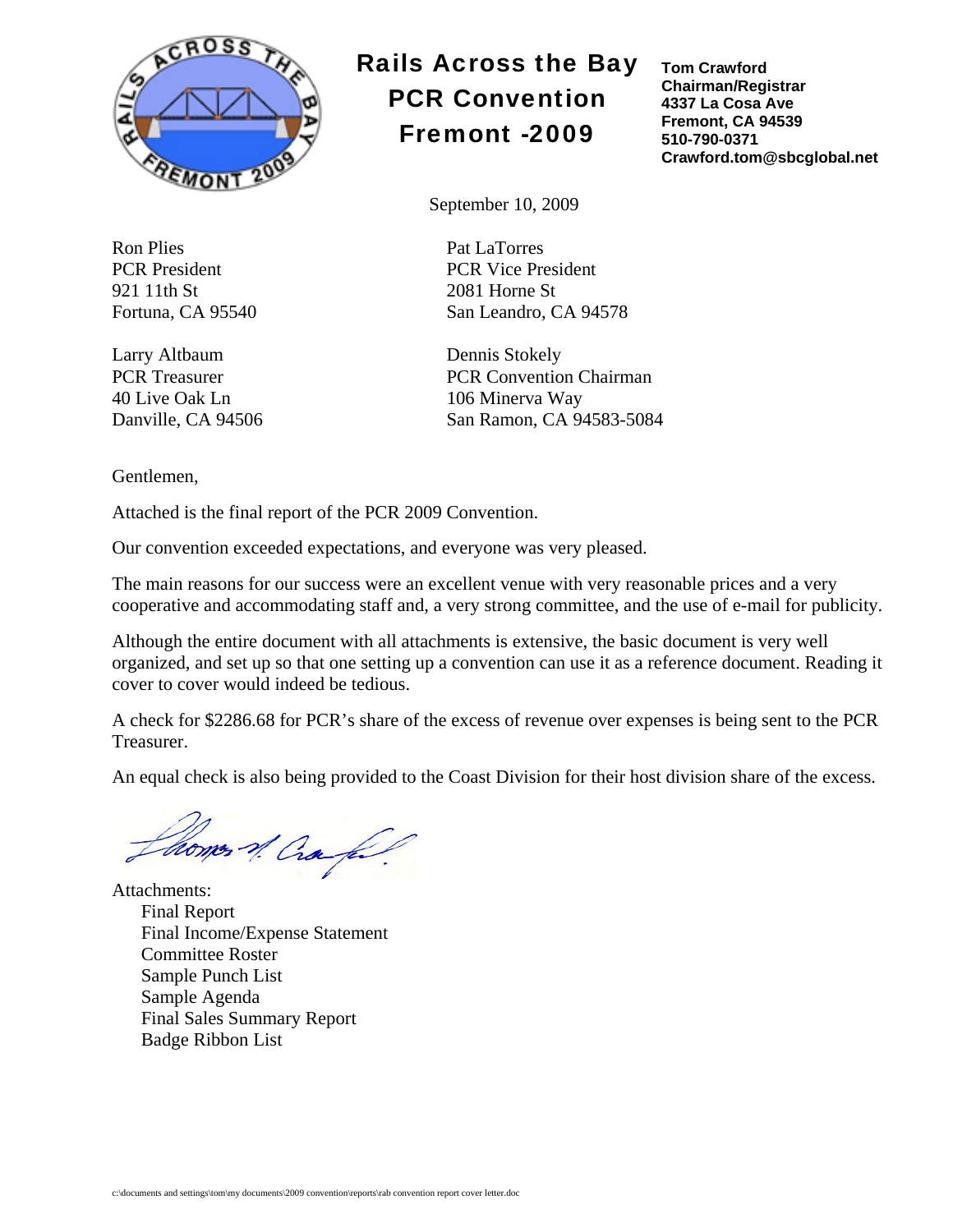

**Rails Across the Bay PCR Convention** Fremont -2009 **Final Report** 

# **Table Of Contents**

| Contests |  |
|----------|--|
|          |  |
|          |  |
|          |  |
|          |  |
|          |  |
|          |  |
|          |  |
|          |  |
|          |  |
|          |  |

# **Introduction**

The PCR 2009 Convention, Rails Across the Bay, was hosted by the Coast Division, and went from Wednesday, April 15 through Sunday, April 19, 2009. It was held at the Fremont Marriott Hotel, at 46100 Landing Parkway, Fremont, CA 94538.

This report will describe the things that we did that worked and the things that should be done differently. It is broken down by function.

# **Convention Committee**

Chuck Mitchell was the original Convention Chairman, and he, along with Dennis Stokely, the PCR Convention Chairman, put together beginnings of the committee together in the summer of 2007. By November of 2007, we had most of the committee together.

Chuck had to leave the committee in December 2008 for health reasons, and Tom Crawford took over as the chairman, and stayed on as the registrar. A copy of the convention committee roster is attached.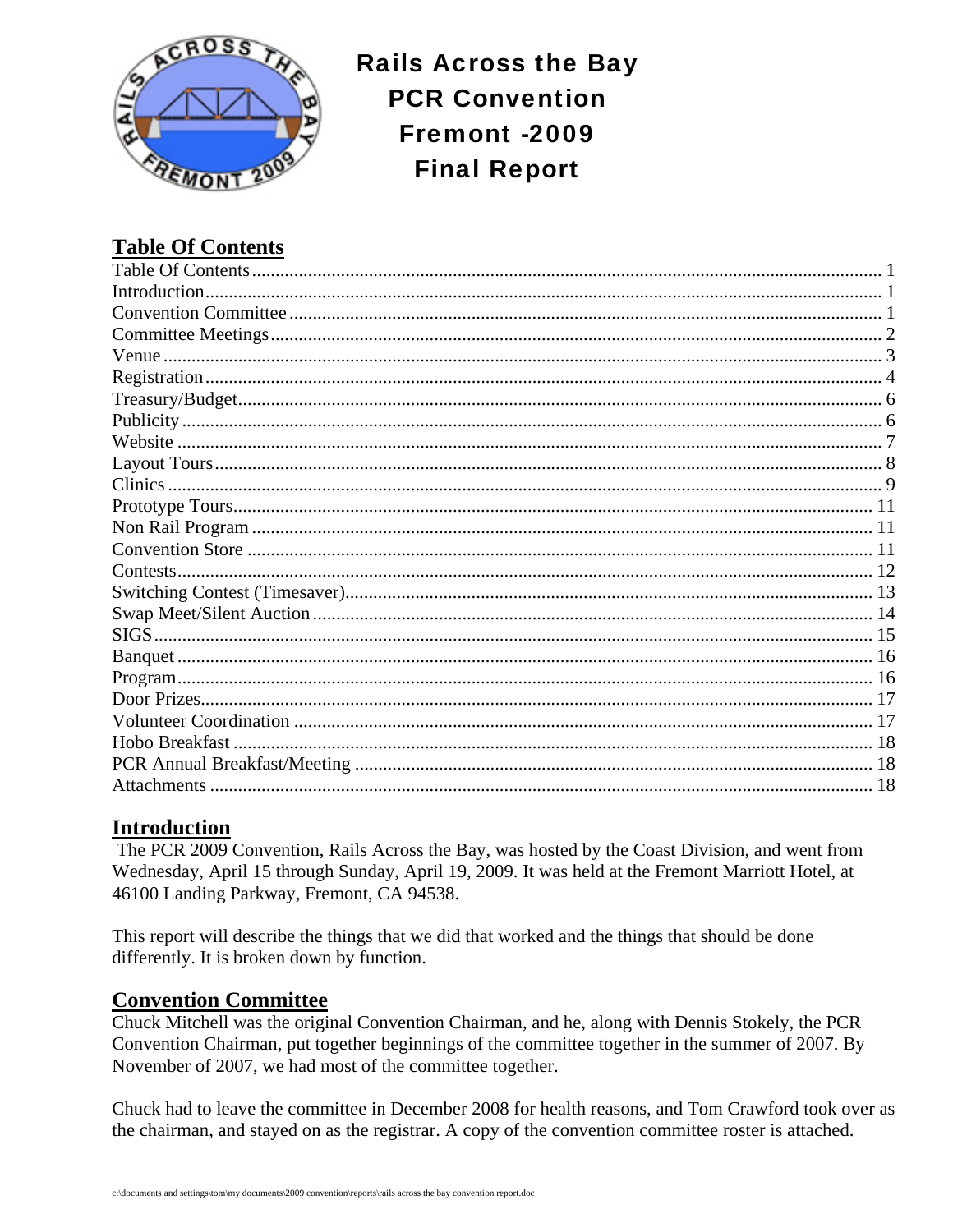#### **Things We Did Well**

The Committee worked well as a team. It was important that most decisions were made by the team. There was almost no situation where autocratic decisions were made.

We brought in volunteers and then found them a place. For example, Karen Keifer wanted to help. So we brought her on board with no defined function. Very quickly we were able to put her in the new position of volunteer coordinator, and she served well. She became the Volunteer Queen Witch (VQWher self proclaimed title.)

Since the committee had ownership, the members would step up to the place when something wasn't working right. The example that comes to mind is where the carpooling wasn't happening right for the first tour. Since this was the committee's idea, the people stepped up and made it work.

We had three major tools which we used to good effect:

- 1. We set up a Yahoo group for committee communication. This allowed us to not have to worry about making sure everyone was included in e-mails, since all members automatically got the emails. This also gave us a place to put all our files. We used it for calendaring meetings and sending out automated meeting notices. When setting up the Yahoo group, it is important to allow attachments. (Most Yahoo Groups don't allow attachments, but you can set it up to do that.)
- 2. We set up a punch-list which allowed us to manage by exception. See the section on Committee Meetings to see how we used it.
- 3. We had a timeline which allowed us to understand the sequence of events, and to see when thing needed to be done to make sure we got everything done when we needed it done.

Electronic Letterhead was maintained on the Yahoo group files section. Some committee members had business cards.

We had fun. We created an "award" for our "Website God" and one for our "Volunteer Queen Witch." These awards were really just fun ways to recognize the names that evolved, and not to single out any specific members for special recognition above the rest of the committee.

#### **Lessons Learned**

There were situations where a committee member was unable to do his job for one reason or another. (The one that comes to mind is one where the person had a work situation that took precedence.) How to step in and do the job without stepping on that person's toes is very difficult because you don't want to hurt their feelings, but you need to get the job done right. In the example at hand, I did what needed to be done, and all worked out, but it is a touchy situation.

### **Committee Meetings**

All committee meetings were held at one house (Tom Crawford's) because of the large meeting table and conference phone. This allowed outside callers to participate. Meetings were held monthly starting in January 2008, about 16 months before the convention.

#### **Things We Did Well**

Having a large table we could all sit around created a formality which made the meetings seem more professional and controlled, making it easy to take notes. Many had their computers on to refer to things. It worked very well. This could not have worked if we were all sitting around on sofas, etc.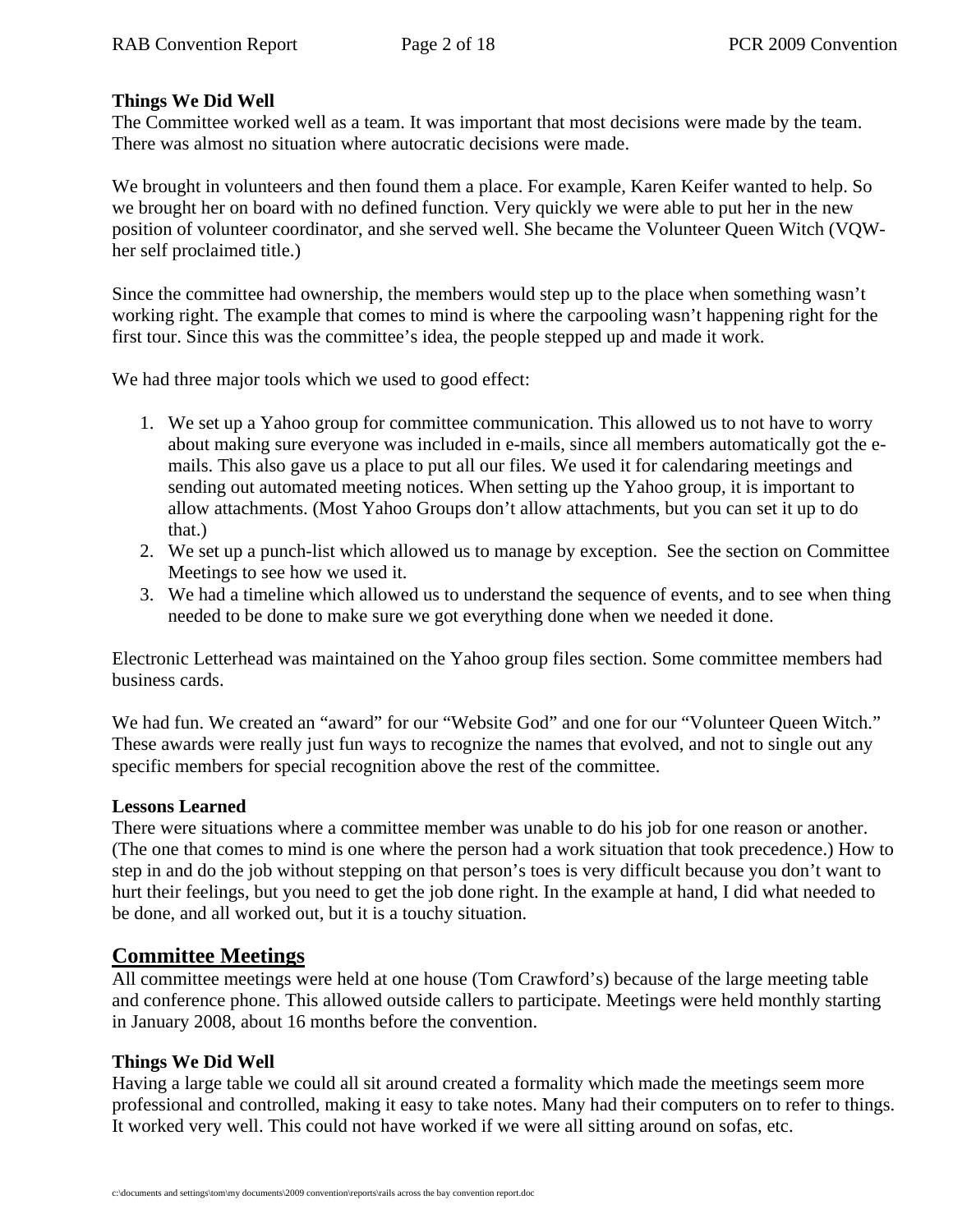We all tend to talk a lot, and meetings can ramble on as each person talks about his thing, usually grinding it into the dirt. It was important to control this. We did this by using two tools.

The first tool was to set a rigid meeting/minutes format and an associated punch list. This got started because we noticed when people would talk about the same things over and over again when their function came up on the agenda. Each function had all information broken down into 3 groups on the punch list. Those groups were:

Resolved Issues – Once an issue was resolved, it was verboten to talk about it unless a new issue came up. We really didn't need to hear the same status at every single meeting. This stopped that.

Unresolved Issues – These were items that we still needed to resolve, and they were on the meeting agenda.

Open Action Items – Often, after an issue was resolved, like how we were going to do something, there could still be tasks that needed to be done, like actually do the something. These were open action items. They were also on the agenda.

The Punch list became rather long (11 pages) and the agenda, which basically was just the Unresolved Issues and Open Action Items from the punch list, got to be 6 pages long. This seems unwieldy at first blush, but in reality we were able to fly through it because as each item came up, the responsible person did not even have to say what the issue was, just what the status was, and then we would have any discussion, if needed, and move on. Meetings that had taken over 3 and sometimes 4 hours dropped to 2 hours.

The minutes were just the agenda with the changes and important points identified.

Samples of a punch list and agenda are attached.

The second tool was setting up one person as the resident bad guy. (We has a more colorful name). His job was to closely follow the agenda and make sure that people stayed on it. He had full permission to cut off conversation and move the agenda. Even though it seems like this would tick people off to be cut off, they soon realized how well it worked, and everyone went along. Indeed meetings sometimes went too long when he was too nice in allowing people to talk. He learned his job was not to be Mr. Nice Guy. Indeed, once people got comfortable with the logic, when he was too nice and let someone babble, someone else would tell him to do his job, or else they would do it for him.

#### **Lessons Learned**

We used a normal telephone based conference service. Although the service was free, calling it cost long distance minutes for all involved. For a 2+ hour meeting, this started costing serious money. We have since learned that we could use an internet based VOIP (Voice Over Internet Protocol) service like Skype, or Yahoo Messenger to have free conference calls when talking computer to computer. (If you talk to phones, it costs money.) I have since purchased a VOIP conference phone that works with my computer for future meetings.

# **Venue**

The venue was the Fremont Marriot.

### **Things We Did Well**

In the Bay Area, hotels can be expensive. \$150 per night is typical, and over \$200 per night is not unusual. We were able to find a venue that only charged us \$79 per night as part of our package deal. We were also able to negotiate a deal where if we met a room night commitment and a food purchase commitment, the meeting rooms were free.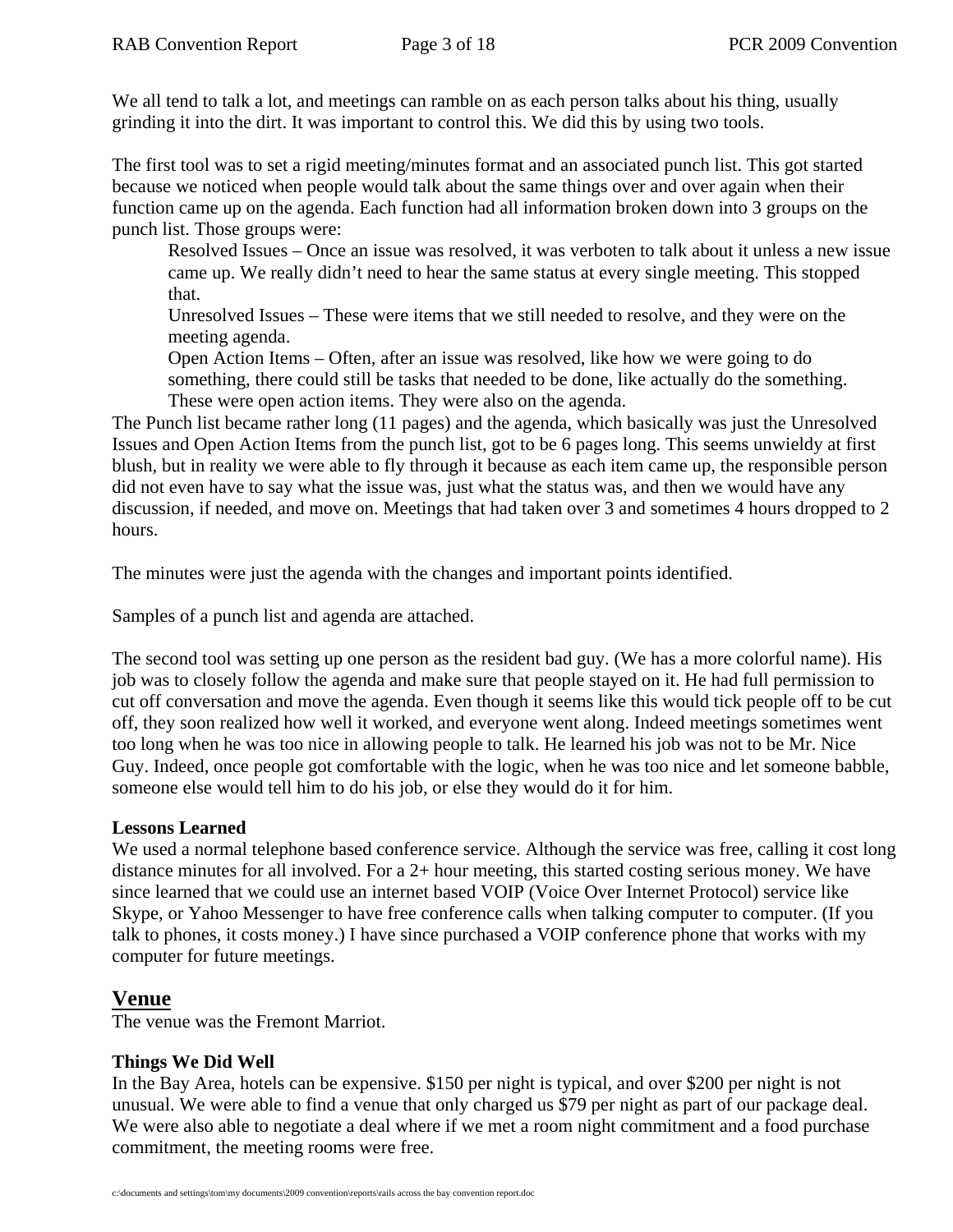This not only cut the convention cost way down, it also facilitated more people coming and staying at the hotel, even if they lived in the Bay Area.

The Fremont Marriot Staff was extremely helpful and was very quick to resolve the few issues that came up. I wrote a very nice letter afterward and met with the event coordinator and her boss to deliver the letter and to explain it, and to go over the rough spots, not as criticisms, but as things to learn. They were very receptive.

#### **Lessons Learned**

We had a miscommunication between us, the event coordinator, and the restaurant. We had tickets for breakfast, which we thought would give our people discounts for breakfast as a come on for the restaurant, and cost us nothing. The first morning the restaurant gave out free breakfasts for our tickets, until we caught it and stopped it. Fortunately, the hotel Management was extremely cooperative, and we did not have to pay for them. In retrospect the wording in the contract said we would be selling breakfast tickets, and we did not catch it. The Lesson – read the whole contract and if you see something that does look exactly right, question it.

One of the constraints of the venue was that we had registration upstairs in a meeting room. This meant that people coming in could not see immediately where to go. We didn't seem to have any problem it was just a concern.

#### **Registration**

We had 250 people sign-up and 239 after cancellations etc. Registration went flawlessly.

#### **Things We Did Well**

We used an ACCESS database which was originally created for the 2007 Suntan Special, and has been massaged and is now being used for the 2010 Silver Rails Convention. It has evolved into a sophisticated menu driven application that provides all the reports one could ever need.

We had both on-line and hard registration. For the on-line, we had a website which allowed people to sign up for the convention and purchase all merchandise and tours as needed. PayPal was used for online payments. This cost us 3% but was worth it.

When a registration was done, or a purchase made on-line, the system automatically sent e-mails to the registrar with the information, which was transferred to the database by the registrar. An invoice was then e-mailed to the registrant. This whole operation, assuming the registrar was sitting at his computer when the e-mail came in, took less than 5 minutes; sometimes as little as 2 minutes.

We had 8 registrants who did not have e-mail addresses, and we sent their invoices via US mail.

The database uses what we call a PCR Working List, which has the current information on all the PCR members and all the people who have attended a PCR convention since 2004. This data is updated after each convention and passed on to the next convention. Often the information is better and more complete than the information we get from NMRA. I did send the NMRA updates that I was aware of.

One of the fields in the working list, and also the registrants data, is the last PCR convention attended (since 2004) which we use to determine First Timers.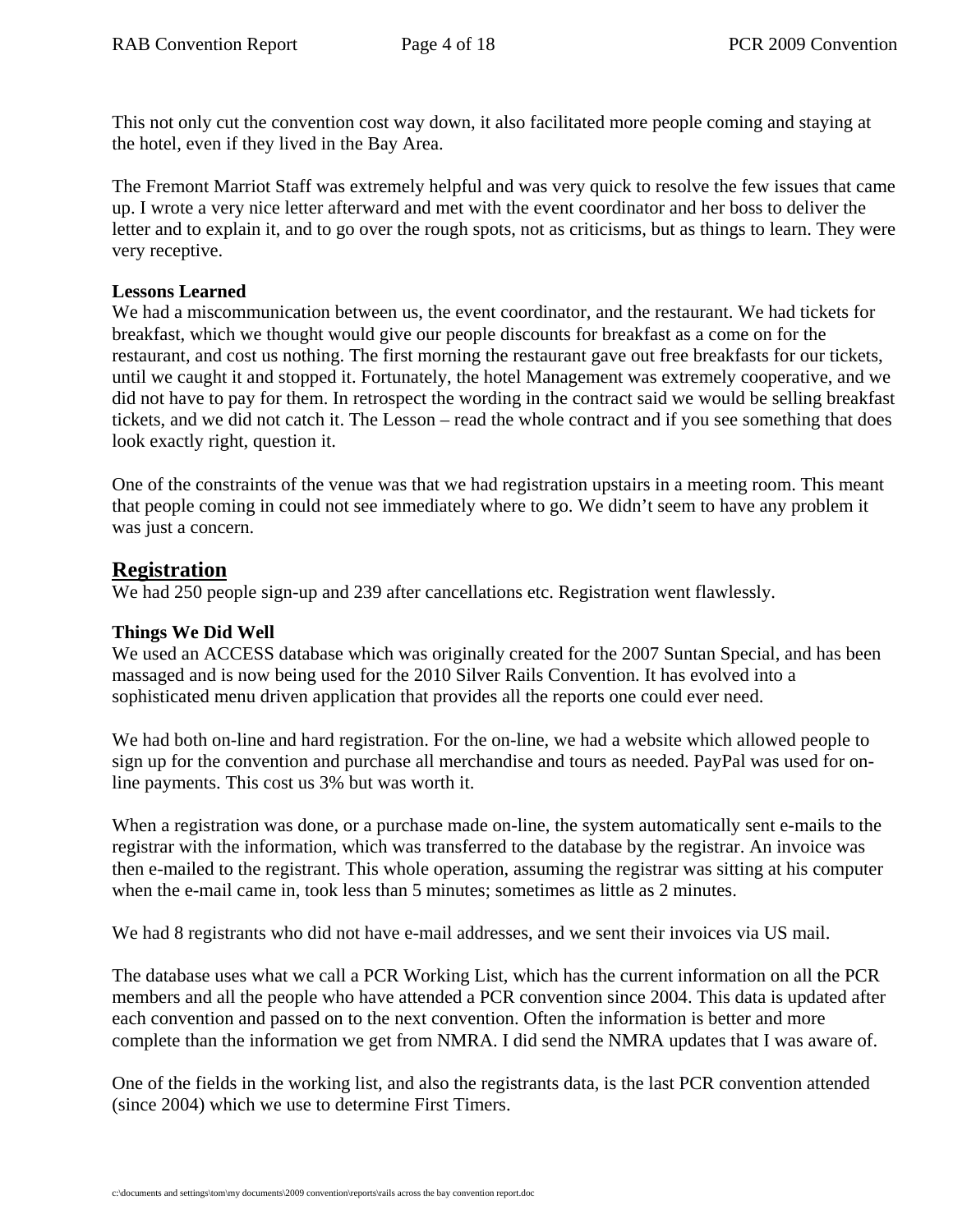The name badges are two sided and the names are in a large font. This allows you to see the name even if the badge gets flipped over. Also the fold in the badge allows one to store tickets in the badge in between the two sides. This meant that all badges were custom cut using a paper cutter rather than using standard badge stock, but the extra hassle was worth it to the people.

One thing that was important was to make all tickets so they can fit in the name badge. All our tickets were standard 2½ x 3¾ badge size. We had one ticket for the Niles Canyon Train that we made bigger to look like a train ticket, but it didn't fit in the badge holders. Don't do that.

Each registrant got a 9 x 12 manila envelope with their name badge, their tickets, their invoice and their purchase receipt. The purchase receipt is generated by the database and shows all the things they purchased but have not yet received. They could turn in the purchase receipt at the company store to get whatever they bought ahead of time. Labels on the folders generated by the database identified the person.

I included the badge holders but not the lanyards in the registration envelopes. My thinking is that I could fold the badges and stuff them in the badges and then the envelopes as a bulk process ahead of time, rather than do that while each person was standing there with a line behind them. The most effective way to do this is open to debate. Not including the badge holder would make the packages thinner and easier to box up, but could cause more delays at check in.

We did indeed go through each person's packet with them to show them what they had, and to make sure their tickets matched their invoices, and to explain how to use the purchase receipt at the company store.

We applied badge ribbons to all badges for various functions, such as presenter, first timer, committee member, etc. We did this at the time of sign in. The ribbons were bought in conjunction with the 2010 convention to allow us to buy in bulk. A list of the ribbons is attached. We did not have a mechanism to identify who got what ribbons except for Life Members and First Timers. We used the honor system, even though Bill Kaufman ended up with his usually 10 or 20 ribbons even after I told the crew to give him none.

We had an internet connection for the registration laptop so that anyone who wanted to pay for something right there using PayPal could do so.

We had planned to start handling out packets at Noon on Wednesday, but when we were setting up, by 11 AM the line was growing, so we started handling out registration packets early, even though we weren't really set up with our signup sheets etc.

We had a sign-in sheet generated by the database that people signed to receive their packets. The sign-up sheet identified Life Members and First Timers so that the appropriate ribbons could be given out.

Also on the registration table were maps to area restaurants, and carpool sign-up sheets.

It would be beyond the scope of this report to describe the database and what it does in detail here, but there is a user's manual for it which is available.

### **Lessons Learned**

We still need to automate the data transfer from the e-mails to the database. We don't know how to do that efficiently. The steps to download from the e-mail to a transfer file and then to the database take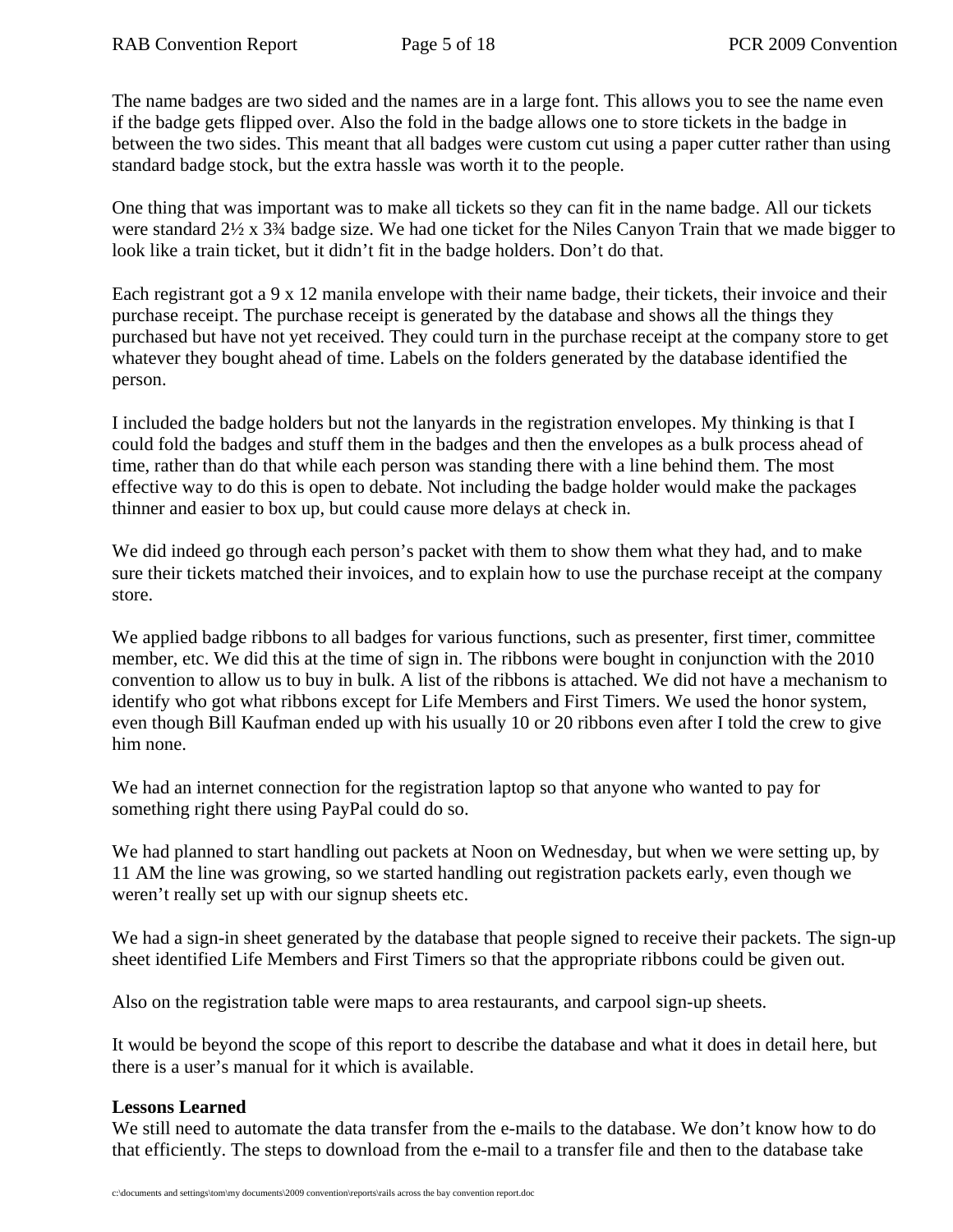more time than to manually start with the working list data for the person and just make corrections. It is relatively simple. Transferring PayPal info would be even more complicated.

The data we have doesn't indentify if they are paid up NMRA members, just whether they are current PCR members or they went to a PCR convention. This is because we don't get update information for out of region people, so we don't differentiate.

Put in the first timer's packet a "Quick Start Guide for First Timers."

# **Treasury/Budget**

Although some conventions had one person act as the Registrar and Treasurer, we felt it was very important to have a separate treasurer. That is because I make mistakes and a treasurer comparing what I send him from the database and what actually shows up in the bank is important. For the 2007 convention we had an error and the Treasurer was the one who was able to find the deposit date that was discrepant, thus allowing me to find the original error.

#### **Things We Did Well**

We had a checking account that the Chairman, Registrar, and Treasurer had access to (in the end the chairman was the registrar).

We only required one signature on checks. Both the Treasurer and the Chairman had checkbooks, although the Chairman only used his during and after the convention to pay for things on the fly. The Chairman maintained a spreadsheet showing each check he wrote and its purpose, and e-mailed that check periodically to the Treasurer.

We created a budget early on and were able to go back to that budget and make modifications which allowed us to easily track where we were.

The budget was extremely conservative, assuming only 150 registrants since the previous convention had only 150 and we thought we would do better in the Bay Area, but with the economy, we weren't sure. When we came in at 239, we were pleasantly surprised.

The convention had total income of \$26,713.75 and total expenses of \$22,140.39 with a surplus of \$4,573.36, which was split between PCR and Coast Division. A copy of the final income/expense statement is attached. Also attached is the final sales summary report.

### **Lessons Learned**

No issues came to hand of note.

# **Publicity**

For the most part, publicity was the traditional flyers at conventions, write-ups in the Branchline and various Division newsletters, and e-mails to the PCR-NMRA Yahoo Group.

#### **Things We Did Well**

We tried a new idea and sent out what we called "Blast E-mails." These were targeted e-mails. First we took the Working List (See the Registration Section for an explanation.) and identified people who had been to previous conventions. We exported these to an e-mail client (Outlook) and sent an e-mail to them reminding them of the fun they had and then giving a description of what we had on tap.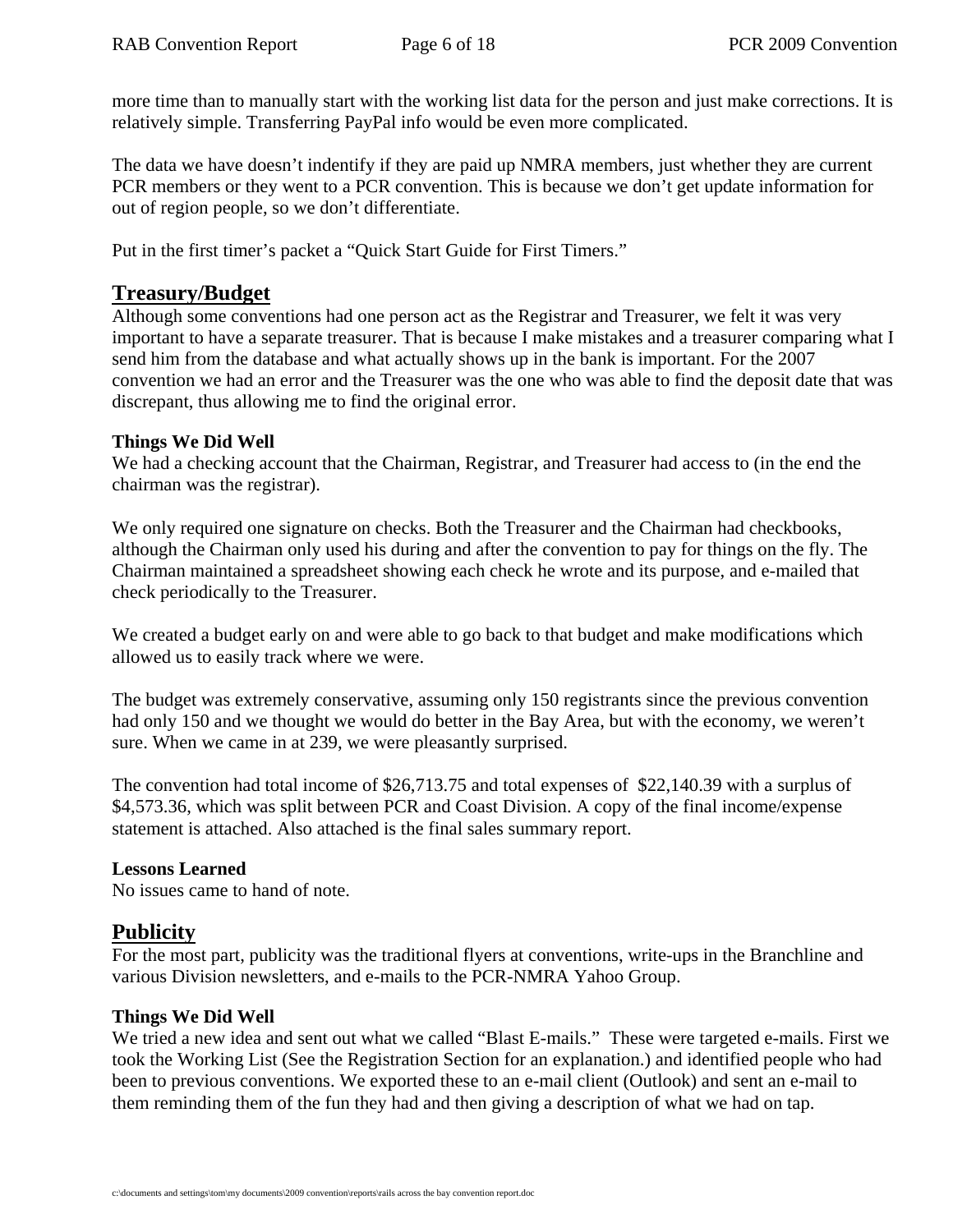We then sent a blast e-mail to all of the people on the working list who had not attended any convention in our records. This e-mail was targeted at first timers and what they could expect, and their reduced fee.

A month later, we sent one out about the Niles Canyon Railway Tour. A month later we did one about the speeder rides.

Every blast e-mail generated another 25 or so sign-ups within a week.

We found that every internet service provider has a limit on the number of addressees that can go on one e-mail, so we had to group them using "distribution lists." This added to the time needed to send out the e-mails, but once we got the hang of using and updating distribution lists, it was relatively painless.

For the 8 registrants who did not have e-mail addresses, we sent out one hardcopy letter about a month before the convention giving them an update on what was available, including merchandise and tours. We including a new registration form so they could sign up for these extra adds.

#### **Lessons Learned**

We found that tight short communications are superior to long winded ones. Bullets work better that lengthy prose. It focuses them on why they want to come.

We did not do any direct mail publicity to people on the working list without e-mail. That could be done, but was not perceived as worth the effort since they did get the Bulletin and the Coast Dispatcher publicity.

### **Website**

Our website was a key component of our publicity and our operation.

### **Things We Did Well**

The website was continuously updated. Any changes in information were generally updated within in 24 hours.

We used the website for registration, Tour sign-ups and purchases.

We did have to handle free tours separately from the paid tours, because paid tours had to be handled through PayPal, whereas free tours could not go through PayPal (PayPal could not deal with anything costing \$0.00.)

We recruited Layout tour and clinic presenters through the site. We also did volunteer recruiting through the site.

We also used the site to point to the links to download the layout tour maps.

#### **Lessons Learned**

1. **Registration/Company Store** Put only non-registration items, such as convention cars, hats, shirts, banquet, and etc. on the "Company Store" page, which has a visible page navigation link. Keep registration items on a "hidden" page that is accessible only after going through the registration process where the name, address, etc, are entered. In the early days we had some people pay for registrations that had not yet registered. Keeping the registration items separate from the non-registration items prevented that from happening.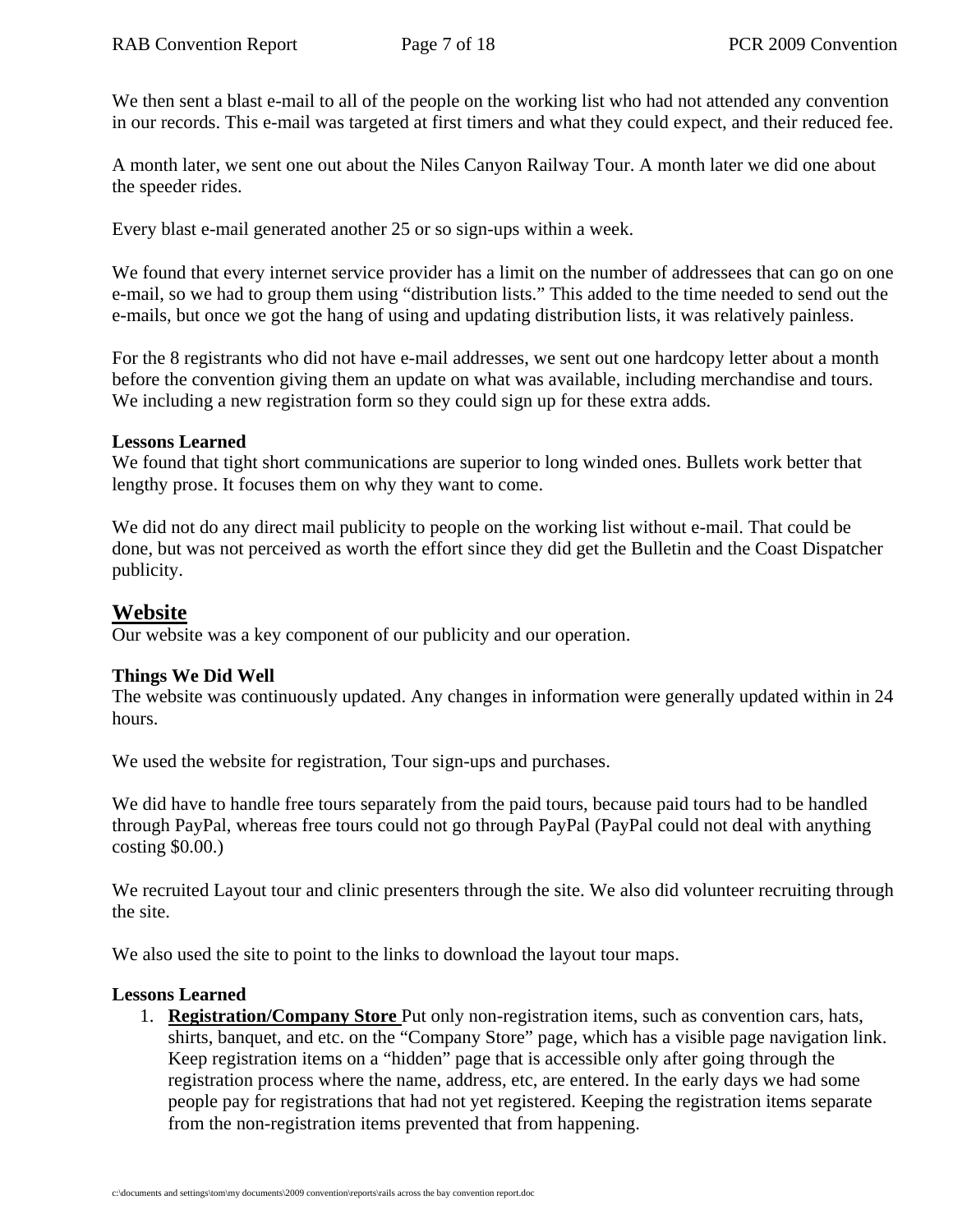- 2. **Company Store Closure** "Close" the company store and registration pages and remove any signup forms immediately upon the convention's end so post-convention activity is avoided.
- 3. **Website Content Checking** Remind Responsible people that they are responsible for the website content and that they need to check the website content often and provide changes tot eh webmaster as soon as they are known. We had issues with old content. The webmaster was fast, but he can only put up what he knows about.
- 4. **PayPal** If you use PayPal, setup the account at least a month ahead of time. Don't wait until 1 week prior to when you need to accept registration payments (i.e. at the start of the previous year's convention). Make sure the names on the PayPal account and the linked checking account are the same. Be wary of using the "non-profit" designation when setting up the account, as you will probably need to provide additional information to PayPal regarding the non-profit status of the organization. The PCR is an IRS  $501(c)7$  organization, not  $501(c)3$ . (Both are non-profit, but only donations to the latter are tax-deductible.)

**Background:** On the last full day of Rails Across the Bay, we received a message from PayPal that, as part of their security measures, our account had been reviewed and because it was in the charity/non-profit category, they needed some additional information regarding the organization. Until it was provided, the account was placed on a limited status, reducing the dollar amount of any withdrawals. If the information is not provided in a timely manner, they will freeze the account completely so that no payments or withdrawals can be processed. Fortunately for us, we no longer needed the account, so this had no effect on us. Eventually, it was resolved and all limitations removed. (Silver Rails 2010 encountered this situation at the same time as Rails Across the Bay 2009.)

**Bottom Line:** Obtain the IRS Determination Letter from the PCR Treasurer ahead of time. You may need to send it to PayPal. You may also need to provide PayPal a statement of purpose for the organization and what kind of payments will be processed. Respond immediately to PayPal's request for information to avoid the account being frozen. It takes more than a week for them to review submitted documentation and resolve the problem.

- 5. **Convention E-Mail Accounts:** Have the PCR domain administrator set-up convention e-mail accounts as needed on the PCR account and enable automatic forwarding of incoming messages to those that need to receive them. It is MUCH easier than trying to setup different e-mail systems to accept mail from the PCR post office, especially when the recipients are not computer experts. It is totally transparent to the recipient and no special setup or process is needed at their end. Up to 10 e-mail recipients can be defined to receive forwarded messages. (As an assistant administrator I was able to set this up for Silver Rails 2010.)
- 6. The volunteer recruitment via the website did not bear as much fruit as we would have hoped.

# **Layout Tours**

We had 34 layouts on the tour. There were 52 open times with over half the convention attendees visiting one or more layouts. There were an estimated 550 layout session visits. Visitor count ranged from 2 to 30 at each tour session. Not all were reported.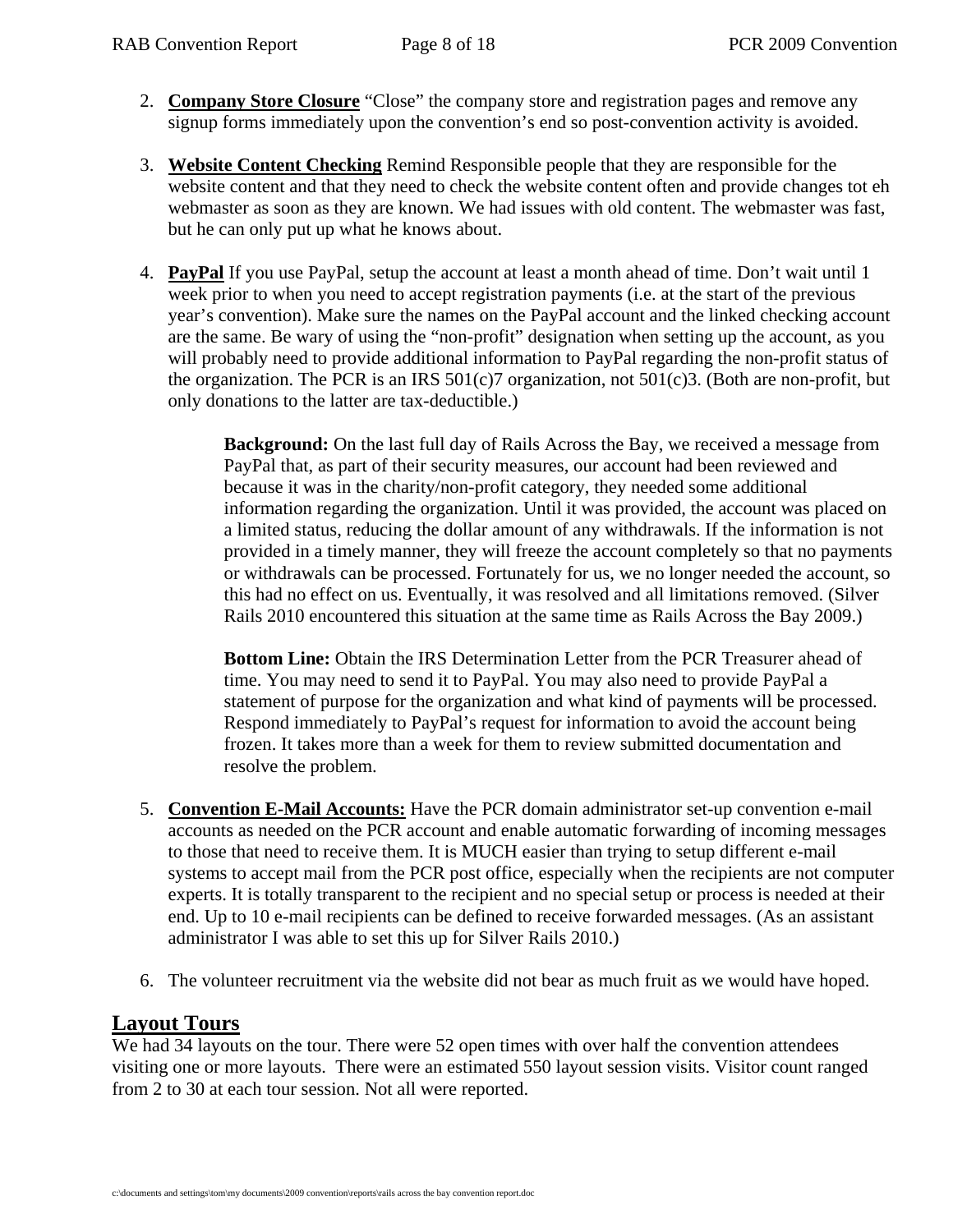We had 7 operating sessions. 33 people signed up for an average of 2 sessions each for a total of 66 guest operator slots. Host sand mentor crew contributed another 32 op session participants so about 65 people participated. About 20% of the host and mentor crew were not registered for the convention.

#### **Things We Did Well**

85% of the layouts were recruited and scheduled via e-mail and telephone. The balance required a visit. Telephone is more than twice as effective as e-mail in the recruitment process. We had maps available on-line for those who wished to tour layouts. For security reasons, one had to provide an e-mail address and an NMRA number that matched that e-mail address in our database to get to the maps.

Operating sessions were open to all convention attendees and there was no attempt to structure the session as SIG events. All signups were via e-mail prior to the convention. Only changes and exceptions were handled at the convention. Each host and participant had a list of crew and contact information one to two weeks in advance of the session. Only addresses without maps were distributed. No op crew specifically asked for a map. However most of the op layout were also tour layouts so maps could have been obtained in that manner.

Although it does not always work well for the host, layout tours during operating session are almost universally appreciated by the tour visitors. The excitement of an op session is contagious.

#### **Lessons Learned**

Accurate layout descriptions were a problem and are required for advance publicity.

On-line map distribution worked well, but was not operational until 2 days before the convention. It should have been accessible about 10 days in advance, particularly for those who want to tour on the way to the convention. The convention web site was the tool most used to find out in advance about the layouts . Cancellations and changes made a daily update necessary. Only two people asked for hard copy maps, but about 60 ended up wanting hard copy map packets. As a result we did not have enough copies of the hard maps available for registration. If addresses and layout descriptions had been more timely, the map requirement would probably be less. (Note: At the recent Hartford Convention there were about 40 cars participating in self guided tours and only two cars appeared not to have at least one working GPS.)

Many of the Op session participants signed up during the last 10 days before the convention and only after being notified that a layout session was being cancelled for lack of crew. In retrospect, we pulled the plug on Op sessions too soon.

It would have been better to put up preliminary information on the website early rather than wait until we had final details. The word "Preliminary" could be appended to the description

It would be a good idea to have the convention later because of the proximity of OPSIG and BayRails. Alternatively, Bay Rails could be moved to even numbered years.

# **Clinics**

We had 56 different clinics in 62 time slots.

#### **Things we did Well**

The clinics were all managed by e-mail. I talked with many presenters when I saw them but most communications were done by e-mail. All presenters use e-mail except one. After getting about ½ of the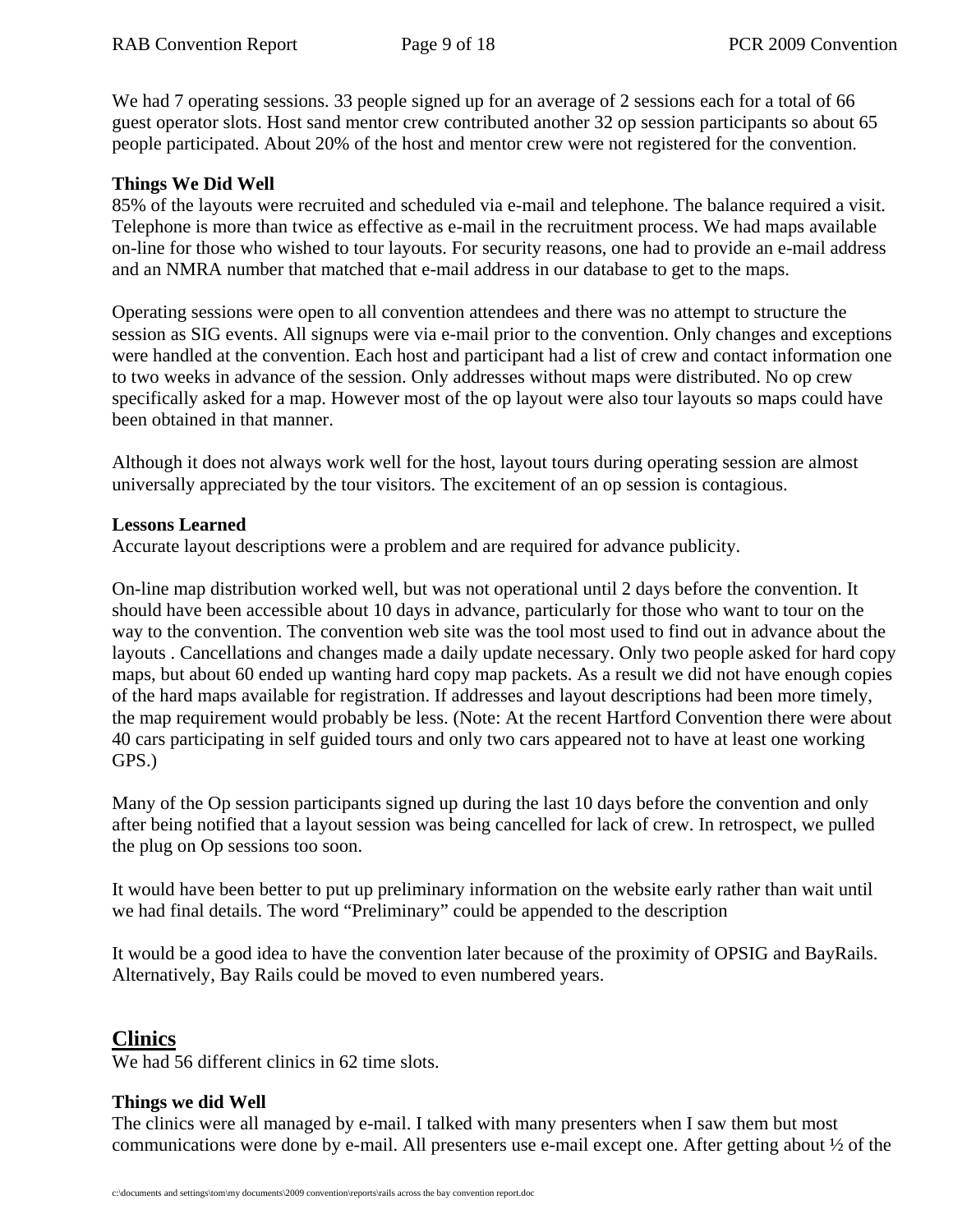clinics signed up I started to put them in the Master Schedule. I kept the Master Schedule because most of the changes are the clinic presentation times and days. When I up dated it I sent it to the web master who posted it on the web site. This gave the people that were attending time to make their plans as to which clinics to see. I sent e-mail to the presenters several times telling them when they would be presenting. I had to make some changes to accommodate the needs of the presenters. As the Master Schedule starts to fill up changing one clinic makes changes in others at the same time. Because I knew most presenters it was easier to know who I could change to make room for a different presenter. I still sent every presenter an e-mail about 2 weeks before the convention telling them the time, date and room of their presentation. All in all they all showed up except one that was ill. We knew about this before and had a fill in presenter. Using e-mail for the communications cuts the cost down a lot. I have found that most presenter use e-mail. Most people are using Power Point for their presentation. We had 3 presenter use a slide projector. All the rest had a video projected program or it was a presentation that did use AV equipment. We didn't have any PA systems but we had one presenter that should have one because of the way he talks

I liked the idea of the SIG Track on Thursday and think this should be expanded to other days. The presenters were given a certificate of appreciation when they finished their clinic. I mailed a few that were not presented.

#### **Lessons Learned**

We had talked about having a clinic host in each room. This didn't work out very well because I did notrecruit enough of them. There were a few clinics that really needed a host to introduce the presenter and to cut them off if they try to go overtime. There were a couple that did go overtime and it created a problem with the next presenter. We only really need the introducer for out of area presenters

There was some confusion because of a statement on the web site that said "All Clinic Spots are filled. Thank you for your support" This meant that we filled the clinic spots with a presenter and topic but a couple people thought that it meant that they couldn't see the clinic because all the seats are sold out. I discussed this with the web master and he is going to drop the statement on next year's web site to avoid confusion. Please remember if one person is confused there are sure to be many more that don't say anything.

Not all of the equipment coming from the various Divisions was available at the noon starting time on Wednesday. We need to make sure it is there and working. We were short screens and extension cords. Everything was in place and working by the second clinic.

One laptop loaned had password protection and we did not have the password until the owner (Crawford) was contacted. This needs to be checked out ahead of time.

VGA extension cords for the projectors would be a good idea. About 10 feet in addition to the projector normal would be fine.

Before putting together the schedule make sure that the special interest tracks do not have conflicts. For example, do not put two photo clinics opposite each other.

All in all I enjoyed putting together the program and would do it again. Jim Long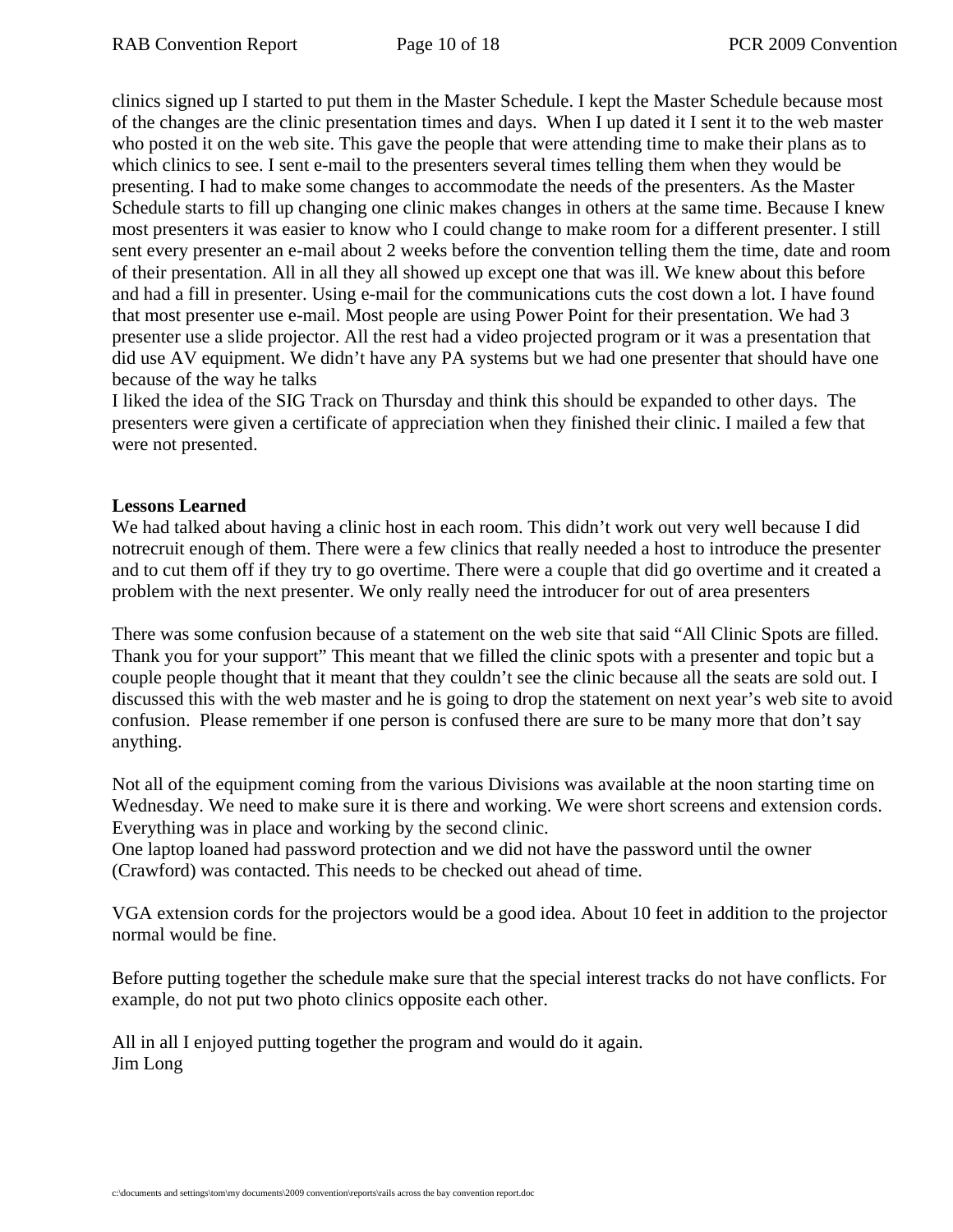### **Prototype Tours**

We had 3 Prototype tours. First there was a ride on the Niles Canyon Railway behind the Robert Dollar #3, a 2-6-2 Tank Steam Engine, complete with run by photo shoot, lunch in Sunol, and a tour of the Pacific Locomotive Association's Brightside yard.

Next there was a tour of the POSCO-US Steel plant in Pittsburg, where we got to see their operations and how the railway fit in.

Finally there were the Speeder Rides in Niles Canyon.

#### **Things We Did Well**

The concept of carpooling to all tours was a great idea, and after working out a few kinks, worked out well, and saved us the costs and hassles of busses. We had sign-ups sheets and maps to the sites,

#### **Lessons Learned**

We didn't really have the sign-up logic for the carpooling set up right. Our sign-up sheets were done right, but we didn't do a good job of getting people signed up. Fortunately Mark Schutzer stepped up on Thursday morning and got everyone assigned, but there were some tense moments. What is needed is a way to get a driver assigned to a sheet first, with a count of how many slots s/he has and then add riders. Possibly, we have riders who sign in go onto a waiting list, and then get transferred when a driver shows up. It also is important to get everyone to sign up when they check in. We did not do that consistently.

When the carpooling actually happens, make sure you have someone at the debarkation point with the signup sheets to fill in the blanks and get people assigned.

# **Non Rail Program**

We had a Non Rail program in the Non Rail suite and there were two tours. The first tour was a downtown Niles Tour and a ladies lunch. The second was a tour of the historic Patterson House Museum at Ardenwood Historic Farm. These tours used the same carpooling system we used for the prototype tours.

There were activities planned for the entire duration of the convention, and they were identified in the program.

#### **Things We Did Well**

The ladies kept the registration staff filled with cookies and chocolate.

#### **Lessons Learned**

Keep reinforcing to people that things change, and to keep checking.

# **Convention Store**

We sold 48 convention cars, 78 shirts and 22 caps.

#### **Things We Did Well**

We were very conservative in our inventory count. For shirts and caps we bought limited quantities from our supplier (She charged us a set-up fee and after that was willing to do limited quantities.) Two weeks before the convention we took inventory of remaining shirts and then consulted with previous convention people to determine what we might sell at the convention itself. We then bought exactly that amount.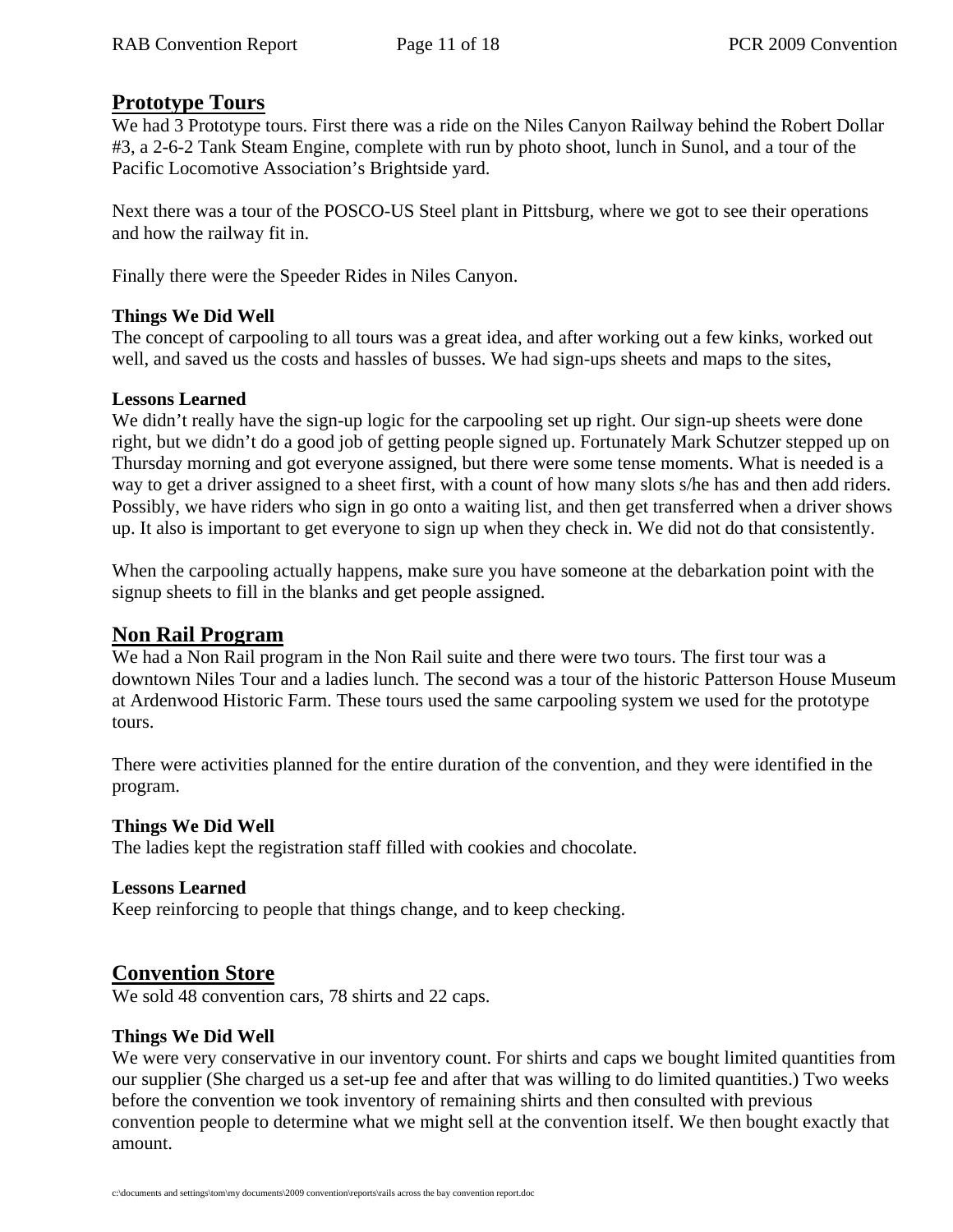For convention cars, we got a standard car that did not have road markings and that we could buy in limited quantities, and then made our own decals. We then bought 48 cars, knowing that we could buy more. Indeed, we could order more of them through a local shop if needed.

After the convention I had a small number of items left. (5 cars, 3 shirts, etc.)I sent another blast e-mail and sold everything within a day.

We kept a receipt book that we used to track the store sales at the convention. After the convention I created a registrant named "Cash" and entered the information taken from the receipt book, so that these sales all went into the database's sales reports and associated accounting.

#### **Lessons Learned**

We had a list of the pre-convention sales so we knew how many of each item in inventory to hold back from general sales to cover people with purchase receipts (i.e. those who bought preconvention, but who hadn't received their stuff – see Registration for an explanation) Unfortunately we did not train each person manning the store exactly how it worked and they were not recording the information properly in the tracking sheet generated by the database. This led to confusion about what had been delivered and .what had not. The Purchase receipts did not match the tracking sheet, so we held back to cover what the tracking sheet said, and ended up with 5 extra cars, even though we could have sold them at the convention. You should have written instructions on how to handle these things, especially when you are using volunteer back up people, which we did often.

We ended up with one extra shirt. It was a large. We could have sold 2 more 2X sized shirts. Stock more 2XLs. See the attached Final Sales report to see what we sold and add a few 2XLs to that for planning purposes.

Push pre-sales, saying that you have minimal stock and may run out during the convention.

# **Contests**

(Editor's Note: This is a merge of two separate reports. Randy Homan's and Bill Scott's.)

This years contest had 111 entries in 28 categories. We gave out 30 award plaques and 11 Merit awards. The cost to replace last year's awards was \$284.43; the logos to go on the awards were \$324.75 we provided lunch for 25 judges for a cost of \$147.55 (Bill)

The information for the number of plaques and ribbons awarded to the winners of the models and photo contests is kept by PCR Contest Chairman, Bill Scott. I (Randy) am unsure of the number of those awarded.

A separate oval emblem was designed by Steve Wesolowski and a friend of his. Steve was kind enough to load the emblem design on a CD using Corel Draw. These emblems were attached to the tops of each of the plaques using a thin glue type backing applied by the engraver. Forty (40) sublimated oval emblems were ordered and cost \$7.50 each. The total cost was \$324.75 including tax. Frank, the engraver, of Rocky Five did an excellent job of making these emblems. Rocky Five is located at 5705 Begonia Dr., San Jose, CA 95124-6535, Phone: 1-408-266-1791, Fax: 1-408-266-5364, e-mail: rockyfiv@aol.com. Frank works out of his home and will ship out any work that he does.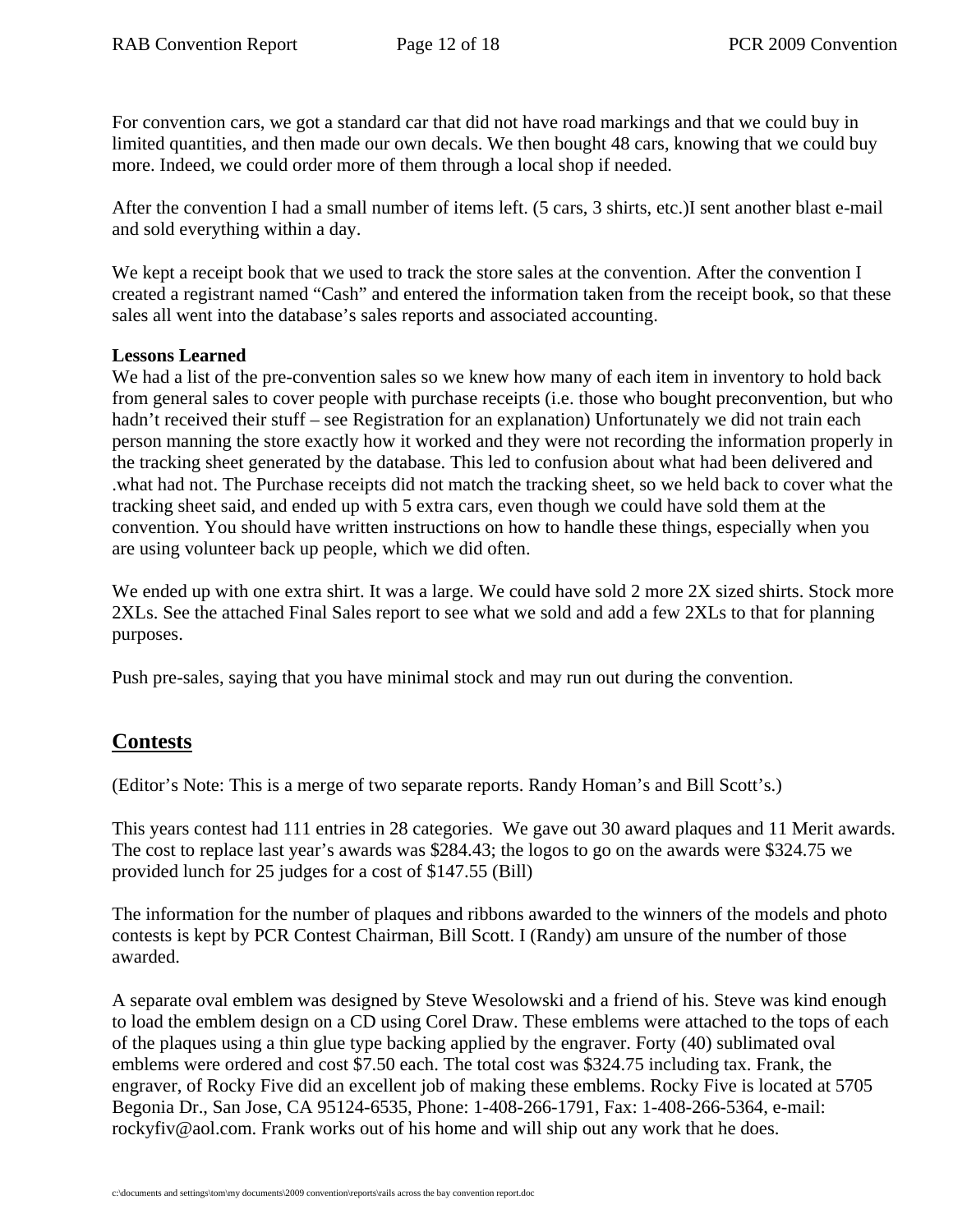The photo display frames were brought down from their home and assembled the afternoon of the first day of the convention by Steve and Carol Skold. After the contest was over the frames were disassembled, then loaded into Steve and Carol's vehicle. (Randy)

Each of the judges was given a free lunch consisting of a deli sandwich, chips and a soft drink of their choice. Due to a oversight by the Contest Committee Chairman, I had to scramble the morning of the judging to get Safeway to put together twenty-four (24) various types of deli sandwiches which took them only thirty-five (35) minutes. I was one lucky dude! (Randy)

#### **Things We Did Well**

Found a very good emblem maker that could be used for future conventions. Thank you to the VQW getting people to volunteer to be a judge. I also used "a little prevarication", promising prospective judges a free steak & lobster lunch. It worked a couple of times and I'm still alive. But then, I did move to Oregon after the Convention. (Randy)

The Convention and Hotel Staffs made sure that everything was taken care of. We had a larger than normal collection of entries, that continued to highlight the superb skills to be found in the P.C.R. (Bill)

Tom saw to all our needs as if the contest was the most important part of the convention. Randy gave up almost the entire convention to help out in the contest room, doing anything that needed to be done. He really earned his keep picking up the judges lunch, he never asked and I didn't think to have someone go with him. Picking up all the parts for 25 lunches and carting it all out to his car by himself was quite a chore, but everyone got what they wanted. (Bill)

There's a small group who have no official position or responsibility, yet make a big difference the running of the contest. The Skold's take care of and set up the photo racks, and Carol spent all her free time as contest clerk. Pat and Ronnie ran the judging. Mary ran the Arts and Crafts contest. Steve did anything I asked him to do. Dave ran the switching contest, and Mark put together the photo show for the awards ceremony. When I took this job there were many complaints about the awards taking too long, my main goal was to change that, most of the credit goes to Mark. I was astounded that this year I was actually told to slow down. Changing the contest to computer is progressing nicely and the credit is all

Carol's. And then there were all the judges.(Bill)

### **Lessons Learned**

The room at first seemed small and it would be better if it was bigger. But you can only have what the hotel has. Because of the corners and protrusions we were able to get enough tables in to accommodate all the entries. But this caused a problem for the judges; it created a bottleneck at the corners. Everyone dealt with it in a congenial manner and we got thru it. (Bill)

Plan and order the judge's lunches at least two weeks ahead of time. You may be able to get them from the convention hotel, but it may be expensive. Or you might get them from a deli shop like Togo's or a local grocery store. The hard part will be getting an accurate count of judges ahead of time.(Randy)

# **Switching Contest (Timesaver)**

The Timesaver at the 2009 convention had over 20 participants, Most of who ran the puzzle multiple times and seemed to enjoy it. This report will not address what we did right or what needs to be improved, but will focus on questions that need to be discussed.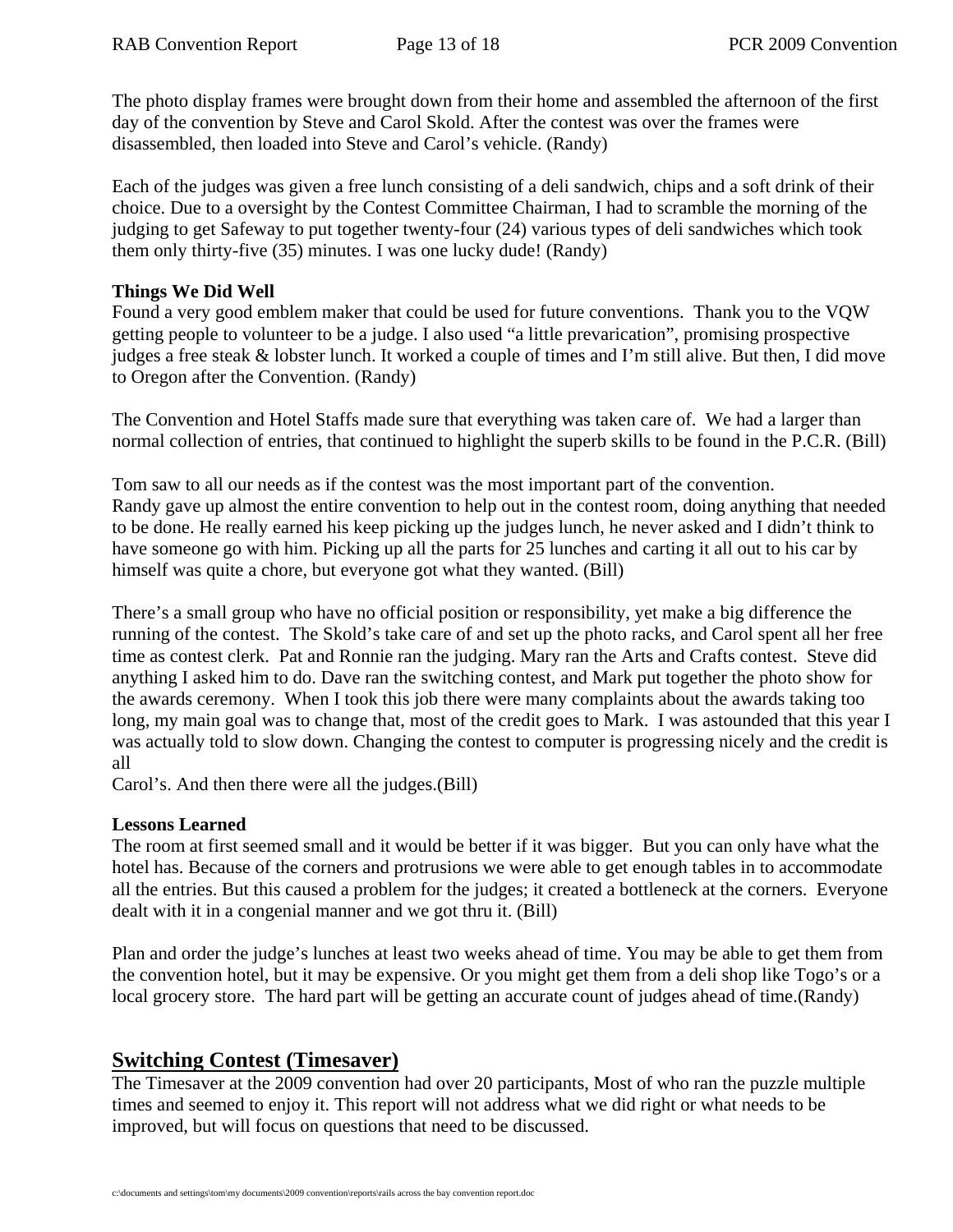Who does not participate?

1) The Timesaver is a game or puzzle. Many people by their nature don't like games or puzzles. They find it frustrating, embarrassing (if they do poorly) or just plain boring. This group will probably never participate. What % of the convention attendees are in this group?

2) When people come to a convention they must prioritize how they are going to spend the time (clinics vs. tours, clinic A vs. clinic B etc.). They may enjoy the Timesaver, but can never "fit it in". What % of the convention attendees rate the Timesaver a low priority?

3) The final group consists of people who have never heard of the Timesaver, or want instruction or help to encourage them to participate. They also may have a false perception as to what the Timesaver is. What % of the convention attendees are in this group? At the 2009 convention there was approximately 20 something who recorded their times, with 239 attendees; this is about 10% of the convention.

This is our target. Can this group be expanded? At what cost (in volunteer time and effort)?

Efforts that could be made to increase participants.

1) Location: this convention the Timesaver was located in the registration/ store/ other stuff room. It has been suggested that a more public location would increase participation, for example in the outer corridor at the 2009 convention. This might help, but the down side would be security (when not manned) and isolation of the person when there are no participants.

At the 2007 convention the Timesaver was in the contest room which meant that the "host" could also watch the Timesaver when it wasn't manned. The same applied to the 2009 convention with the staff manning the registration table, store, etc. Could a volunteer be found that would be willing to spend long hours out in a corridor by himself waiting for a participant? And would this be worth the volunteers' time if, say only 3 or 4 new people participated?

2) Clinics: another suggestion would be to have a scheduled clinic on the Timesaver. This clinic could cover what the Timesaver is, the history, and suggest some techniques or methods for operating it. I know of several people who could do such a clinic, but until it is offered, have no idea how well it would be attended. Has there ever been a clinic that no one came to?

Instruction has always been available when the Timesaver was manned (by an "official" or a bored registrar). Could this service be advertised more on the website (as Dave G. repeatedly asked me, sorry Dave), on the bulletin board or in the program?

General questions:

Is the Timesaver a vital part to the PCR convention and does it need to be promoted? Or is it a side dish that should be available to those who want it? If the first, more effort should be spent, if the second, not.

# **Swap Meet/Silent Auction**

We had 18 tables at the Swap Meet on Friday night. The Silent Auction on Saturday morning had \$630 in sales.

### **Things We Did Well**

We were not that impressed with the Swap Meet, so the only thing we can say that went well is that the people who sold at it seemed to be happy with it.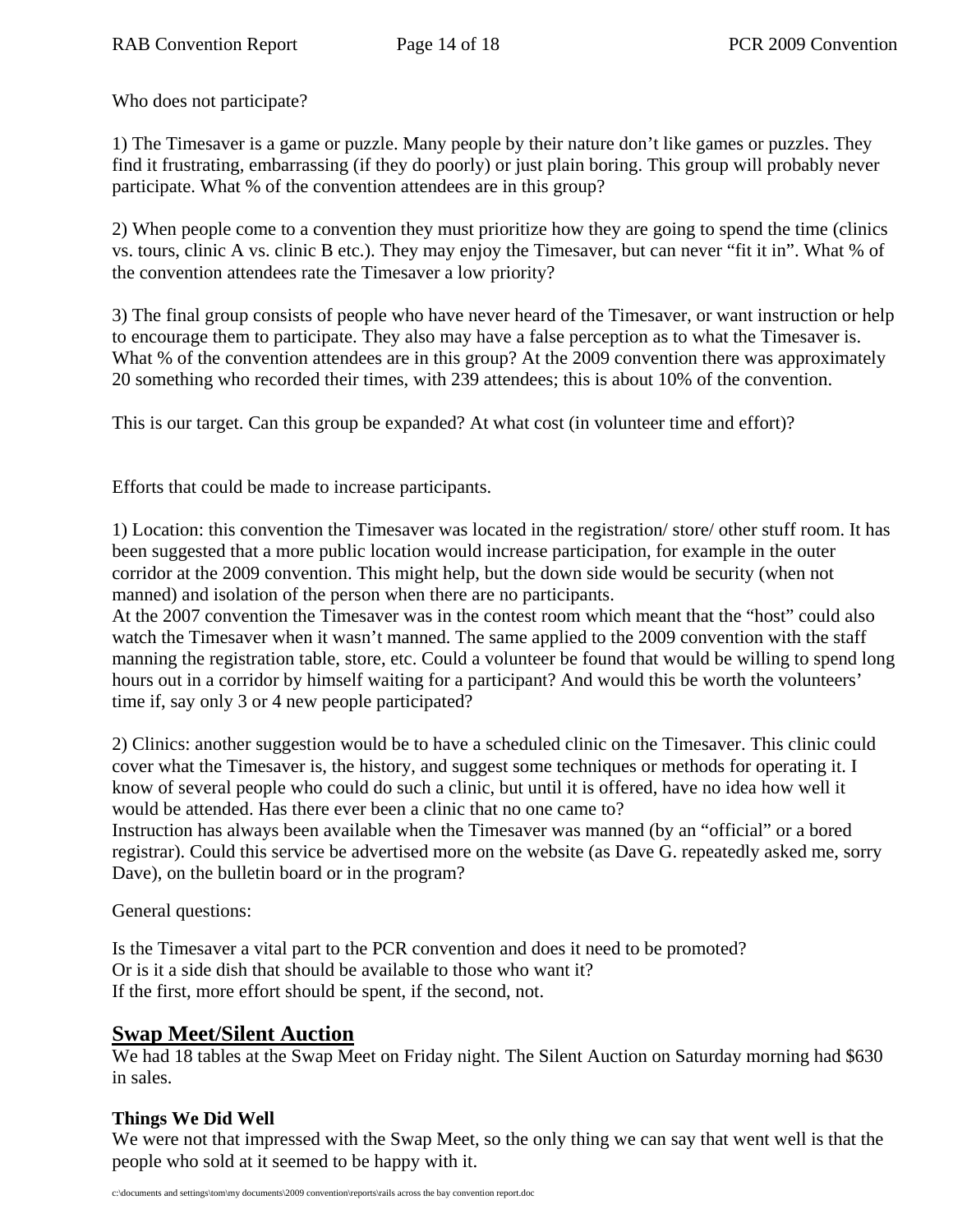#### **Lessons Learned**

Our instructions to the people participating in the Silent Auction did not explain that although the lowest minimum bid was \$1, they did not have to set their minimum bid at \$1. They could set it higher. One person did not understand this, and ended up selling some rather expensive stuff for \$1.

We had some hawks. People who went around and just put the minimum bid down on everything that was blank just to see what they could get. They got more than what would make sense.

# **SIGS**

### **Things We Did Well**

The SIG program went very well this year. We had a full program on Thursday with good attendance, even in the sessions that were against the NCRY Tour. There were a couple of other clinics that were Ops or Design oriented and while I don't think the SIGs have a monopoly on these topics we'd be doing a better job for everyone if we could integrate these into the SIG track, keeping them in the same room and calling them out in the schedule. Examples of these were:

- Burgess TT&TO
- Gust TWC
- Harmon Switchlists
- Clark Milk (we actually could have a mini milk track)
- Merrin NWP
- Paul Lackawanna in 1/32 (presented at the SIG meet last January)
- Schaumberg Commuter ops (on the SIG track at HN2009)

We had good turnout for OP Sessions (David Parks) but probably should have a waited a little longer before cutting off layouts as there were many last minute signups.

#### **Lessons Learned**

Other activities we might consider in the future:

- a Layout Design tour of layouts that are especially innovative and interesting from a design perspective.
- a design consulting service during the convention (as we do at the SIG meet)
- Panel discussions
- bringing a modular layout into the hotel for op sessions with on-site signup so that attendees would participate in a quick op in the time of one or two clinics without leaving the hotel
- adding a layout design tour of layouts under construction. This allows people to talk about techniques.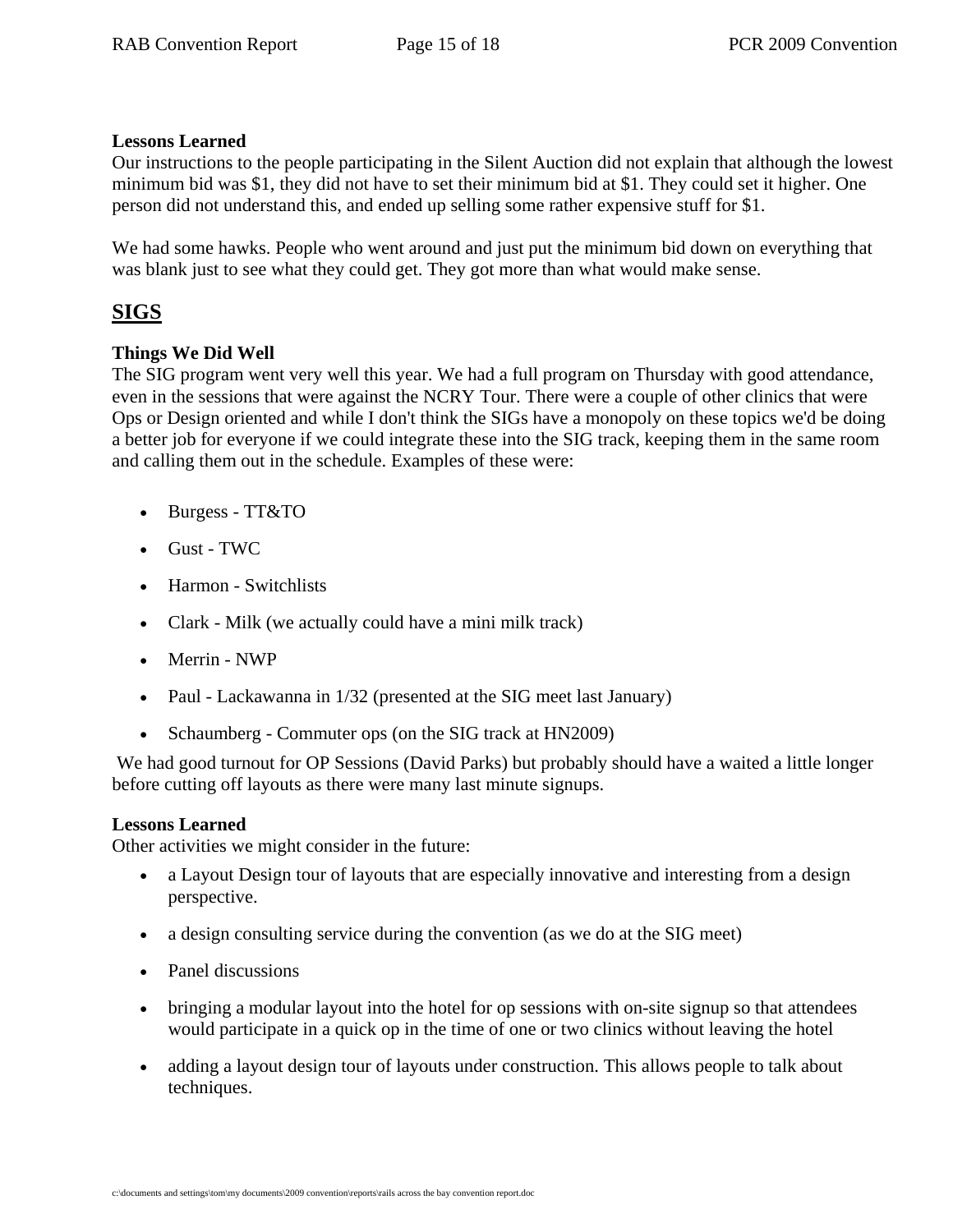# **Banquet**

189 people attended the banquet. The speaker was Henry Luna of the Pacific Locomotive Association, which owns the Niles Canyon Railway. Henry spoke of the NCRy's history and what they do. The contest awards were handed out as well as the John Allen Award, the President's Award and the Division Members of the Year.

This is the basic sequence of the banquet for future consideration:

| <b>Time</b> | <b>Activity</b>                                                              |
|-------------|------------------------------------------------------------------------------|
| Start time  | Social hour, PCR picture show running in the background                      |
| $+1$ hr     | Dinner served (Speaker and committee tables served first)                    |
| $+1:45$ hr  | Program begins                                                               |
|             | Current Convention Chair – Convention thoughts and committee<br>introduction |
|             | • PCR Convention Chair – Comments about Convention                           |
|             | Next year's convention chair – Discuss next year's convention                |
|             | PCR officer introductions and special attendees                              |
|             | Contest award presentations / AP award presentations                         |
|             | Division member of the year awards (presented by directors)<br>$\bullet$     |
|             | PCR President – Any special award presentations                              |
|             | John Allen award (Ray deBlieck)                                              |
| $+2:30$ hr  | Speaker Introduction followed by banquet speaker                             |
| $+3:15$ hr  | Program ends at the finish of the speaker's presentation                     |
| Afterwards  | Meet the builders (in the contest room)                                      |

### **Open items for the day of Banquet:**

- Labeling the committee table and arranging with hotel the serving order
- Projector, sound system, and room setup

#### **Things We Did Well**

The slideshow during the cocktail portion worked very well.

#### **Lessons Learned**

We need to acknowledge the people who had layouts open. Not necessarily the individuals, but the group as a whole. Have them stand up and then applaud them.

The program tends to be long. Tell the presenters to keep it short.

Simply introduce the committee members.

The picture show of the contestants was good, but was way too long. Simply show the  $1<sup>st</sup>$  place entries.

# **Program**

The program was done in the standard timetable format  $(11 \times 4\frac{1}{4})$  and was 52 pages long, including covers. The format was basically the same as the 2007 program. Information was passed back and forth between the Webmaster, Clinic Chair, and me. This resulted in some small errors as I did not want to use the formatted version of the text. We should try to get raw text and text changes in a non-formatted form. Bugging each department to get the wording correct worked for the most part.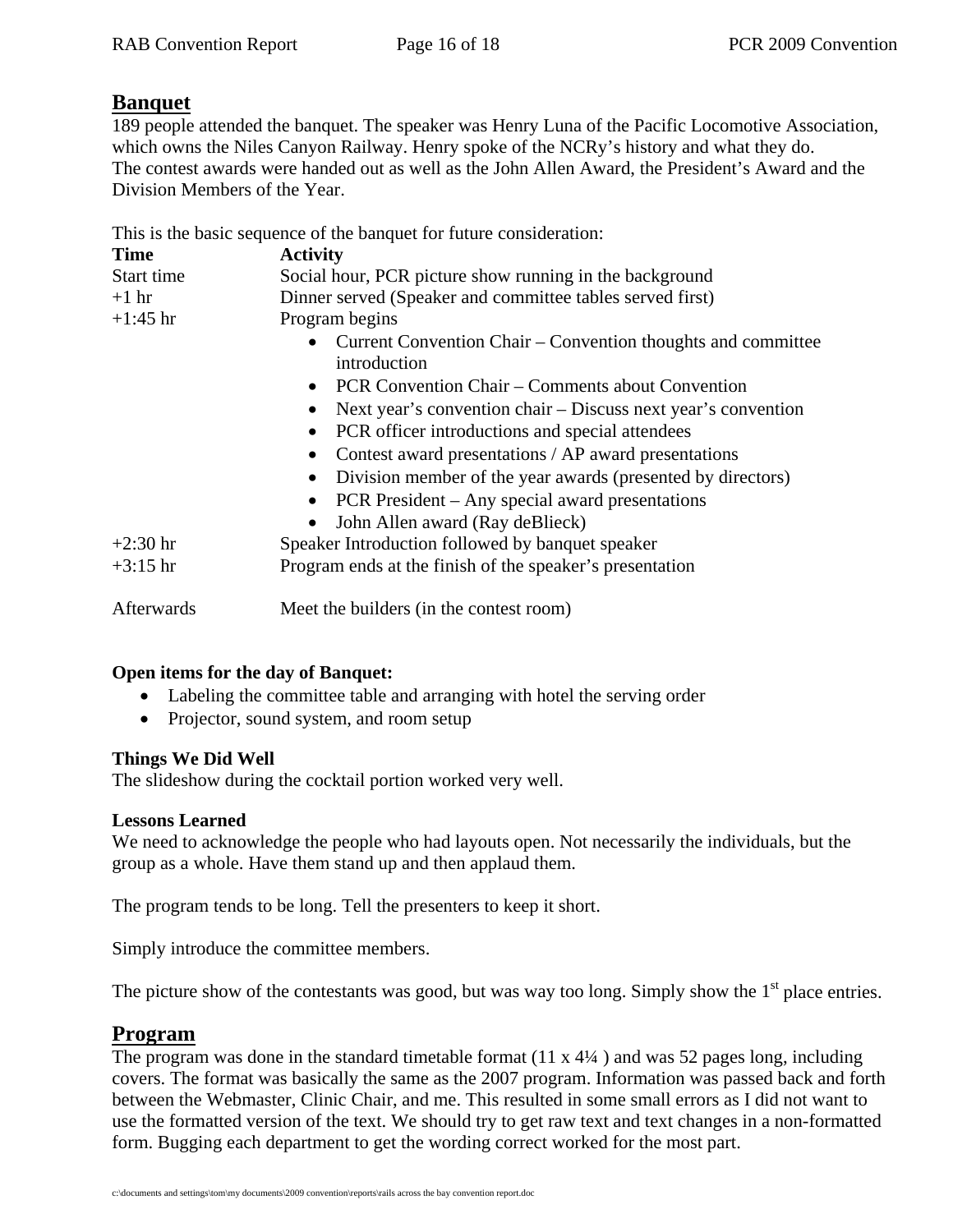#### **Things We Did Well**

Using a former document to 'clone' the new one works well if you like the old format. Using a local print shop to do the printing very quickly. (Last minute deadline.)

#### **Lessons Learned**

We still need to find a seller of advertisements.

Get updates in a raw text version. Jim did a great job with the clinic schedule, but his changes were in blue on the web and changed back to black with each new change. I missed a few of the updates.

# **Door Prizes**

Door prizes were solicited from 50 manufacturers and vendors. This list was prepared from history of previous donations over the past five years, plus some "hunches" of possible new donors. We received donations from 22 sources totaling 106 prizes. The donors sent from one to fifteen prizes each. In addition, there were 18 donations received at the convention from attendees, thus a total of 124 prizes were distributed. This compares favorably with the results of the Sierra Memories convention in 2008 door prizes receipts.

The initial appeal letter was sent on January 19, 2009. A couple of donors responded immediately, but most donations arrived within the month before the convention. As each donation did arrive, I sent an acknowledgement letter to the donor to let them know we had received their donation. In addition, I prepared letters for use at the convention where the recipient could sign an additional thank you letter and these were sent on April 20, 2009.

Several donors who have been faithful in sending prizes over the years did not respond this year. A couple of the "hunches" did, though not many. It appears we have a solid base of donors which is a good sign for the future.

The Door Prizes Chair for Silver Rails 2010 in Sparks, Frank Zila, asked for copies of the letters I used plus the databases. They have been forwarded to him for his review.

Rod Smith PCR 2009 Door Prize Chair.

# **Volunteer Coordination**

This was the first year we had a dedicated volunteer coordinator. She was responsible for finding people to volunteer for specific activities at the convention. When frustrated with the feedback she was getting she accelerated her efforts and became the Volunteer Queen Witch on the Warpath, or as we now know her, the VQW.

#### **Things We Did Well**

Having a Volunteer Coordinator.

She put requests for volunteers on the website, and followed up with individuals to determine where they might help the most.

#### **Lessons Learned**

We did not have good tools for volunteer coordination, and they had to be created on the fly. We need to come up with a list of things needed. This was the volunteer coordinator's biggest challenge understanding what was needed.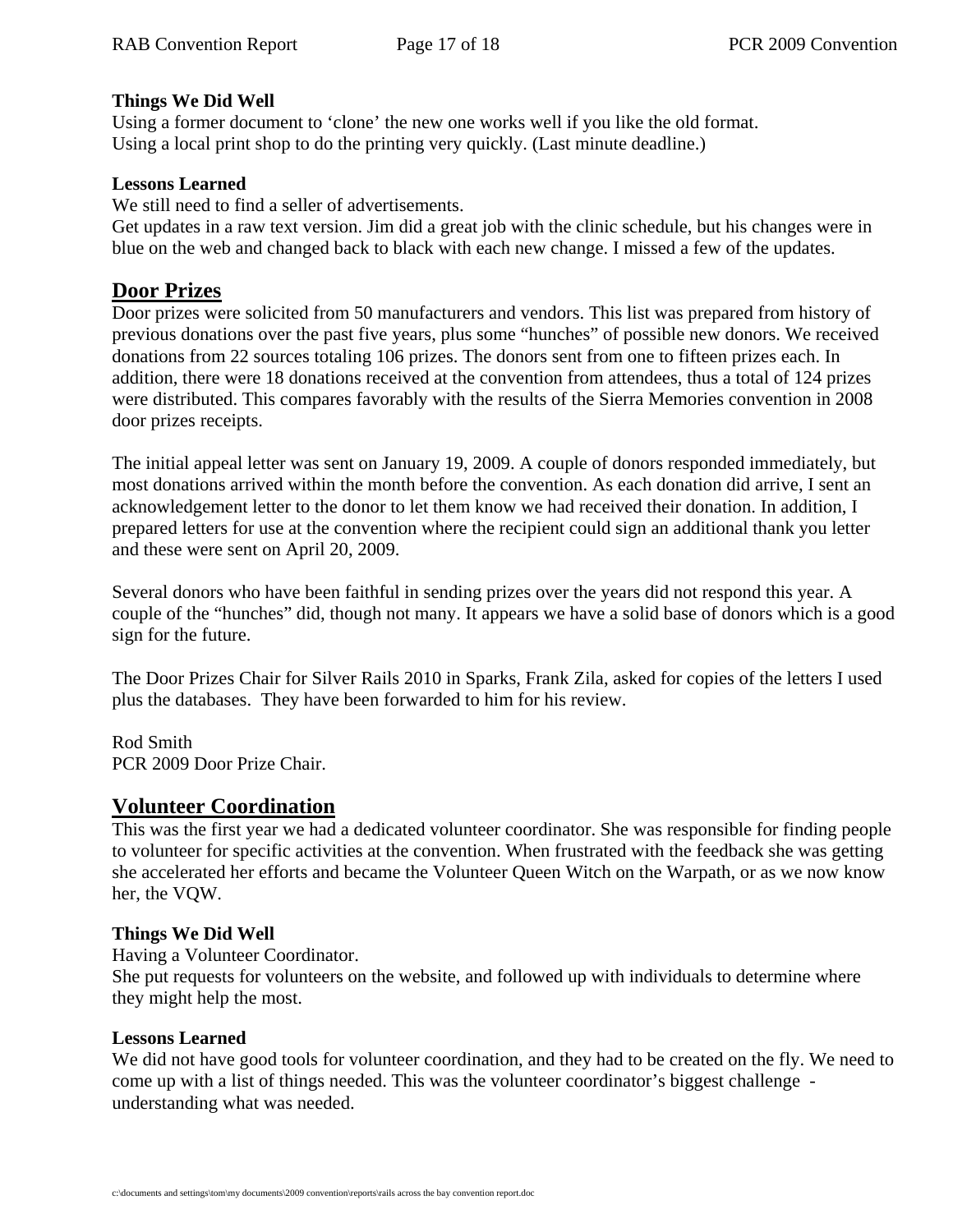# **Hobo Breakfast**

The hobo breakfast was coordinated by the convention. This used to be a totally separate function coordinated by the hobo in charge, but in the last few years the convention has handled it. In this case, the breakfast was held at the HomeTown Buffet in Newark about 5 miles form the convention site. 61 hobos carpooled to the breakfast using the same carpooling system we created for the Prototype and Non-Rail tours.

#### **Lessons Learned**

State that the description of a hobo is given on the PCR website.

### **PCR Annual Breakfast/Meeting**

In keeping with our new tradition, the PCR Annual Meeting was held with a breakfast followed by the meeting. The logic is to get people into the breakfast and have them stay for the meeting.

About 100 people showed up for breakfast. 73 were voting members of PCR.

Door prizes were distributed about halfway through the meeting, and then near the end of the meeting.

#### **Things We Did Well**

The breakfast works well in bringing in people for the meeting, and should be continued.

#### **Lessons Learned**

134 people said they would come to the breakfast. Since the room where we had our breakfast would only hold 120 people, we prepared free breakfast chits for people to eat in the restaurant and then come to the meeting. As it turned out, we had about 100 – 105 people. That means roughly 30 people did not show up. We paid for 120. We need a mechanism to not have to pay for the full count who say they will come, but then don't come. Since there is no commitment on their part – its free to them – they have nothing to lose by saying they will come.

We need to do two things to make this work. First, budget the cost into the registration so that PCR doesn't have to cover it. Second, require that people pay a small amount, like \$5, for the breakfast so that people actually commit to coming as opposed to sign up with no commitment hand leave us holding the bag.

### **Attachments**

- 1. Committee Roster
- 2. Sample Punch List
- 3. Sample Agenda
- 4. Badge Ribbon List
- 5. Final Income/Expense statement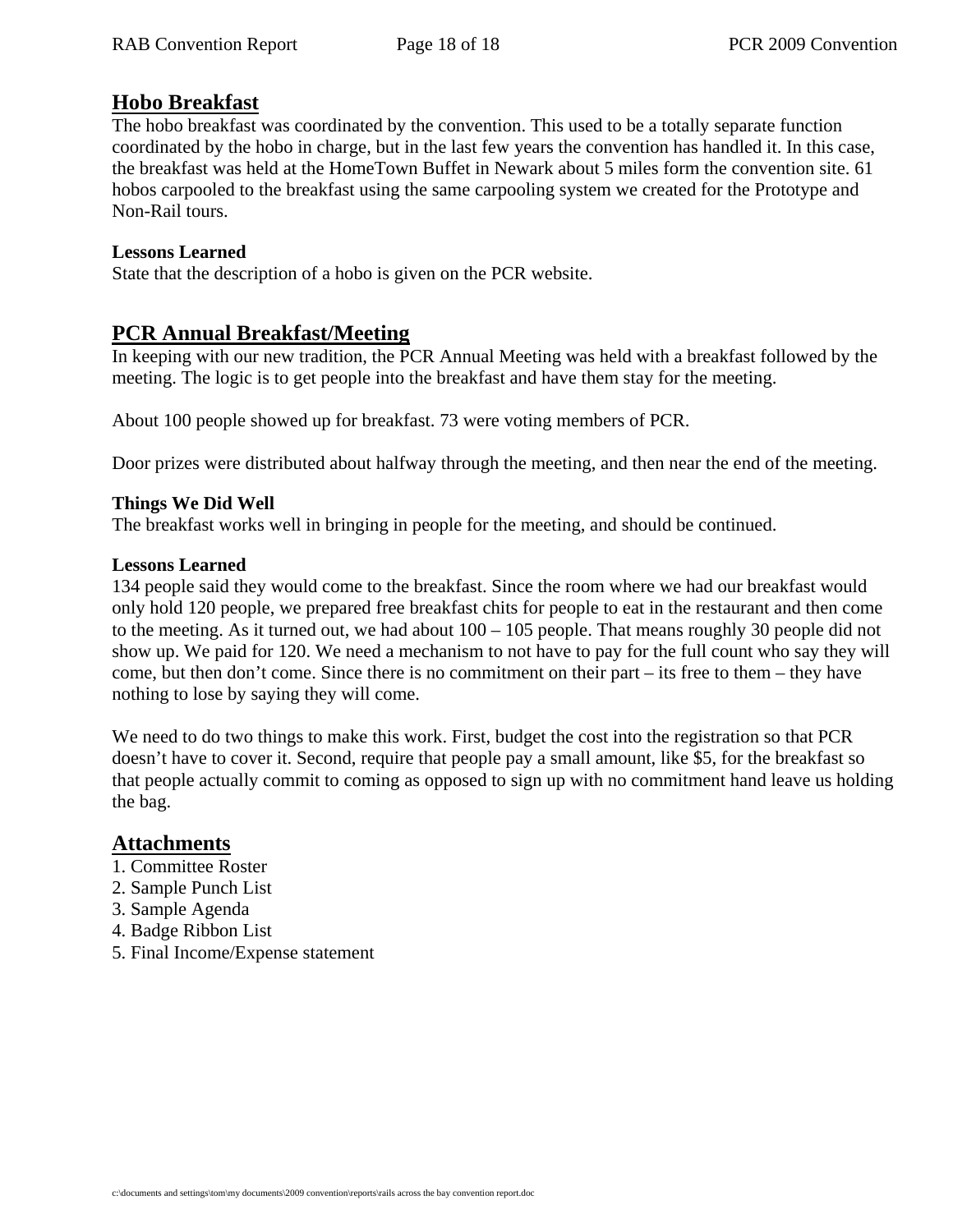#### **Rails Across the Bay PCR Convention 2009 Budget**

#### **PCR 2009 Convention-Final Report**

|        |                                                              |                                |                          | Actual           |
|--------|--------------------------------------------------------------|--------------------------------|--------------------------|------------------|
| Income |                                                              |                                |                          |                  |
|        | <b>Registration (Net of refunds)</b>                         |                                |                          | \$18,364.00      |
|        | <b>Convention Store Sales</b>                                |                                | \$                       | 2,536.99         |
|        | <b>Tours</b>                                                 |                                |                          |                  |
|        | <b>NCRy</b>                                                  |                                | \$                       | 2,295.00         |
|        | Ardenwood                                                    |                                | \$                       | 45.00            |
|        | <b>Speeder</b>                                               |                                | $\overline{\$}$          | 900.00           |
|        | <b>Other Income Silent Auction Swap meet</b>                 |                                | \$                       | 328.00           |
|        | <b>Misc Income</b>                                           |                                | $\overline{\$}$          | 1,642.91         |
|        | <b>Other Misc</b>                                            |                                | \$                       | 601.85           |
|        | <b>Total Income</b>                                          |                                | \$                       | 26.713.75        |
|        |                                                              |                                |                          |                  |
|        |                                                              |                                |                          |                  |
|        | <b>Expense</b>                                               |                                |                          |                  |
|        | <b>Awards</b>                                                |                                | \$<br>\$                 | 990.73           |
|        | PayPal Commission (44% of Registrants)<br><b>Door Prizes</b> |                                | \$                       | 420.72<br>69.43  |
|        |                                                              |                                | \$                       |                  |
|        | <b>Layout Tours</b><br><b>Clinics</b>                        |                                | \$                       | 258.71<br>191.80 |
|        |                                                              |                                |                          |                  |
|        | <b>Convention Store Expenses</b><br><b>Convention Cars</b>   |                                | \$                       | 717.72           |
|        |                                                              |                                | \$                       |                  |
|        | <b>Shirts &amp; Caps</b>                                     |                                |                          | 1,755.50         |
|        | Tours                                                        |                                |                          |                  |
|        | <b>NCRy Train Charter</b>                                    |                                | \$<br>\$                 | 2,100.00         |
|        | <b>NCRy Train Lunch</b><br><b>Speeder</b>                    |                                | \$                       | 643.92<br>900.00 |
|        |                                                              |                                |                          |                  |
|        | <b>Marketing-Publicity</b>                                   |                                | \$                       | 108.68           |
|        | <b>NMRA Membership Dues est</b>                              |                                | $\overline{\mathbf{S}}$  | 590.70           |
|        | <b>Non Rails</b>                                             |                                | \$                       | 51.82            |
|        | <b>Office Supplies</b>                                       |                                | $\overline{\mathcal{S}}$ | 335.14           |
|        | <b>Postage and Delivery</b>                                  |                                | \$                       |                  |
|        | <b>Printing and Reproduction</b>                             |                                |                          |                  |
|        | <b>Programs</b>                                              |                                | \$                       | 490.50           |
|        | <b>Banquet meal</b>                                          |                                | $\overline{\mathcal{S}}$ | 8,905.00         |
|        | <b>PCR Breakfast</b>                                         |                                | $\overline{\mathcal{S}}$ | 2,400.00         |
|        | <b>Hobo Breakfast</b>                                        |                                | $\overline{\mathcal{S}}$ | 671.00           |
|        | <b>Committee Expenses</b>                                    |                                | \$                       | 429.93           |
|        | <b>Misc expenses</b>                                         |                                | \$                       | 109.09           |
|        | <b>Total Expense</b>                                         | \$<br>$\overline{\phantom{a}}$ |                          | \$22,140.39      |
|        | <b>NET OVERAGE(Shortage)</b>                                 |                                | \$                       | 4,573.36         |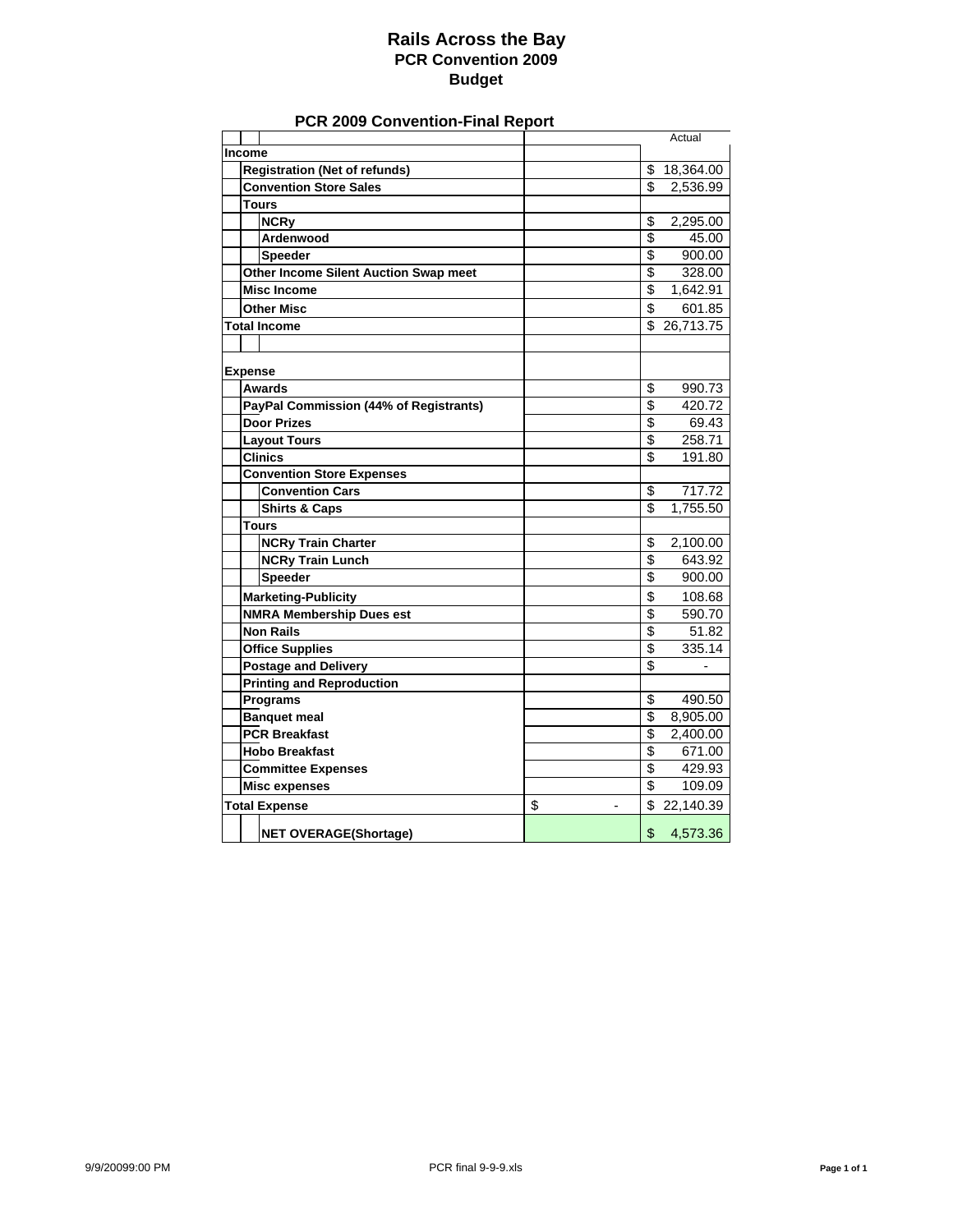#### **2009 PCR Convention Committee as of April 17, 2009**

| <b>FUNCTION</b>             | <b>FIRST NAME</b> | <b>LAST NAME</b>            | <b>STREET ADDRESS</b>   | <b>CITY</b>          | <b>ZIP CODE</b>  | <b>CELL PHONE</b>       |              | <b>HOME PHONE E-MAIL ADRESS</b> |
|-----------------------------|-------------------|-----------------------------|-------------------------|----------------------|------------------|-------------------------|--------------|---------------------------------|
| <b>Convention Chair</b>     | Tom               | Crawford                    | 4337 La Cosa Ave        | Fremont              | 94536-4721       | 510-299-0757            | 510-790-0371 | crawford.tom@sbcglobal.net      |
| Registrar                   | Tom               | Crawford                    | 4337 La Cosa Ave        | Fremont              | 94536-4721       | 510-299-0757            | 510-790-0371 | crawford.tom@sbcglobal.net      |
| Treasurer                   | Tom               | <b>Blinn</b>                | 2616 Thomas Court       | Livermore            | 94550            | 510-414-6580            | 925-292-1192 | tblinn@comcast.net              |
| Publicity                   | Steve             | Wesolowski                  | 10338 Bonny Drive       | Cupertino            |                  | 95014-2908 408-257-5752 | 408-252-4192 | swezz@comcast.net               |
| <b>Clinics Chair</b>        | Jim               | Long                        | 3716 Toronto Rd.        | <b>Cameron Park</b>  |                  | 95682-8649 530-903-6637 | 530-676-1798 | jimclong@sbcglobal.net          |
| Prototype Tours             | <b>Stan</b>       | Keiser                      | 36327 Beech Place       | Newark               | 94510            | 510-791-1504            | 510-791-1504 | sbkeiser@juno.com               |
| Webmaster                   | Dave              | Grenier                     | 1768 Celeste Ave        | Clovis               |                  | 93611-2069 408-431-8989 | 559-297-1345 | Grenida@pacbell.net             |
| Swap Meet/Auction           | Ted               | Moes                        | 2251 Pacific Ave. Apt F | Alameda              |                  | 94501-1455 510-325-9900 | 510-749-7099 | ted@tjmoes.com                  |
| Contests                    | Randy             | Homan                       | 6487 Cebu Ct            | ∣San Jose            | 95119            | 408-201-2589            | 408-972-1245 | RHoman3@sbcglobal.net           |
| <b>Contests Assistant</b>   | Pat               | LaTorres                    | 2081 Home St.           | San Leandro          |                  | 94578-1465 650-793-7402 | 510-317-7456 | duhnerd@pacbell.net             |
| Non Rail                    | Marilyn           | Long                        | 3716 Toronto Rd.        | Cameron Park         | 95682-8649       |                         | 530-676-1798 | StrawberryMarilyn@hotmail.com   |
| Non Rail Assistant          | Mary              | Moore-Campagna   PO Box 758 |                         | Soda Springs         |                  | 95728-0758 415-672-4806 | 415-672-4806 | marycmoore@campagna.com         |
| Program                     | Gus               | Campagna                    | 1915 William Drive      | Penngrove            |                  | 94951-9524 415-990-3777 | 415-990-3777 | campgus@earthlink.net           |
| <b>Banquet Chair</b>        | Mark              | Schutzer                    | 1209 Windsor Way        | <b>Redwood City</b>  | 94061-2053 none  |                         | 650-369-0481 | mark.schutzer@sbcglobal.net     |
| <b>Layout Tours</b>         | Dave              | Parks                       | 1281 Windimer Dr        | Los Altos            | 94024-7116       |                         | 650-961-7644 | Bearwestern@comcast.net         |
| <b>SIGs</b>                 | Seth              | Neumann                     | 2712 Katrina Way        | <b>Mountain View</b> |                  | 94040-4461 415-602-1510 | 650-965-4687 | sneumann@pacbell.net            |
| <b>Stores</b>               | Paul              | <b>Hopkins</b>              | 4945 Central #258       | Fremont              |                  | 94536-6688 510-364-8275 | 510-745-9447 | vtrr27@sbcglobal.net            |
| Secretary                   | Tom               | Crawford                    | 4337 La Cosa Ave.       | Fremont              |                  | 94536-4721 510-299-0757 | 510-790-0371 | crawford.tom@sbcglobal.net      |
| Door Prizes                 | Rod               | Smith                       | 40330 Monte Court       | Fremont              | 94538-2832 Inone |                         | 510-657-3362 | railgeezer@aol.com              |
| Hobo in Charge              | Dwayne            | Coate                       | 5090 Bogie Ln.          | Redding              |                  | 96002-9456 530-209-1804 | 530-722-1129 | DHCOATE@aol.com                 |
| <b>Switching Contest</b>    | Dave              | Loveless                    | 445 Carlton Rd          | Watsonville          |                  | 95076-8657 831-818-7198 | 831-722-9893 | mikadodave@gmail.com            |
| Volunteer Coordinator       | Karen             | Keifer                      | 1408 Farmgate Cir       | Roseville            | 95747            | 916-865-0851            | 916-408-0566 | KKKay@sbcglobal.net             |
| <b>PCR Convention Chair</b> | Dennis            | Stokely                     | 106 Minerva Way         | San Ramon            |                  | 94583-5084 925-353-0447 | 925-828-1990 | Dstokely@sbcglobal.net          |
| Consultant                  | Chuck             | Mitchell                    | 12 Deer Oaks Dr.        | Pleasanton           |                  | 94588-8234 925-857-7014 | 925-462-0291 | cbmtrains@comcast.net           |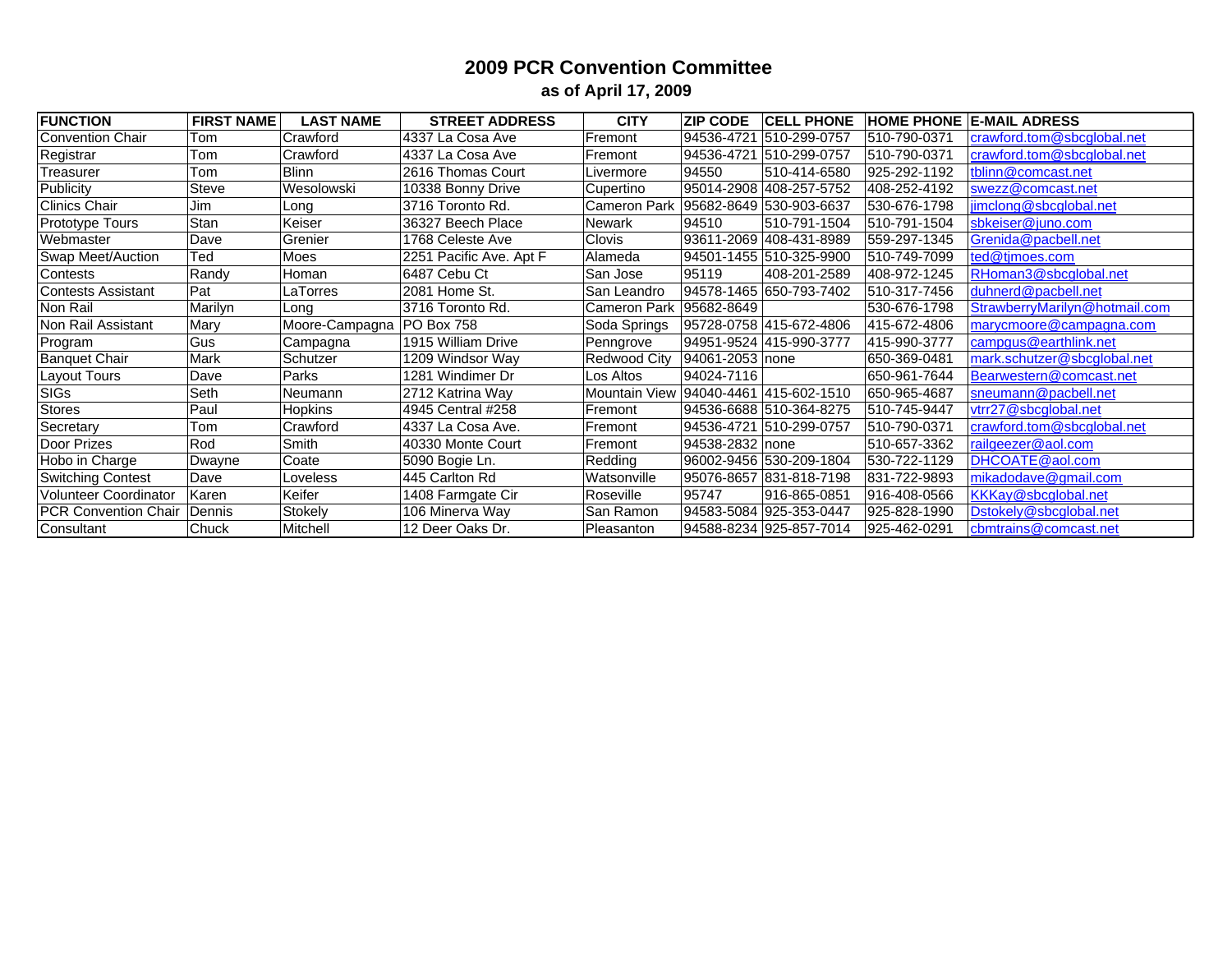

# Rails Across the Bay PCR Convention Fremont -2009

# **Punch List/Resolutions February 15, 2009**

#### **Purpose of Document**

This document lists all the decisions made by the committee and the punch list items remaining. This is so we do not duplicate the decision making process (although decisions can be revisited) and so that we do not forget to resolve outstanding issues.

# **Table of Contents**

| 3  |  |
|----|--|
| 4  |  |
| 5  |  |
| 6  |  |
|    |  |
| 8  |  |
| 9  |  |
| 10 |  |
| 11 |  |
| 12 |  |
| 13 |  |
| 14 |  |
| 15 |  |
| 16 |  |
| 17 |  |
| 18 |  |
| 19 |  |

# **1 Venue – Tom Crawford**

#### **1.a. Resolved Issues**

- 1.a.1 The Fremont Marriott has been selected.
- 1.a.2 The contract has been signed by Ron Plies.
- 1.a.3 Our rooms are priced at \$79.00 per night.
- 1.a.4 All registrants are eligible for the \$10. 00 breakfast. They will give us chits for each day and we can handle them as we want.
- 1.a.5 PCR has agreed to cover the unbudgeted cost of the Sunday Breakfast as part of the PCR Annual meeting.
- 1.a.6 The PCR breakfast costs will be \$20 per head and will be counted as part of our \$5,000 food and beverage agreement.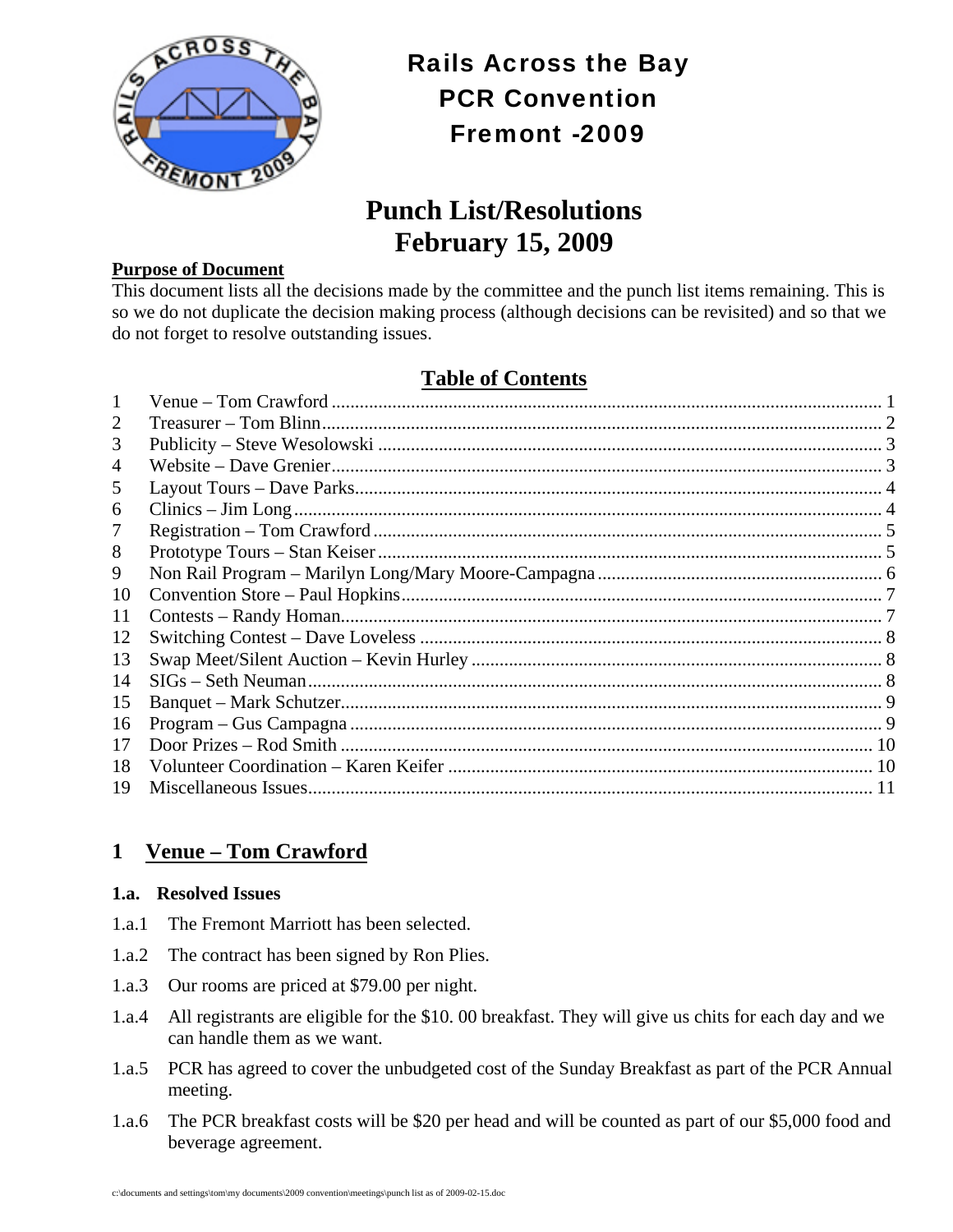- 1.a.7 Our banquet cost is now \$45.00 a plate and this includes all service charges and taxes. The banquet selections will be Steak ( Sirloin), Salmon or Chicken.
- 1.a.8 We will have the following room layout:
	- Fremont  $A$  small clinic room
	- Fremont  $B/C$  large clinic room
	- Napa Timesaver/Registration/Convention Store on Saturday
	- Sonoma Board Meeting/Office
	- Mt Veeder Timesaver/Registration/Convention Store (BSA on Saturday)
	- Caneros and Alexander Valley Contest rooms
	- Livermore Valley Clinic room.
	- Presidential Suite Non Rail (with rooms on each side reserved for Non-Rail Chair and Assistant.)
	- Salons V VIII Swap Meet Friday night and the Silent Auction on Saturday morning.
	- Ballroom Dinner Saturday Night
	- Fremont A/B/C PCR Breakfast/Meeting Sunday.
- 1.a.9 We will not have any official transportation to get attendees to the hotel from public transportation. We will stay mute on the issue. Individual Side agreements may be made.
- 1.a.10 Get registration codes cleaned up with Hotel . Tom has resolved the hotel registration. It should work fine now. Item Resolved.
- 1.a.11 Tom confirmed that people signing in on Tuesday night the 14th can also get the \$79 rate.
- 1.a.12 Tom, Jim, Randy and Pat met with Tracy Brown (who has replaced Jhonie Medina at the hotel) to work out details like signs for lighting controls for presenter hosts. We agreed that the room lighting controls are very simple and no lighting signs are required. This item is closed.
- 1.a.13 Tom met with the Marriot people and we agreed that the Hotel will post the events and room locations on their reader board in the hotel lobby. This board will indicate what is in each room and have a map showing room locations. This item is closed.

# **1.b. Unresolved Items**

1.b.1 No unresolved Items.

# **1.c. Open Action Items**

- 1.c.1 Tom will confirm with Tracy that although the Longs and (Moore-)Campagnas will pay regular rates, applying to our room count, one will actually sleep in the Suite, and one will sleep in the room adjoining the suite. We will not need a second room on the same floor for this purpose.
- 1.c.2 Jim Long will meet with Tracy Brown to finalize room signs. Jim wants to use his, and he will demo these to Tracy.

For the record, our personal event coordinator is now Tracy Brown, phone 510-413-3766. Our Sales rep is Francie Pilling, 510-413-3750.

# **2 Treasurer – Tom Blinn**

# **2.a. Resolved Issues**

- 2.a.1 We will assume 200 registrants.
- 2.a.2 The banquet will be included in the Registration Fees.
- 2.a.3 No tours will be included in the Registration fees.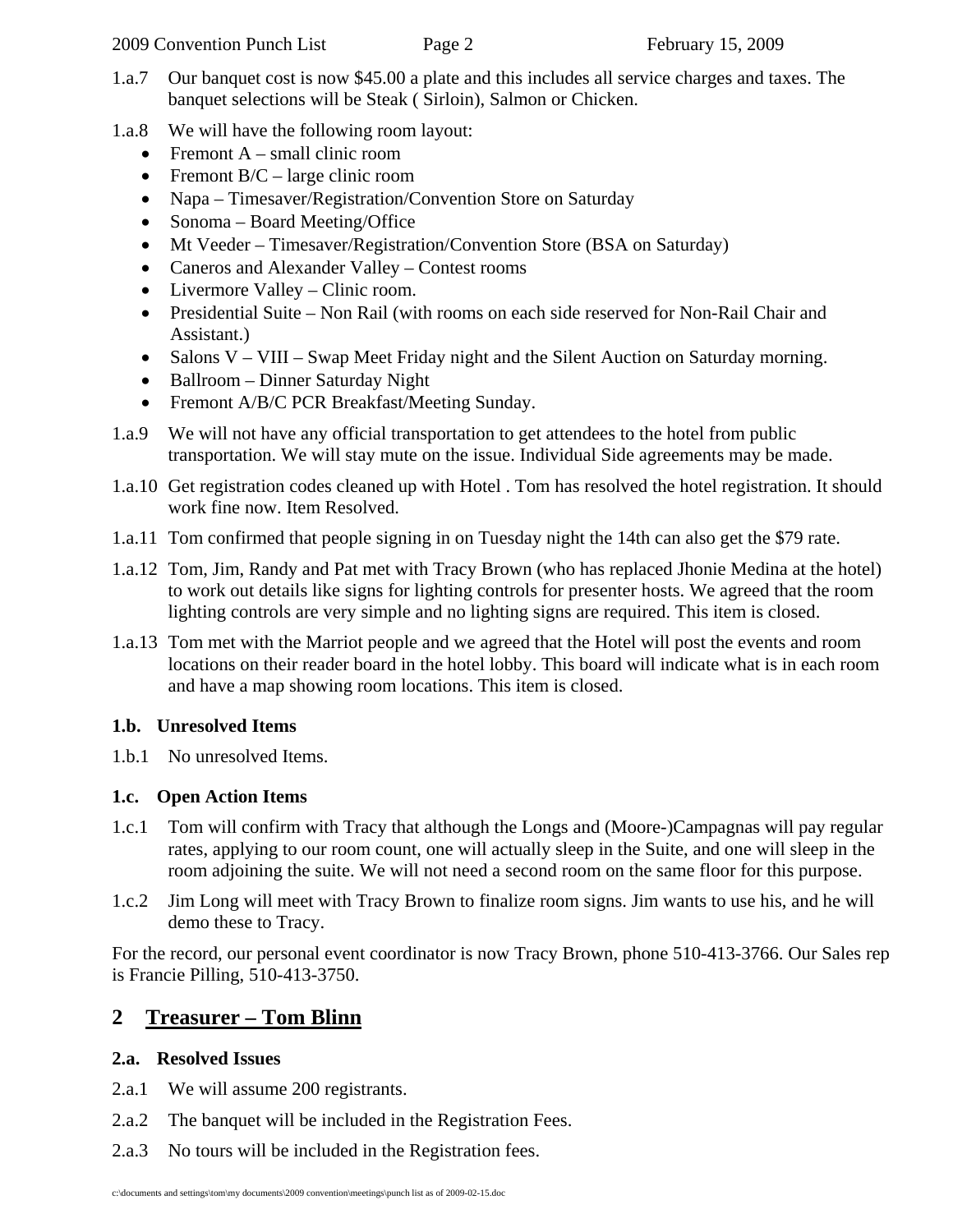- 2.a.4 The Registration fees will be determined as follows:
	- Take the fixed costs and divide by 200 to get the average cost per participant.
	- Take the variable costs per person, and add them to the fixed costs. (The only known variable cost at this time is the banquet cost.)
	- Add 10% for error/unknowns to come up with the net average cost.
	- Proportion the costs in the same ratio as we had participants in 2007 (possibly lightening up on the number of non-rails) over the various participant groups and use the same approximate fee spread.
- 2.a.5 Mary provided Tom B with the Non Rail costs and the assumed number of non-rail participants.
- 2.a.6 Tom C. provided last year's fee structure to Tom B.
- 2.a.7 Tom B. sent the fee structure to the Committee.
- 2.a.8 Tom B. handed out the budget at the May meeting.

#### **2.b. Unresolved Items**

2.b.1 No unresolved Items

#### **2.c. Open Action Items**

2.c.1 When you incur any expenses, please let Tom know ASAP so he can account for everything.

# **3 Publicity – Steve Wesolowski**

#### **3.a. Resolved Issues**

- 3.a.1 Steve put together a draft logo.
- 3.a.2 Steve finalized the logo and distributed it.
- 3.a.3 We will stick with a one page flyer as opposed to a brochure.
- 3.a.4 Dave G to got the display Board to Steve.
- 3.a.5 Steve prepared the display.
- 3.a.6 We are not going to create any more flyers. The stuff we have seems to be working quite well. This item is closed.
- 3.a.7 We have been sending out blitz e-mails to people selling various aspects. These have all been successful. The only one remaining is for the speeder rides. It has been written and Tom will send that one out in about one week.
- 3.a.8 Steve has written articles for RMC and we are now winding down with no remaining newsletters to get articles into.
- 3.a.9 Steve sees no further expenses.

#### **3.b. Unresolved Items**

3.b.1 No unresolved Items

#### **3.c. Open Action Items**

3.c.1 No open action items.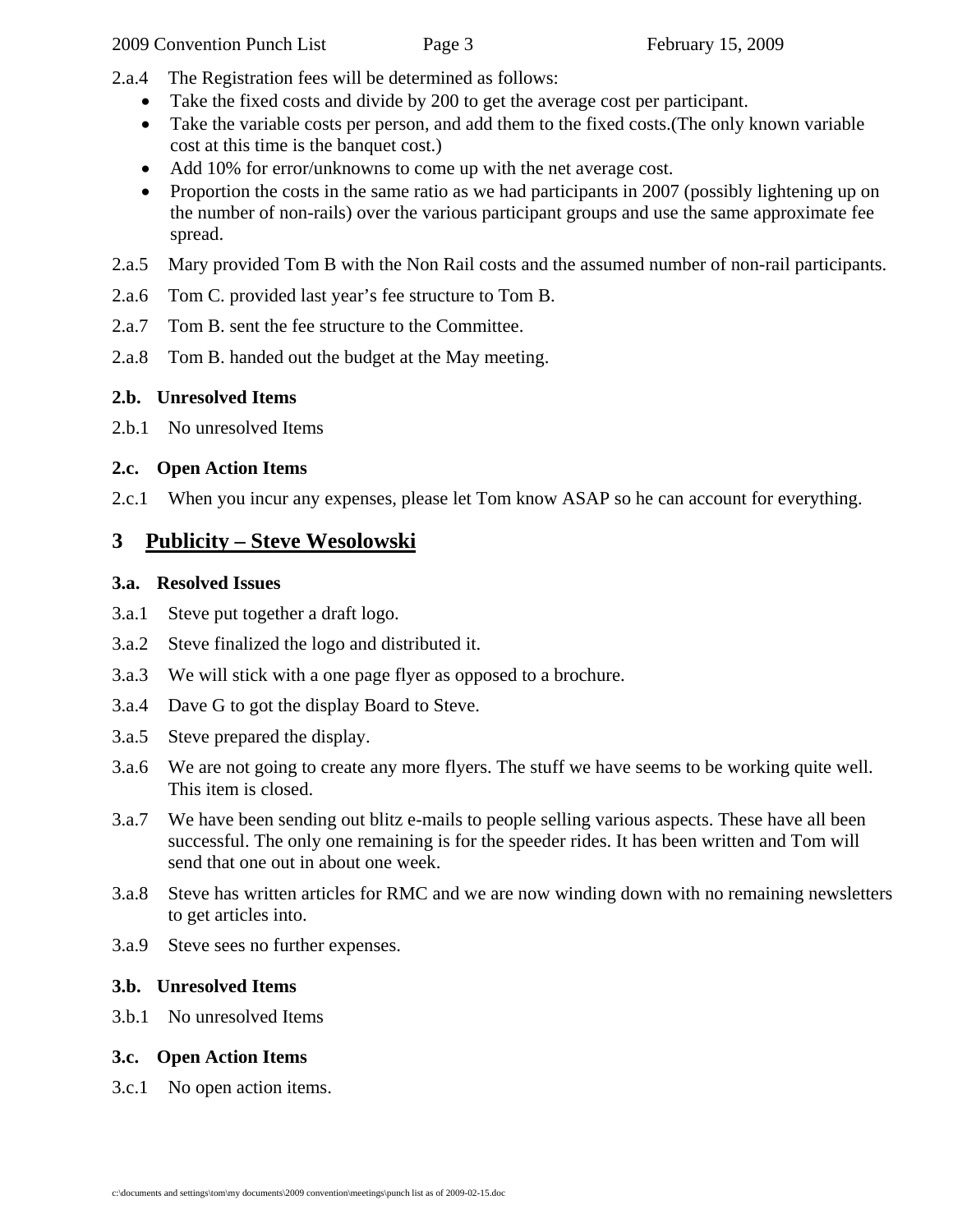# **4 Website – Dave Grenier**

### **4.a. Resolved Issues**

- 4.a.1 We will use PayPal for online registration.
- 4.a.2 Website was up and running for testing on 04/26/08.
- 4.a.3 Website in production with limited content on 4/29/08.
- 4.a.4 We can accept online registrations and PayPal payments.
- 4.a.5 Online registration form on website.
- 4.a.6 Online clinician sign-up form on website.
- 4.a.7 Online layout tour hosting sign-up form on website.
- 4.a.8 PayPal business account setup and connections verified.
- 4.a.9 Dave G. put out list of things he needs for web page.
- 4.a.10 We agreed that the video of layouts at Fresno was good, but the videos should show what the layout looks like from an overview, not just follow a train around the layout.
- 4.a.11 Dave has the website up to date with the volunteer sign up sheet now working to forward incoming information to Karen and to Randy for Contest volunteers.

# **4.b. Unresolved Items**

4.b.1 No unresolved Items

# **4.c. Open Action Items**

4.c.1 Dave still needs info for Layout Tours and the BSA Railroading Merit Badge. Dave P. is working on the layout tours today and Jim L will get the BSA info cleaned up soon.

# **5 Layout Tours – Dave Parks**

# **5.a. Resolved Issues**

- 5.a.1 Dave P. has a list of potential tours.
- 5.a.2 The Tours will be the Spring 2009 Coast Layout Tours
- 5.a.3 The van trips in Fresno did not work out and lost money. We will not have them.
- 5.a.4 We should possibly have a sign up sheet on the reg form for layout tour car pools.
- 5.a.5 We should have a sign up list for layout tour car pools in the registration area.

# **5.b. Unresolved Items**

5.b.1 No unresolved Items

# **5.c. Open Action Items**

- 5.c.1 Tour list needs to be finalized. (2/17/09) On schedule.
- 5.c.2 Tour maps need to be created. (3/1/09) On schedule.
- 5.c.3 Dave P. will send an e-mail out to all registrants notifying them of all tours, with a mechanism to request maps for the Wednesday layout tours. Tom will send Dave the E-mail address and NMRA ID of all registrants to use for this. It will be similar to how we did the Coast Layout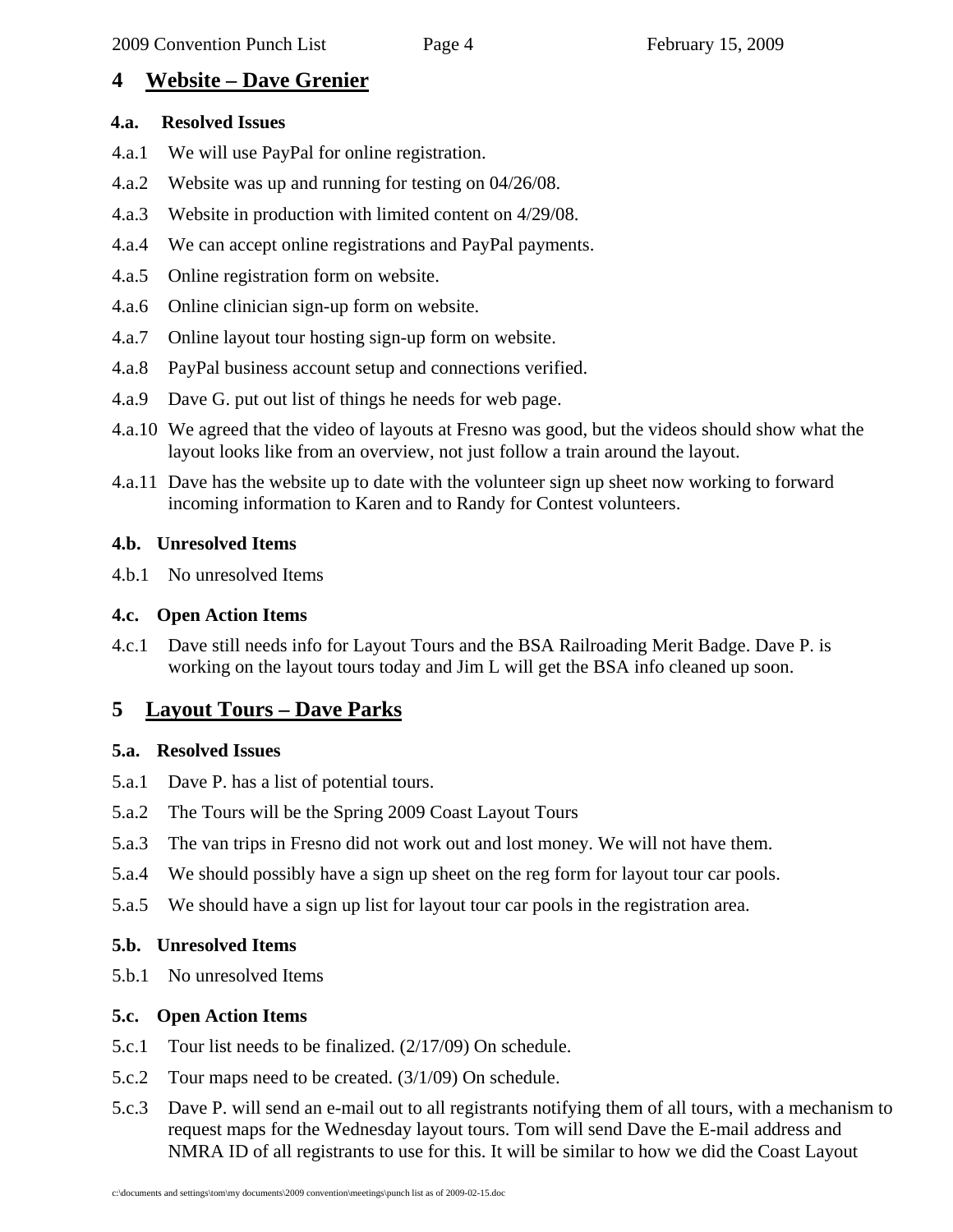tours. This will prevent the contact information for layouts from being on the web. (4/1/09) Don Morenzi and Bob Osborn are handling the details.

# **6 Clinics – Jim Long**

### **6.a. Resolved Issues**

- 6.a.1 Jim has 58 clinics, and all slots are filled. He has created an updated Master Schedule.
- 6.a.2 We decided that the presenters should all be introduced at the start for their presentation. Jim will create a signup sheet for this.
- 6.a.3 Jim requested that PCR buy more projectors so that we have 4. The PCR Board authorized 2 additional projectors and shipping crate for all four.
- 6.a.4 We determined that Certificates of Appreciation were appropriate recognitions for the presenters.
- 6.a.5 The Clinics have been finalized and put on the daily schedule and given to Gus. There is the normal collection of clean-up items.
- 6.a.6 We will use Mark Schutzer's video camera for close ups. We need to confirm that the projectors will accept S-video inputs or provide converters. We have confirmed that at least two older projectors take them, so we consider this item resolved and closed.
- 6.a.7 Jim has created the Certificates of Appreciation for the Clinicians.

# **6.b. Unresolved Items**

6.b.1 No unresolved items.

### **6.c. Open Action Items**

- 6.c.1 Create a signup sheet for presenter introducers (hosts). Jim and Karen are working on this. The host needs to know how to dim the lights and operate the projector. Jim and Tom are working on this. (See Venue Action Items.) (4/15/09)
- 6.c.2 Jim presented a list of what equipment he needs and we identified the sources for each thing. That list is provided a separate document which identifies al items needed.
- 6.c.3 Provide a final confirmation to all presenters as to exactly when they will be presenting. This is in progress. (3/18/09)

# **7 Registration – Tom Crawford**

# **7.a. Resolved Issues**

- 7.a.1 The software is ready to run, using an update to last year's program.
- 7.a.2 Tom C. has created the Registration form.
- 7.a.3 Tom C. now has an all in one printer that can make copies at the registration table.

# **7.b. Unresolved Issues**

7.b.1 No unresolved issues

# **7.c. Open/Action Items**

7.c.1 Mary has bought new ribbons as required. Mary ordered enough to carry us through a number of years to get a price break on a custom set. After we order them, they will exist and will not be custom in the future.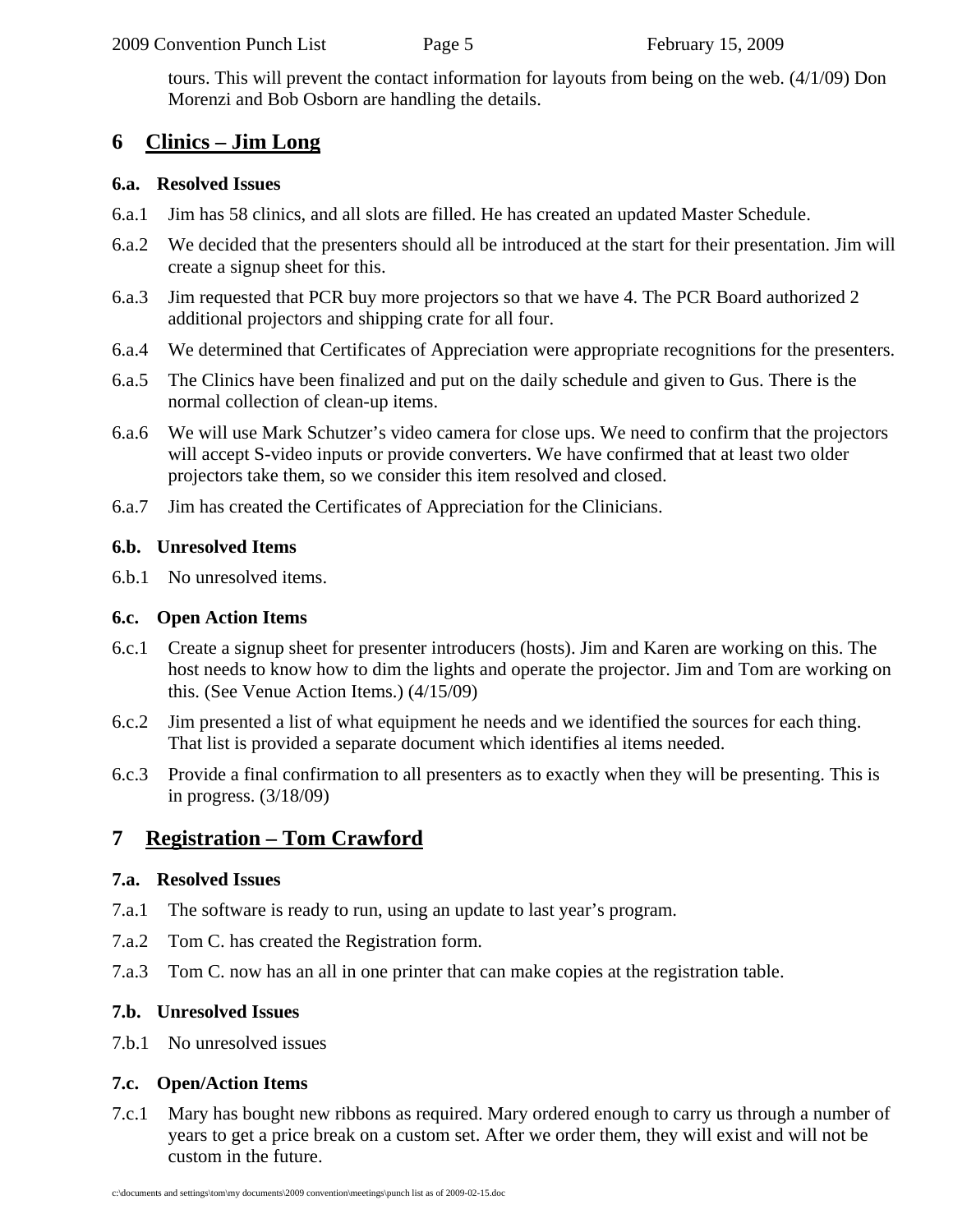- 7.c.2 Get Registration support during convention (See Volunteer Coordinator Action Items).
- 7.c.3 Tom C. will create Name badges for Layout owners.

# **8 Prototype Tours – Stan Keiser**

#### **8.a. Resolved Issues**

- 8.a.1 We will not pursue the ACE Train Tour option.
- 8.a.2 We will have an afternoon tour from Niles to Sunol, then back to Brightside, a tour of the Brightside shops, and a ride back to Niles. We will carpool to and from the hotel. Box lunches will be provided. This will be on Friday.
- 8.a.3 We will have speeder rides in Niles Canyon, on Thursday and Saturday.
- 8.a.4 We decided that Ardenwood was not appropriate for the rail tour. The Non-rail group will do an Ardenwood trip.
- 8.a.5 We decided that the museum in Suisun was too far.
- 8.a.6 Due to the economic situation, we will not have a US Steel tour.
- 8.a.7 We decided that we would use the NUMMI plant tour. Cost is free, 25 people limit. Carpool to get there.
- 8.a.8 We agreed to raise the price of the NCRy tour to \$25 to cover a lower attendance than the 100 originally considered. We agreed that we would not retroactively change this for people who already signed up. We are now figuring on 50 people for the Train Ride.
- 8.a.9 NUMMI is shut down and that tour is cancelled.
- 8.a.10 CALtrain has said they did not want to host a tour, and VTA did not respond to Stan's requests. We will not have a second prototype tour.

### **8.b. Unresolved Items**

8.b.1 No unresolved items.

### **8.c. Open Action Items**

- 8.c.1 Tom will reconfirm all the details of the NCRy and Speeder rides.
- 8.c.2 Get carpool sign-up sheets (See Volunteer Coordination Action Items) (4/15/09)

# **9 Non Rail Program – Marilyn Long/Mary Moore-Campagna**

### **9.a. Resolved Issues**

- 9.a.1 We will have two tours, Niles on Thursday and Ardenwood on Friday.
- 9.a.2 We will have either one or two lunches.
- 9.a.3 Mary provided Non-Rail costs to Tom B.
- 9.a.4 Mary concluded that since the nature of the non-rail activities has changed over the years, and they are not limited to spouses anymore, it is okay to charge for Non-Rail activities (lunches, tours, etc.)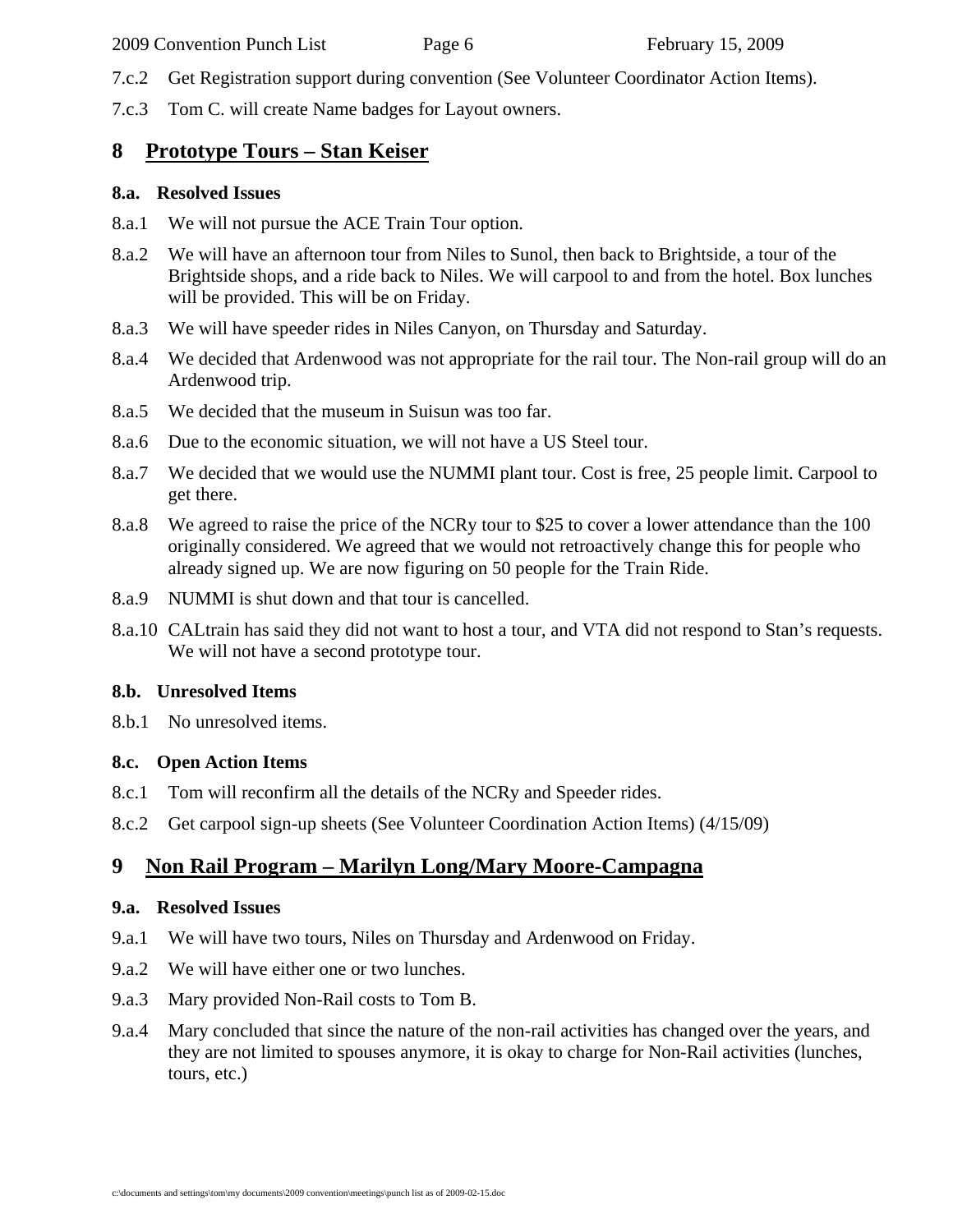#### **9.b. Unresolved Items**

9.b.1 Given that the NCRy tour is on Thursday, Mary and Marilyn are going to look into switching the Thursday and Friday Non Rail tours. Mary thinks this is doable.

#### **9.c. Open Action Items**

9.c.1 We need to put up a sign-up sheet for Non-Rail activity carpooling. There will also be a copy on the website. (See Volunteer Coordination Action Items)

# **10 Convention Store – Paul Hopkins**

#### **10.a. Resolved Issues**

- 10.a.1 We have decided that the shirts will be mottled gray polo shirts with the logo on the opposite side from the pocket.
- 10.a.2 We will have Committee shirts in a different color to be able to easily find committee members.
- 10.a.3 We decided that we will need to use receipt books for all Store transactions so we can keep track of sales.
- 10.a.4 The Store needs to be manned at all times.
- 10.a.5 The first shipment of shirts have been designed, ordered and delivered.
- 10.a.6 The second shipment of shirts has been delivered.
- 10.a.7 Although as a group we agreed that we would not have a convention car, Dennis has come up with a convention car that we can buy off the shelf in any quantity we want. Dennis will take care of the cars and the decals.
- 10.a.8 We had planned to get Redwood Empire's cash register. We decided that this was unneeded, especially after we found that the cash register may not work properly anyway. Receipt books are adequate to the task.
- 10.a.9 We agreed that we would take a 10% commission for anything we sold at the convention store that was not convention merchandise (for example, previous convention cars)
- 10.a.10Dennis has received 48 cars, and Steve has gotten the decals. Dennis and Steve will take care of getting the decals on the cars.

### **10.b. Unresolved Items**

10.b.1 No unresolved items.

### **10.c. Open Action Items**

10.c.1 Get receipt books.(4/15/09)

# **11 Contests – Randy Homan**

#### **11.a. Resolved Issues**

11.a.1 We do not wish to have a "Best of Peers" award as an incentive for new contestants.

- 11.a.2 All participants will get a ribbon.
- 11.a.3 All First timers will get Certificates of Appreciation.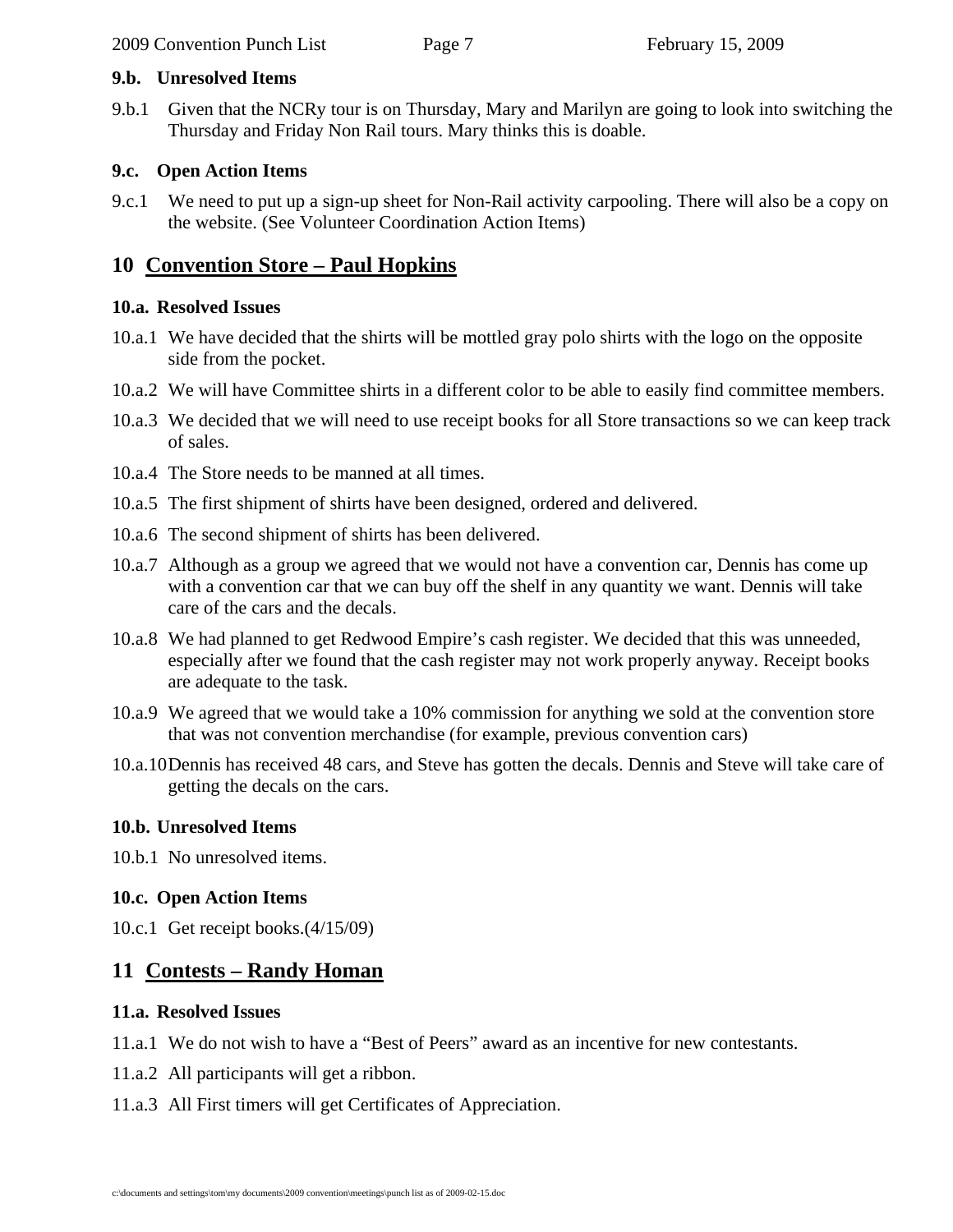11.a.4 Tom C., Randy, Jim and Pat met at the Marriott with Tracy Brown to review the rooms. They concluded that all was do-able using the larger room upstairs (the Livermore Valley Room) for the contest room. It is large enough and will address the security concerns.

Randy found an engraver in San Jose that will make the logos for the plaques. They will be similar to the Devil Mountain's logo that Jim Long had at the January 11th meeting. Thanks to Steve Wesolowski for providing me with a CD with image of the "Rails Across The Bay" logo on Corel (sp) Draw that the engraver could use.

### **11.b. Unresolved Items**

11.b.1 No unresolved items.

### **11.c. Open Action Items**

11.c.1 Create Certificates of Appreciation for First Timer's and for judges to be filled in at Convention. Jim Long will create the certificate and Tom will print them out at the convention. (4/15/09)

# **12 Switching Contest – Dave Loveless**

### **12.a. Resolved issues**

- 12.a.1 The switching contest will not be manned full time, but of a limited subset of time. It will be set up for people to practice near the registration table (for security reasons) whenever the registration table is open.
- 12.a.2 PCR has a tug of war contest module which Jim Long is currently storing. We decided not to use it, but to dispose of it.
- 12.a.3 We will have free lessons/demos on request no schedule, with a sign saying "Free Lessons Just Ask."

### **12.b. Unresolved Items**

12.b.1 No unresolved Items

# **12.c. Open Action Items**

12.c.1 No Open Action Items

# **13 Swap Meet/Silent Auction – Kevin Hurley**

### **13.a. Resolved Issues**

- 13.a.1 We will have a swap meet on Friday night (7-10 PM) and a silent auction on Saturday morning (9 AM -12 Noon.)
- 13.a.2 We agreed on the following logic:

Friday Swap Meet Set up 6 PM to 7 PM Swap Meet 7 to 10 PM Tear Down 10 to 11 PM Saturday Silent Auction Set up 8 to 9 AM Auction 9 to 11:30 AM Results 12 noon Pick Up 12 to 1 PM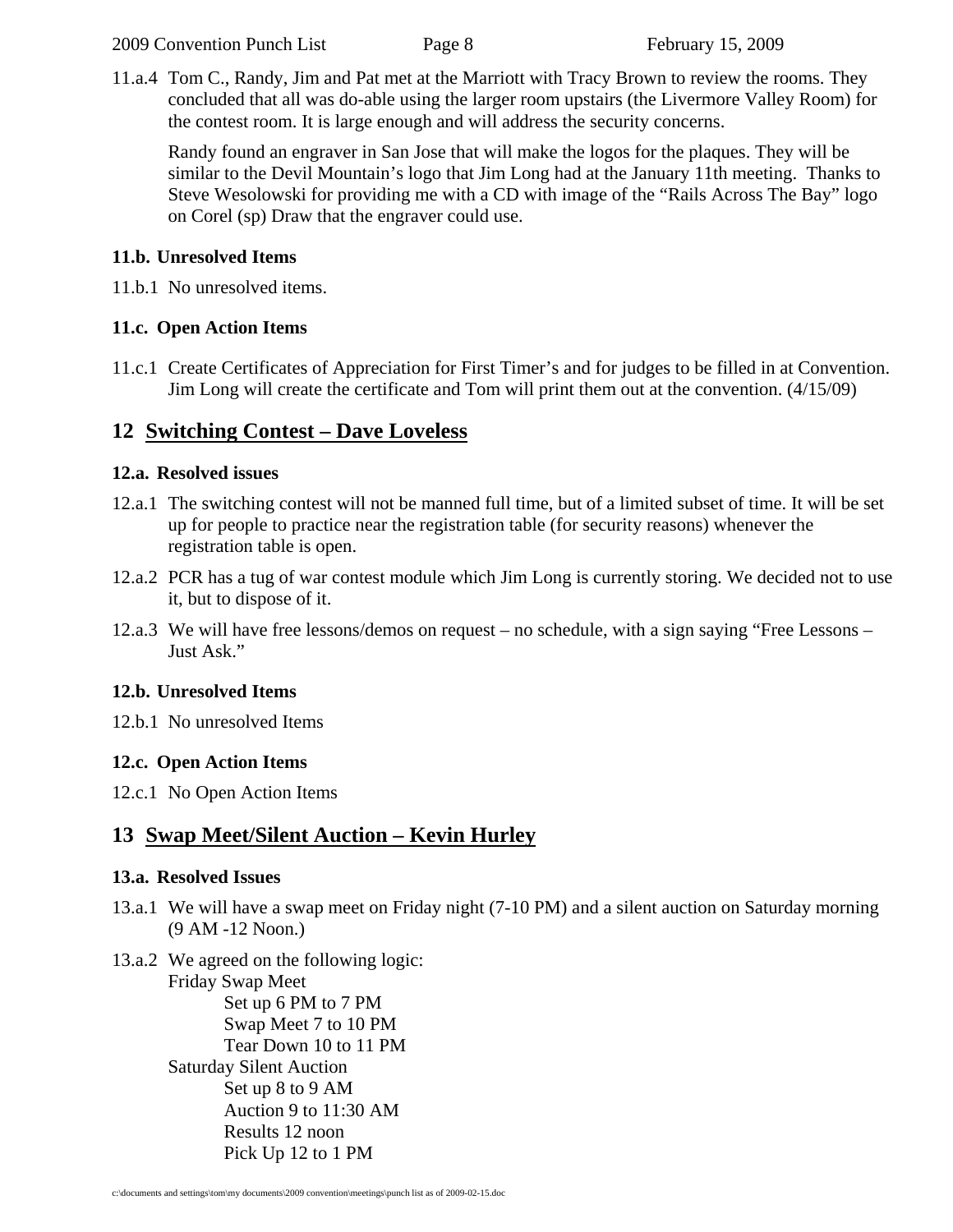2009 Convention Punch List Page 9 February 15, 2009

13.a.3 We agreed that we would take 10% of the silent auction proceeds.

13.a.4 We agreed the minimum bid for the silent auction would be \$1.

### **13.b. Unresolved Items**

13.b.1 We need to work out the accounting for the Silent Auction.

# **13.c. Open Action Items**

- 13.c.1 We need a blast E-mail to promote the two. Kevin will prepare the e-mail and Tom C will e-mail it for Kevin to all attendees.
- 13.c.2 Kevin needs the room layout (Tom to provide to Kevin)
- 13.c.3 Kevin needs volunteers (Karen to handle)
- 13.c.4 Kevin asked how many silent auction items were allowed per person. (We didn't answer this one guys.)

# **14 SIGs – Seth Neuman**

# **14.a. Resolved Issues**

- 14.a.1 The SIGs have a plethora of available Ops layouts.
- 14.a.2 The SIGs will use their standard Thursday format, They need one room from just after lunch until closing time.

# **14.b. Unresolved Items**

14.b.1 No unresolved items.

# **14.c. Open Action Items**

14.c.1 We need to get information on Ops Sessions on the Website. Non-regular operators will get priority.

# **15 Banquet – Mark Schutzer**

# **15.a. Resolved Issues**

- 15.a.1 Mark has confirmed that the speaker will be Henry Luna of PLA fame. Mark has given Henry latitude to talk about what he wants. Henry is an expert on the PLA and on the SP operations in the area. Mark will get a bio of Henry for the program/website. We will cover the cost of Henry and Connie's dinner. This item is resolved.
- 15.a.2 We now have created the capability to track who is getting which plated dinners. Tom is sending out e-mails for confirmation and tracking this in the database.

# **15.b. Unresolved Items**

15.b.1 No unresolved items

# **15.c. Open Action Items**

15.c.1 No Open Action Items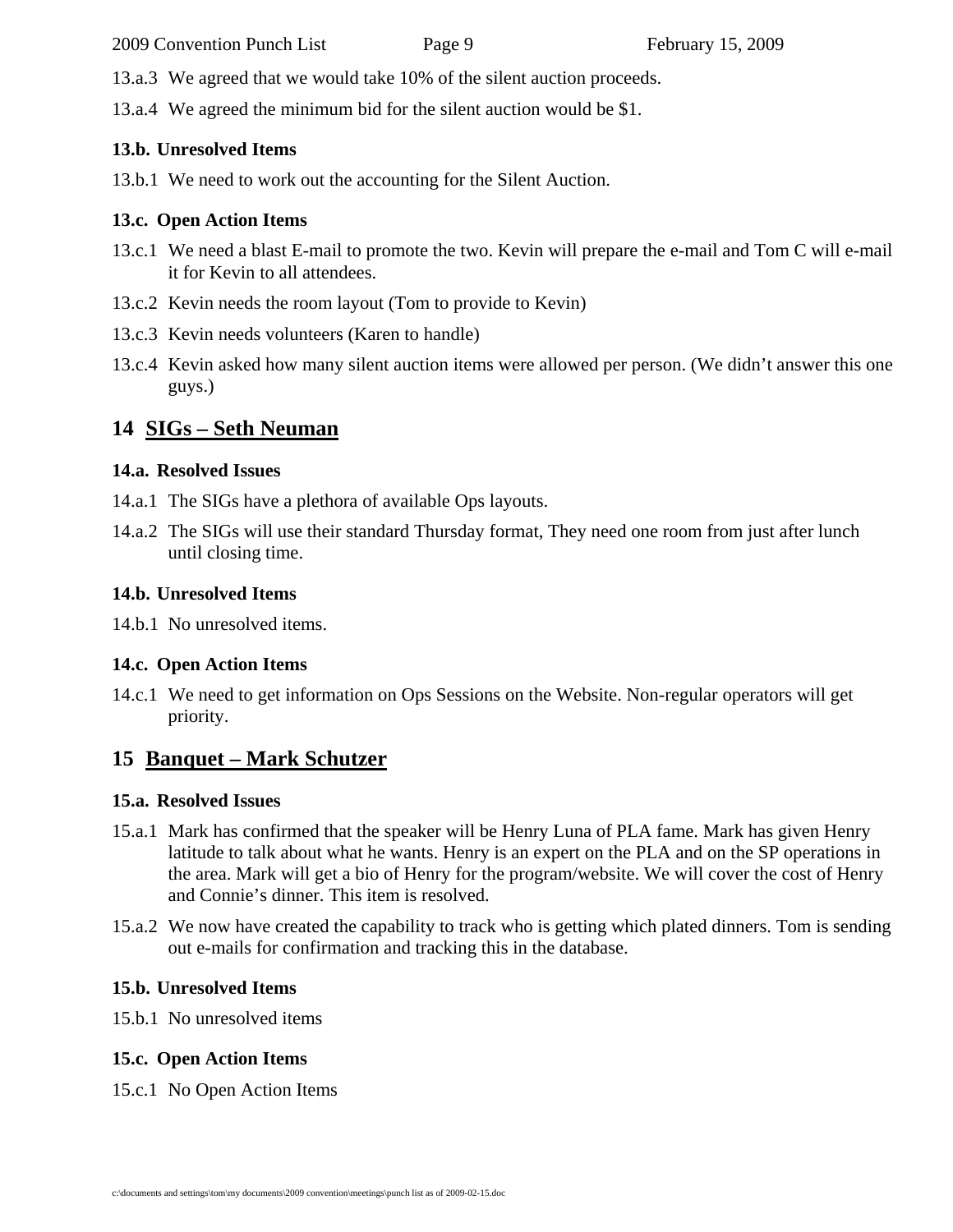# **16 Program – Gus Campagna**

#### **16.a. Resolved Issues**

- 16.a.1 Gus provided a rate schedule.
- 16.a.2 Tom C. has modified the database to allow for a rate fee schedule.
- 16.a.3 We agreed to clone the Suntan Special format. When people review the program for comment, make sure you check to make sure we don't say Suntan Special or 2007 anywhere.
- 16.a.4 Rod got a letter from the Fremont Mayor welcoming us. Rod will send this to Gus.
- 16.a.5 The back cover has been sold.

### **16.b. Unresolved Items**

16.b.1 No unresolved Items.

#### **16.c. Open Action Items**

- 16.c.1 Get Inputs (3/18/09)
- 16.c.2 We need a budget cost for the program and a guess at income.
- 16.c.3 Print Program (4/15/09)

# **17 Door Prizes – Rod Smith**

#### **17.a. Resolved Issues**

17.a.1 Rod has received 58 door prizes to date. Only one was HO. More will come in, but we are in good shape.

### **17.b. Unresolved Items**

17.b.1 No unresolved Items

### **17.c. Open Action Items**

17.c.1 Create thank you notes to Suppliers (4/15/09)

# **18 Volunteer Coordination – Karen Keifer**

#### **18.a. Resolved Issues**

18.a.1 We will have sign-up sheets for carpooling to the following:

- Niles District Non rail
- Ardenwood Non Rail
- Convention Store/Registration Desk
- Layout Tour carpooling
- Presenter hosts
- Contest Judges

### **18.b. Unresolved Items**

18.b.1 No unresolved items.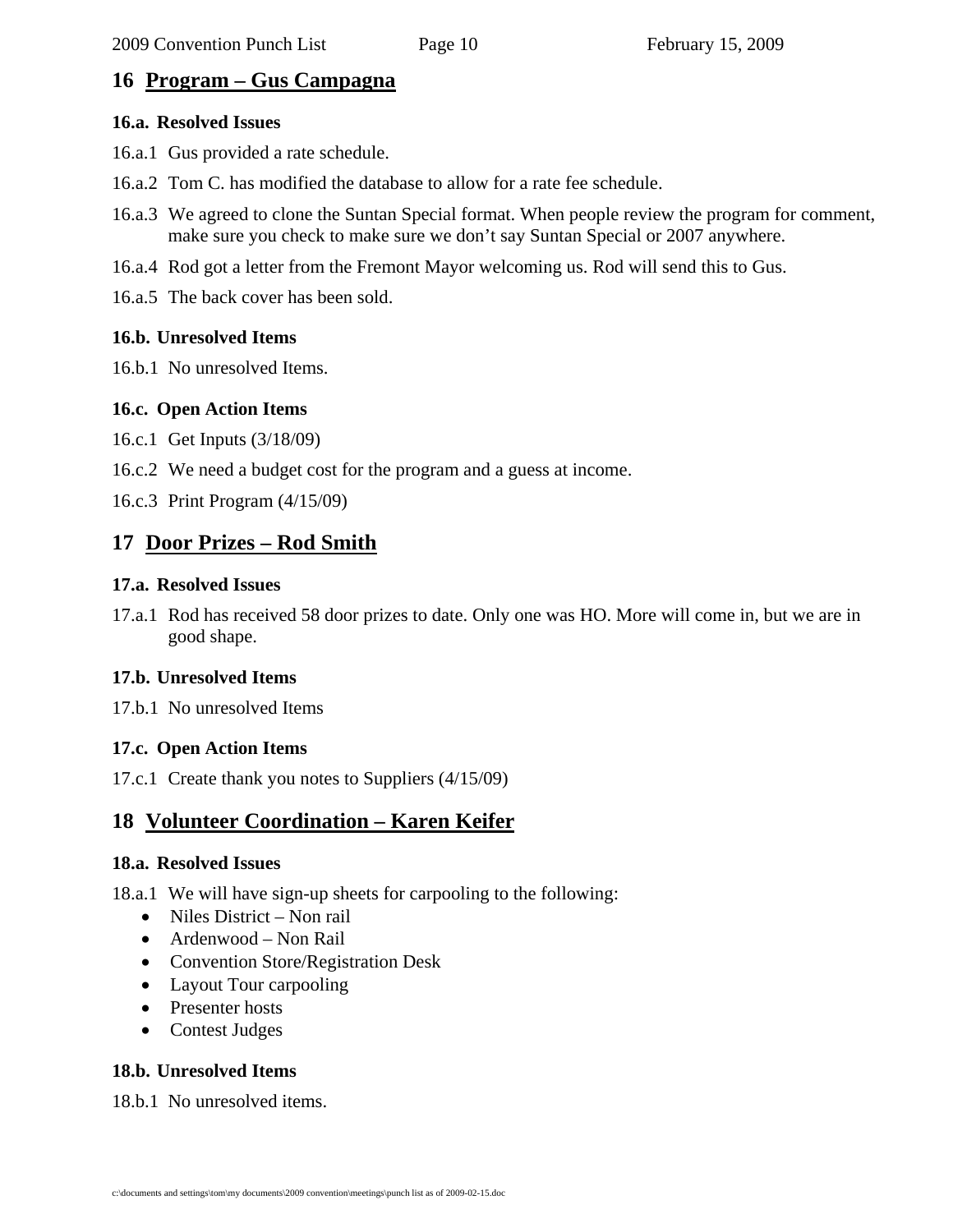# **18.c. Open Action Items**

- 18.c.1 Create Signup sheets. Karen will send a list to all of the sheets she thinks we need to get comments. On these, please note those for which you need volunteers ahead of time (like for Wednesday or Thursday AM.)
- 18.c.2 Karen will compose, and Tom C. will send an e-mail to all registrants asking for volunteers for things needed on Wednesday and Thursday AM.

# **19 Miscellaneous Issues**

# **19.a. Resolved Issues**

- 19.a.1 We will have a specific effort to create signage.
- 19.a.2 We will have signup sheets for activities/volunteers and carpools.
- 19.a.3 We will create a list of items that the next convention committee must pick up
- 19.a.4 We will have appropriate tools at the convention for setup/tear down.
- 19.a.5 Marion Rice will handle BSA merit badge work.
- 19.a.6 We decided to kill discussions with RPM.
- 19.a.7 We decided that we will not get information on how to get people from the Centerville station and/or BART to the hotel since there is no clean way, and most people will be driving. Individual Arrangements can be made.
- 19.a.8 Rod S. put together a list of local eateries. Rod will put a title on it and we will hand it out at the convention.

# **19.b. Unresolved Items**

19.b.1 No unresolved Issues

# **19.c. Open Action Items**

- 19.c.1 Create signage. The Marriot will do all of the Reader Boards. Jim will work out detail with the Marriot on individual room signs.
- 19.c.2 Create signup sheets for activities/volunteers and carpools. (See Volunteer Coordination Action Items) (4/15/09)
- 19.c.3 Create a list of items that the next convention committee must pick up. Tom C will handle. Tom will send an e-mail to all asking them to identify what they brought home from the last convention, how big it is, and where it is now. Tom will compile a list for the next convention.
- 19.c.4 Tom C. to bring appropriate tools to the convention for setup/tear down. (4/15/09)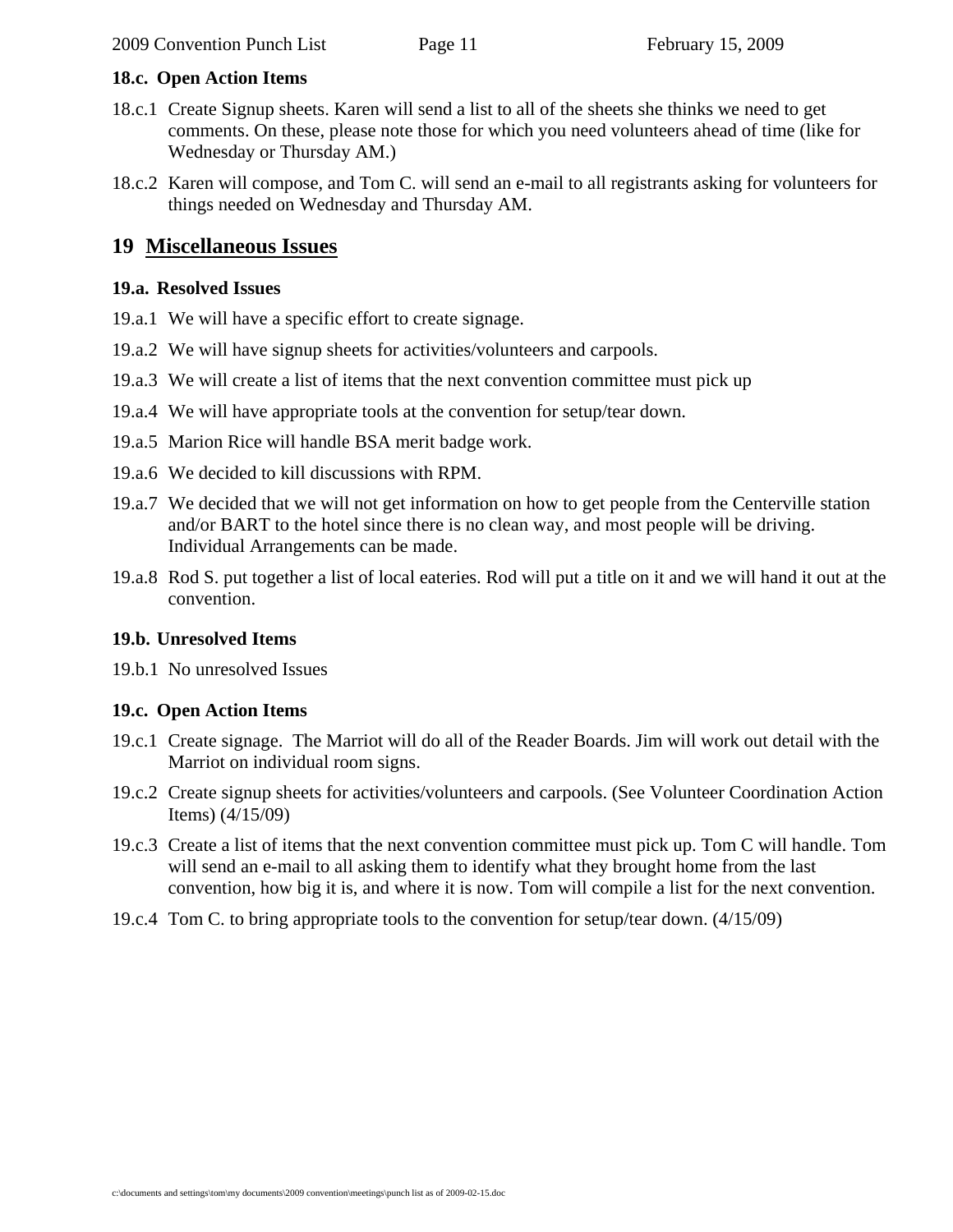

Rails Across the Bay PCR Convention Fremont -2009

# **February 15, 2009 Agenda Based on Punch List dated January 13, 2009**

#### **Attendees**

Tom Crawford Tom Blinn Steve Wesolowski Jim Long Stan Keiser Dave Grenier Kevin Hurley **Randy Homan** Pat LaTorres Marilyn Long Mary Moore-Campagna Gus Campagna Mark Schutzer **Dave Parks** Seth Neumann Paul Hopkins Rod Smith Dave Coate Dave Loveless Karen Keifer Dennis Stokely

# **Table of Contents**

| 2  |  |
|----|--|
| 3  |  |
| 4  |  |
| 5  |  |
| 6  |  |
| 7  |  |
| 8  |  |
| 9  |  |
| 10 |  |
| 11 |  |
| 12 |  |
| 13 |  |
| 14 |  |
| 15 |  |
| 16 |  |
| 17 |  |
| 18 |  |
| 19 |  |

# **1 Venue – Tom Crawford**

### **1.a. Unresolved Items**

1.a.1 No unresolved Items.

# **1.b. Open Action Items**

1.b.1 Get little signs for lighting controls for presenter hosts. (4/15/09) Tom and Jim will work with Jhonie Medina at the hotel to work out details like signs for lighting controls for presenter hosts, and for Room signs.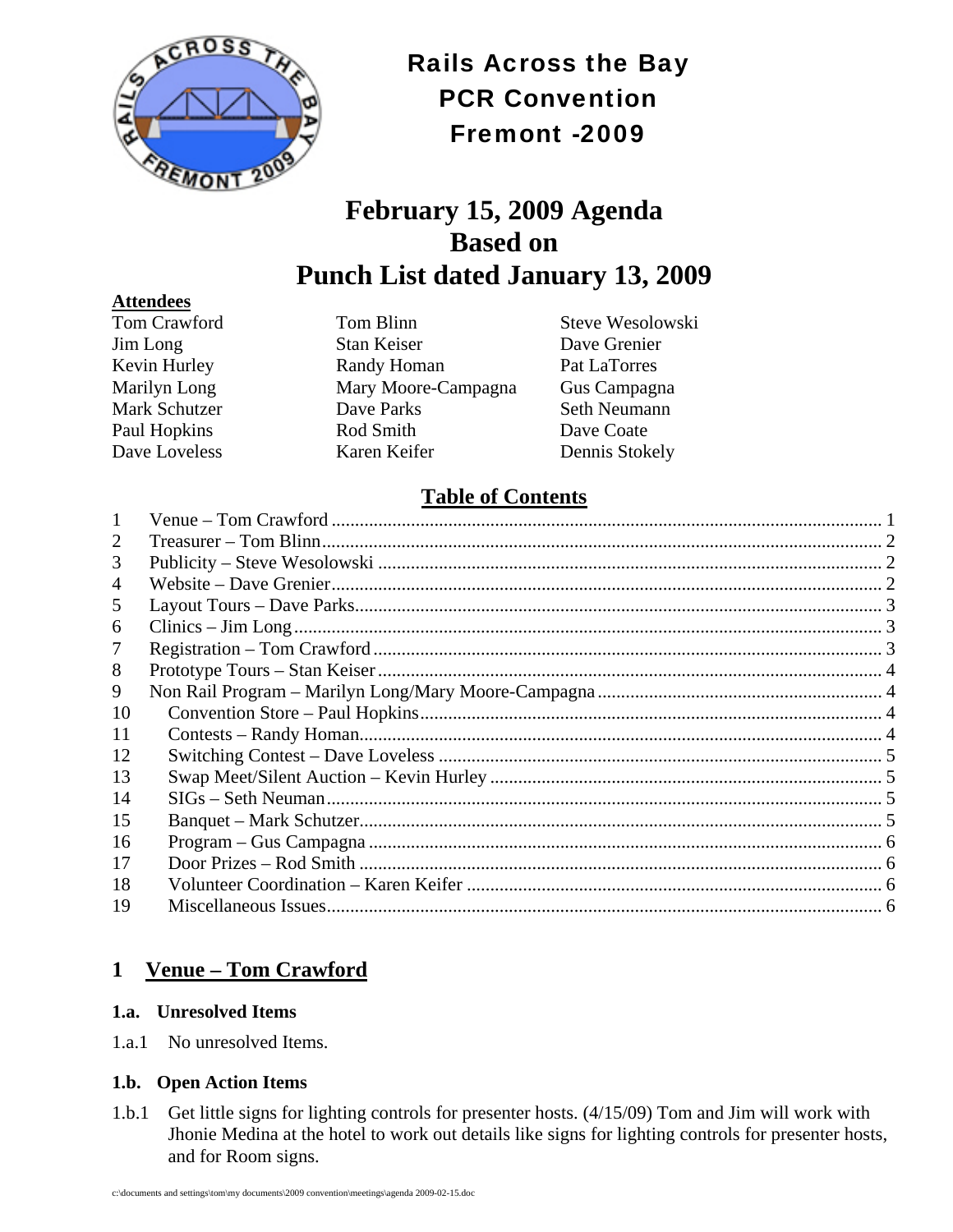- 1.b.2 Tom will confirm with Jhonie that although the Longs and (Moore-)Campagnas will pay regular rates, applying to our room count, one will actually sleep in the Suite, and one will sleep in the room adjoining the suite. We will not need a second room on the same floor for this purpose.
- 1.b.3 Tom will confirm that people signing in on Tuesday night the 14th can also get the \$79 rate.
- 1.b.4 Tom will confirm the specifics of room placard sign placement. We need to work out with the Marriott on how lobby signs and other direction signs will be handled.

For the record, our personal event coordinator is Jhonie Medina, phone 510-413-3761. Our Sales rep is Francie Pilling, 510-413-3750.

# **2 Treasurer – Tom Blinn**

### **2.a. Unresolved Items**

2.a.1 No unresolved Items

# **2.b. Open Action Items**

2.b.1 No Open Action Items

# **3 Publicity – Steve Wesolowski**

### **3.a. Unresolved Items**

3.a.1 No unresolved Items

### **3.b. Open Action Items**

### **3.c. Open Action Items**

- 3.c.1 Create flyers for distribution to hobby shops. (ongoing)
- 3.c.2 Ramp up publicity about 6 months prior to convention. (ongoing) We discussed having a blitz in the next week or two, getting e-mails to all non registered individuals who registered in the last 4 years. Steve and Tom will work on the e-mail content. It will be a bullet item e-mail with the reg form attached. Steve will work on getting a similar e-mail to the PCR-NMRA group.
- 3.c.3 Write articles for various newsletters when appropriate, including the PSR newsletter and other PCR Division newsletters. (ongoing) Steve is in the process of doing all the things for publicity, including writing articles for various newsletters when appropriate, including the PSR newsletter and other PCR Division newsletters.

# **4 Website – Dave Grenier**

### **4.a. Unresolved Items**

4.a.1 No unresolved Items

# **4.b. Open Action Items**

4.b.1 Everyone needs to provide Dave G. with the required information. (ASAP) Website content is needed for Layout Tours, Contests, Swap Meet/Silent Auction, Company Store, SIGs, Current Daily Schedule, BSA Railroading Merit Badge, and Door Prizes.

Dave got the Non Rail Schedule and the write-ups on the various tours. At this stage of the game Dave has all the information on the site and ready to go with the last push. It doesn't have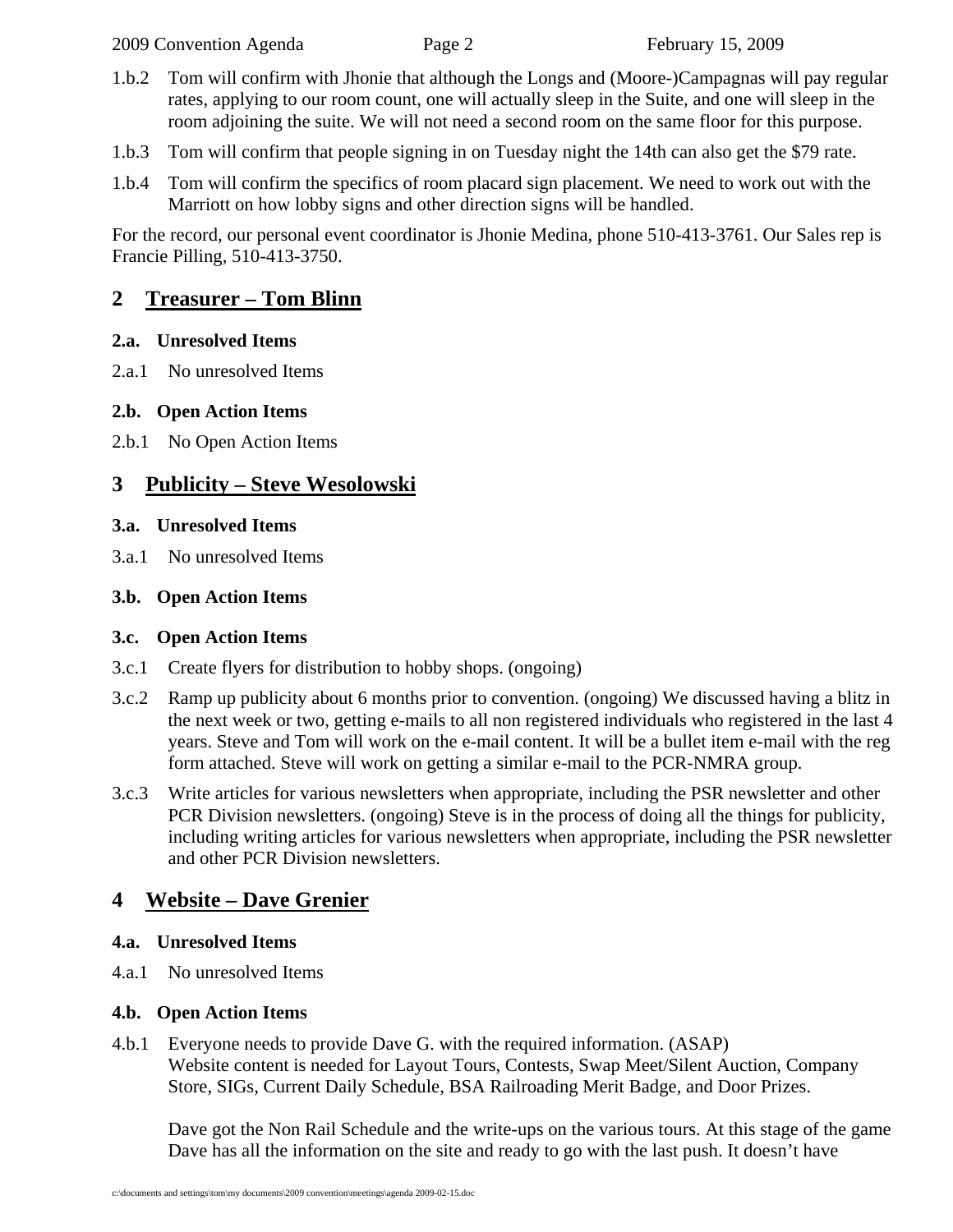#### 2009 Convention Agenda Page 3 February 15, 2009

everything we would like, but it is a complete website, with all the content we can have at this time.

Dave needed a picture of the convention shirt. A suitably gorgeous model was found, and we photographed her in the shirt and sent the picture to Dave.

# **5 Layout Tours – Dave Parks**

### **5.a. Unresolved Items**

5.a.1 No unresolved Items

### **5.b. Open Action Items**

### **5.c. Open Action Items**

- 5.c.1 Tour list needs to be finalized. (2/1/09) On schedule.
- 5.c.2 Tour maps need to be created. (3/1/09) On schedule.
- 5.c.3 Dave P. will send an e-mail out to all registrants notifying them of all tours, with a mechanism to request maps for the Wednesday layout tours. Tom will send Dave the E-mail address and NMRA ID of all registrants to use for this. It will be similar to how we did the Coast Layout tours. This will prevent the contact information for layouts from being on the web. (4/1/09) Don Morenzi and Bob Osborn are handling the details.

# **6 Clinics – Jim Long**

### **6.a. Unresolved Items**

6.a.1 No unresolved items.

# **6.b. Open Action Items**

- 6.b.1 Create a signup sheet for presenter introducers (hosts). Jim and Karen are working on this. The host needs to know how to dim the lights and operate the projector. Jim and Tom are working on this. (See Venue Action Items.) (4/15/09)
- 6.b.2 Provide a final confirmation to all presenters as to exactly when they will be presenting. This is in progress. (3/18/09)
- 6.b.3 Create Certificates of Appreciation. Jim has drafted a certificate and will take care of it.

# **7 Registration – Tom Crawford**

# **7.a. Unresolved Issues**

- 7.a.1 No unresolved issues
- 7.a.2 Buy new ribbons as required (Mary)(4/15/09). Mary presented some options, since "Contestant" is not a pre-existing ribbon. We agreed that Mary would order enough to carry us through a number of years to get a price break on a custom set. After we order them, they will exist and will not be custom in the future.
- 7.a.3 Get Registration support during convention (See Volunteer Coordinator Action Items).
- 7.a.4 We agreed that we would get Name badges for Layout owners. Tom will take care of that.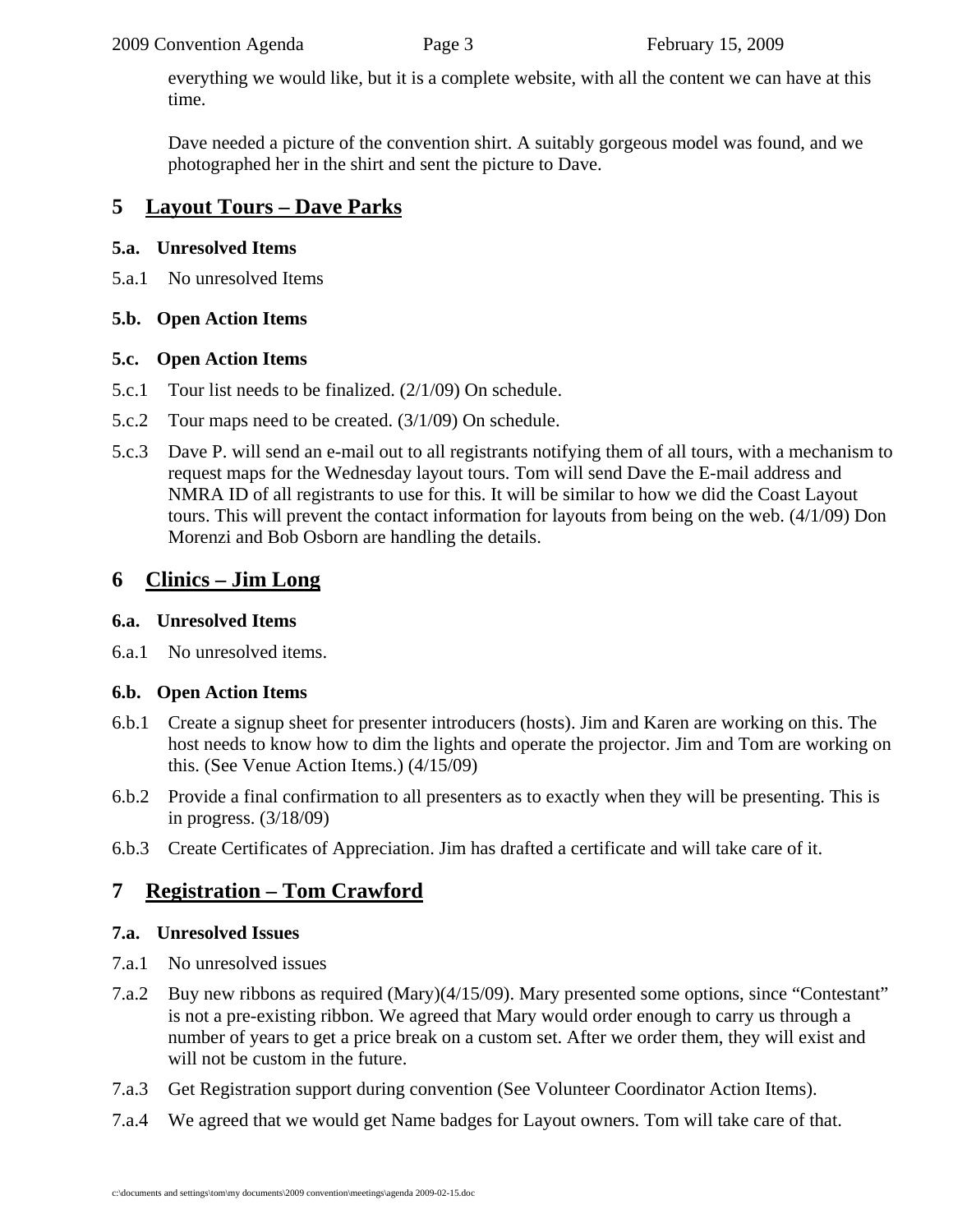# **8 Prototype Tours – Stan Keiser**

#### **8.a. Unresolved Items**

8.a.1 No unresolved items.

### **8.b. Open Action Items**

- 8.b.1 Finalize details of tours. (ASAP) NUMMI is shut down until next week, so Stan cannot finalize that, but otherwise we are good to go. Tom will reconfirm all the details of the NCRy and Speeder rides.
- 8.b.2 Get carpool sign-up sheets (See Volunteer Coordination Action Items) (4/15/09)

# **9 Non Rail Program – Marilyn Long/Mary Moore-Campagna**

### **9.a. Unresolved Items**

9.a.1 Given that the NCRy tour is on Thursday, Mary and Marilyn are going to look into switching the Thursday and Friday Non Rail tours.

### **9.b. Open Action Items**

9.b.1 We need to put up a sign-up sheet for Non-Rail activity carpooling. There will also be a copy on the website. (See Volunteer Coordination Action Items)

# **10 Convention Store – Paul Hopkins**

### **10.a. Unresolved Items**

10.a.1 We still haven't confirmed the Convention Cars. Dennis and Steve are working on it, and have a price point of \$15 for the whole thing. We are not going to worry if it comes a little over \$15 as long as we only need to buy what we know we can sell.

# **10.b. Open Action Items**

- 10.b.1 Get receipt books.(4/15/09)
- 10.b.2 Get Convention Cars. (Dennis) (4/1/09)

# **11 Contests – Randy Homan**

### **11.a. Unresolved Items**

- 11.a.1 Bill Scott is very concerned about having two contest rooms for security reasons. We agreed that Tom C., Randy, Jim and Pat will meet at the Marriott with Jhonie Medina to review the rooms and come up with a solution, at 4 PM Wednesday, January 21, 2009.
- 11.a.2 We need to replace the plaques used last year (Each convention passes on to the next convention what they have left, and then the new group replaces the needed plaques so they have a complete set.) We get the plaques through Daylight Sales in McClellan, CA (Sacramento Area) (ed's note: http://www.daylightsales.com/) The award itself is \$10, the plate for the name is \$5, and the logo depends on what we want. We agreed that we liked Devil Mountain's and will try to get that style.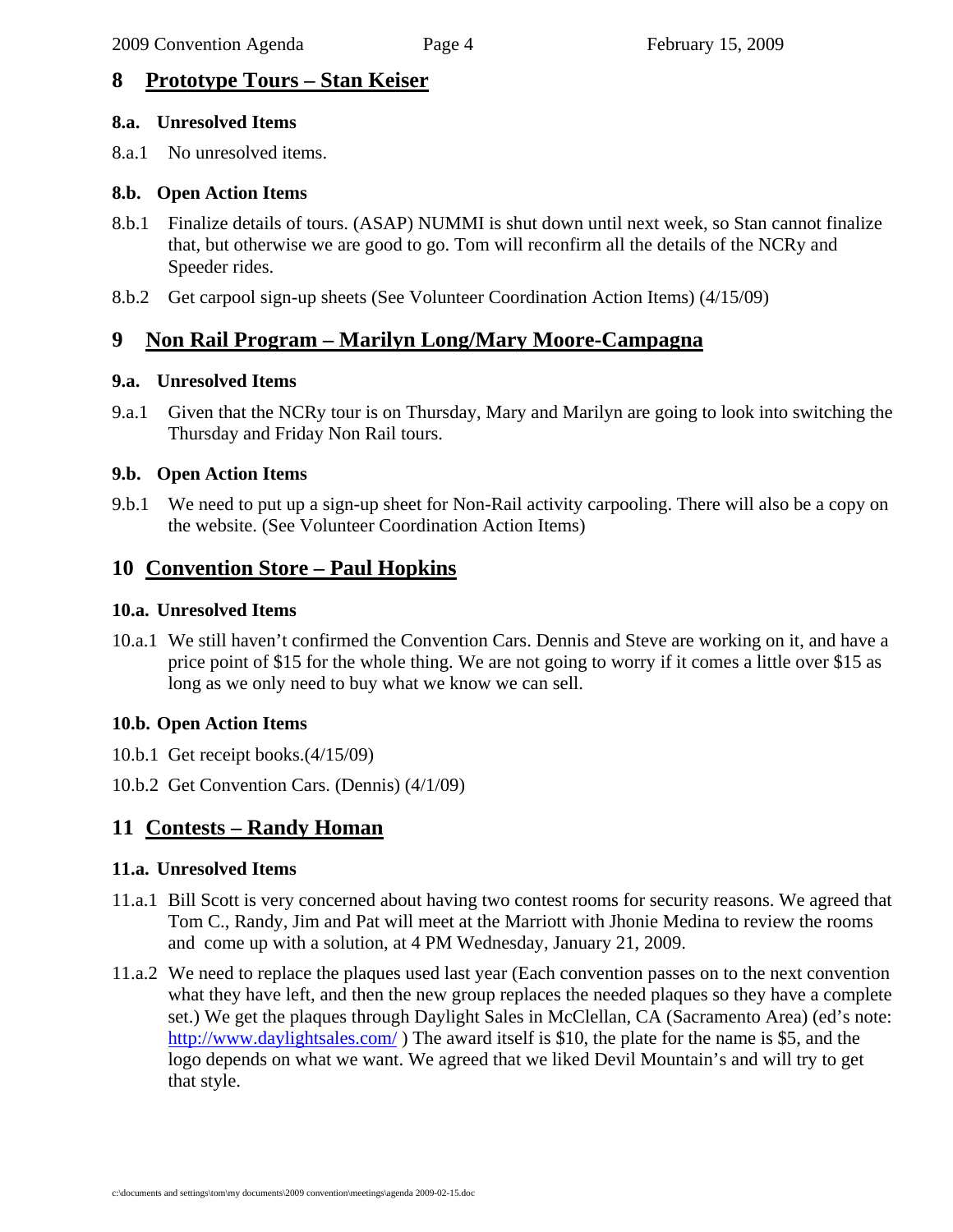#### **11.b. Open Action Items**

11.b.1 Create Certificates of Appreciation for First Timer's and for judges to be filled in at Convention. Jim Long will create the certificate and Tom will print them out at the convention. (4/15/09)

# **12 Switching Contest – Dave Loveless**

### **12.a. Unresolved Items**

12.a.1 No unresolved Items

### **12.b. Open Action Items**

12.b.1 No Open Action Items

# **13 Swap Meet/Silent Auction – Kevin Hurley**

### **13.a. Unresolved Items**

13.a.1 We need to work out the accounting for the Silent Auction.

### **13.b. Open Action Items**

- 13.b.1 We need a blast E-mail to promote the two. Kevin will prepare the e-mail and Tom C will e-mail it for Kevin to all attendees.
- 13.b.2 Kevin needs the room layout (Tom to provide to Kevin)
- 13.b.3 Kevin needs volunteers (Karen to handle)
- 13.b.4 Kevin asked how many silent auction items were allowed per person. (We didn't answer this one guys.)

# **14 SIGs – Seth Neuman**

### **14.a. Unresolved Items**

14.a.1 We need to get information on Ops Sessions on the Website. Non-regular operators will get priority. How do we work that out?

### **14.b. Open Action Items**

14.b.1 No Open Action Items

# **15 Banquet – Mark Schutzer**

### **15.a. Unresolved Items**

15.a.1 We need to find out how it works if we have a plated dinner, but choices. How do we communicate the choices? Tom C. will ask Jhonie about this.

### **15.b. Open Action Items**

15.b.1 No Open Action Items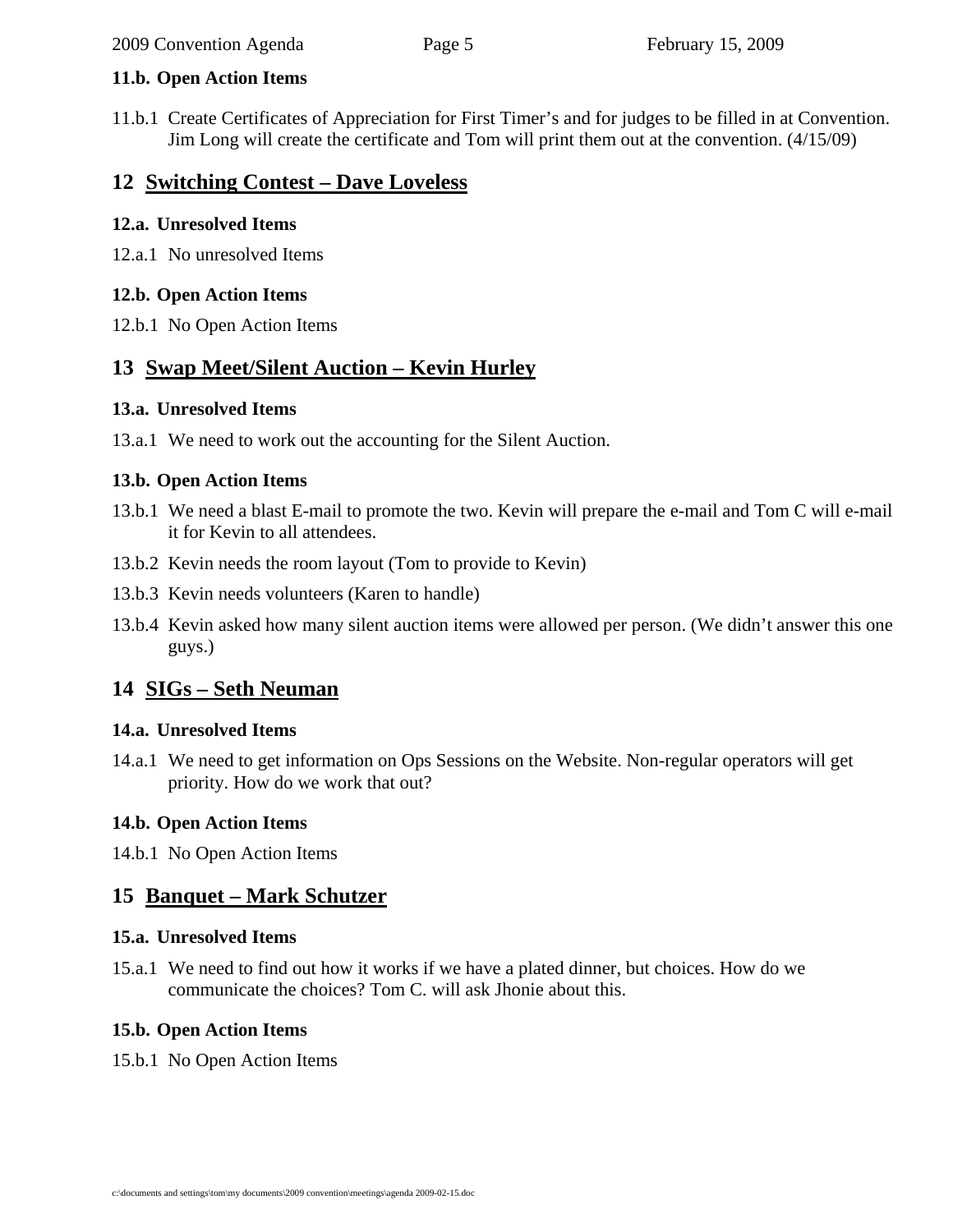# **16 Program – Gus Campagna**

#### **16.a. Unresolved Items**

16.a.1 No unresolved Items.

### **16.b. Open Action Items**

16.b.1 Get Inputs (3/18/09)

16.b.2 Get a letter from the Fremont Mayor welcoming us. Rod will handle this

# **17 Door Prizes – Rod Smith**

#### **17.a. Unresolved Items**

17.a.1 No unresolved Items

#### **17.b. Open Action Items**

17.b.1 Get Door Prizes (1/31/09)

17.b.2 Create thank you notes to Suppliers (4/15/09)

# **18 Volunteer Coordination – Karen Keifer**

#### **18.a. Unresolved Items**

18.a.1 No unresolved items.

#### **18.b. Open Action Items**

- 18.b.1 Create Signup sheets. Karen will send a list to all of the sheets she thinks we need to get comments. On these, please note those for which you need volunteers ahead of time (like for Wednesday or Thursday AM.)
- 18.b.2 Karen will compose, and Tom C. will send an e-mail to all registrants asking for volunteers for things needed on Wednesday and Thursday AM.

# **19 Miscellaneous Issues**

#### **19.a. Unresolved Items**

19.a.1 No unresolved Issues

### **19.b. Open Action Items**

- 19.b.1 Create signage. (Who Tom to discuss with Jhonie)
- 19.b.2 Create signup sheets for activities/volunteers and carpools. (See Volunteer Coordination Action Items) (4/15/09)
- 19.b.3 Create a list of items that the next convention committee must pick up. Tom C will handle. Everyone who brought something home from the last convention, please let Tom know what it was, how big it is, and where it is now.
- 19.b.4 Tom C. to bring appropriate tools to the convention for setup/tear down. (4/15/09)
- 19.b.5 Dave G. to create Certificates of Appreciation for clinicians and first time contest participants. (4/15/09 – clinicians, at Convention – first time contestants.)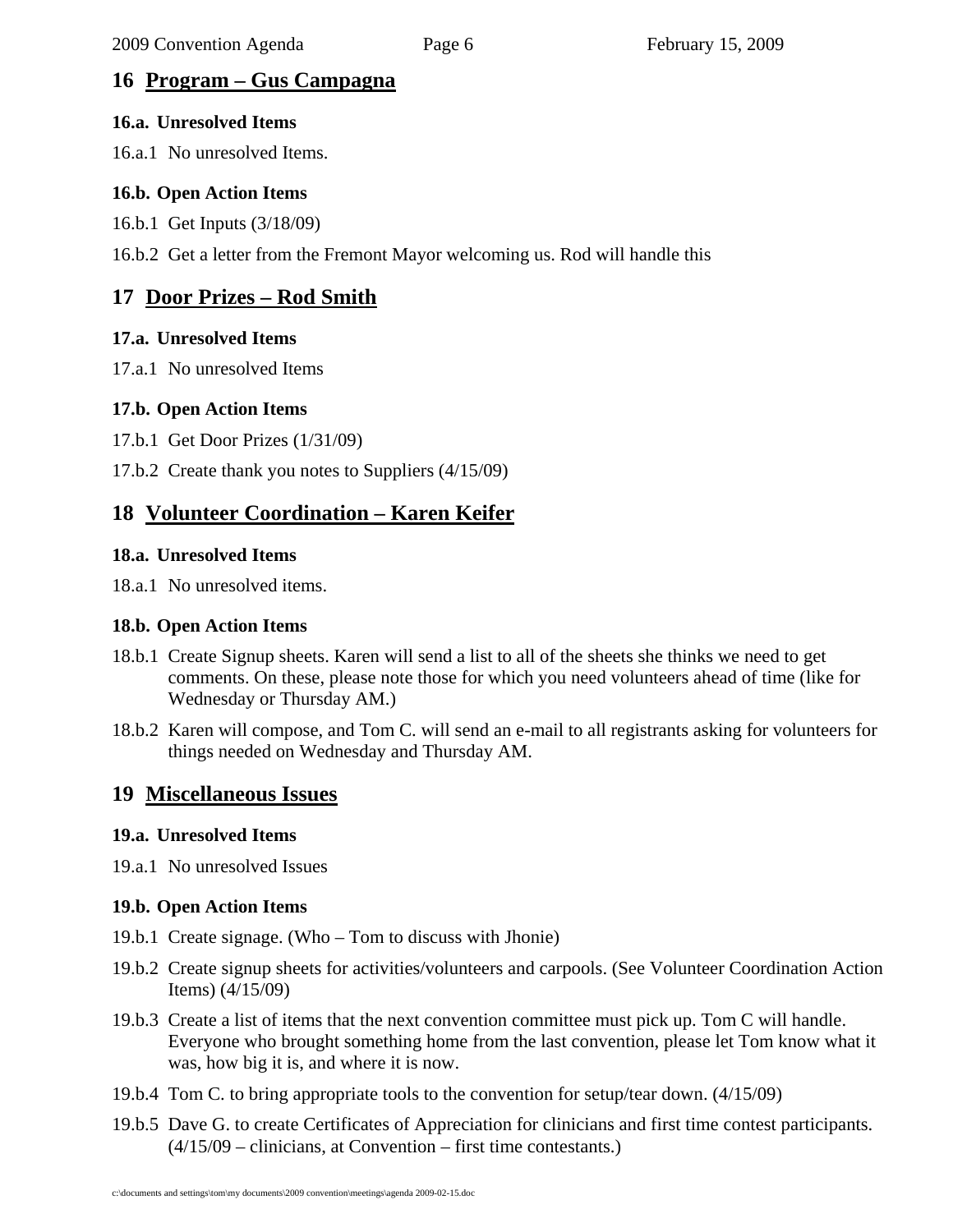

# *All Sales- Summary With Choices Rails Across the Bay* **2009 PCR Convention**

*As Of Thursday, September 10, 2009*

| <b>Product ID</b> | Category: | Description:                            | Count        | <b>Sales</b> |
|-------------------|-----------|-----------------------------------------|--------------|--------------|
| 110               | Fare      | <b>Committee Member</b><br>Chicken      |              |              |
|                   |           |                                         | 5            | \$300.00     |
| 110               | Fare      | <b>Committee Member</b><br>Salmon       |              |              |
|                   |           |                                         | $\mathbf{1}$ | \$60.00      |
| 110               | Fare      | <b>Committee Member</b><br><b>Steak</b> |              |              |
|                   |           |                                         | 12           | \$720.00     |
| 120               | Fare      | Before January 31, 2009<br>Chicken      |              |              |
|                   |           |                                         | 13           | \$1,105.00   |
| 120               | Fare      | None<br>Before January 31, 2009         |              |              |
|                   |           |                                         | 11           | \$935.00     |
| 120               | Fare      | Before January 31, 2009<br>Salmon       |              |              |
|                   |           |                                         | 35           | \$2,975.00   |
| 120               | Fare      | Special<br>Before January 31, 2009      |              |              |
|                   |           |                                         | $\mathbf{1}$ | \$85.00      |
| 120               | Fare      | Before January 31, 2009<br><b>Steak</b> |              |              |
|                   |           |                                         | 33           | \$2,805.00   |
| 130               | Fare      | <b>Full Fare</b><br>Chicken             |              |              |
|                   |           |                                         | 6            | \$594.00     |
| 130               | Fare      | <b>Full Fare</b><br>None                |              |              |
|                   |           |                                         | 11           | \$1,089.00   |
| 130               | Fare      | <b>Full Fare</b><br>Salmon              |              |              |
|                   |           |                                         | 11           | \$1,089.00   |
| 130               | Fare      | <b>Full Fare</b><br><b>Steak</b>        |              |              |
|                   |           |                                         | 13           | \$1,287.00   |
| 140               | Fare      | <b>First Timer</b><br>Chicken           |              |              |
|                   |           |                                         | 5            | \$375.00     |
| 140               | Fare      | <b>First Timer</b><br>None              |              |              |
|                   |           |                                         | 12           | \$900.00     |
| 140               | Fare      | <b>First Timer</b><br>Salmon            |              |              |
|                   |           |                                         | 11           | \$825.00     |
| 140               | Fare      | <b>First Timer</b><br><b>Steak</b>      |              |              |
|                   |           |                                         | 12           | \$900.00     |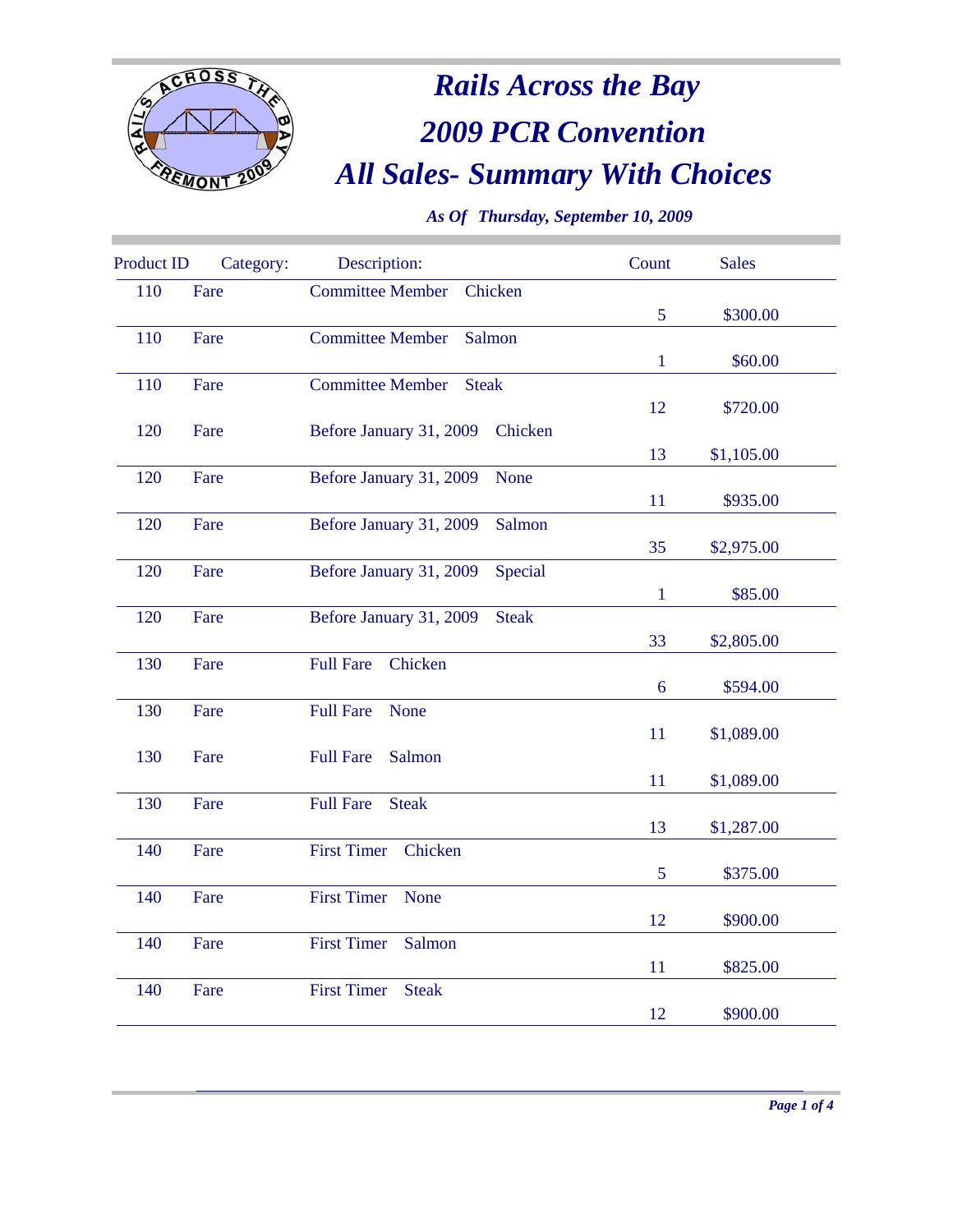|     | <b>Product ID Category Description:</b> |                                                  | Count          | <b>Sales</b> |
|-----|-----------------------------------------|--------------------------------------------------|----------------|--------------|
| 150 | Fare                                    | Chicken<br>Spouse                                |                |              |
|     |                                         |                                                  | 5              | \$350.00     |
| 150 | Fare                                    | Salmon<br>Spouse                                 |                |              |
|     |                                         |                                                  | 15             | \$1,050.00   |
| 150 | Fare                                    | Special<br>Spouse                                |                |              |
|     |                                         |                                                  | $\mathbf{1}$   | \$70.00      |
| 150 | Fare                                    | <b>Steak</b><br>Spouse                           |                |              |
| 155 | Fare                                    | <b>Banquet Only for Non Participating Spouse</b> | 4<br>Chicken   | \$280.00     |
|     |                                         |                                                  | 3              | \$135.00     |
| 155 | Fare                                    | <b>Banquet Only for Non Participating Spouse</b> | Salmon         |              |
|     |                                         |                                                  | $\overline{4}$ | \$180.00     |
| 155 | Fare                                    | <b>Banquet Only for Non Participating Spouse</b> | <b>Steak</b>   |              |
|     |                                         |                                                  | $\overline{2}$ | \$90.00      |
| 160 | Fare                                    | Youth<br>None                                    |                |              |
|     |                                         |                                                  | $\mathbf{1}$   | \$50.00      |
| 172 | Fare                                    | Day Fare Thursday                                |                |              |
|     |                                         |                                                  | $\mathbf{1}$   | \$45.00      |
| 173 | Fare                                    | Day Fare Friday                                  |                |              |
|     |                                         |                                                  | $\overline{2}$ | \$90.00      |
| 174 | Fare                                    | Day Fare Saturday                                |                |              |
|     |                                         |                                                  | $\overline{2}$ | \$90.00      |
| 180 | Fare                                    | <b>Dinner Speaker-Gratis</b><br>Chicken          |                |              |
|     |                                         |                                                  | $\mathbf{1}$   | \$0.00       |
| 180 | Fare                                    | <b>Dinner Speaker-Gratis</b><br>Salmon           |                |              |
|     |                                         |                                                  | $\mathbf{1}$   | \$0.00       |
| 232 | <b>Shirts</b>                           | Polo Shirt - Medium                              |                |              |
|     |                                         |                                                  | 5              | \$125.00     |
| 233 | <b>Shirts</b>                           | Polo Shirt - Large                               |                |              |
|     |                                         |                                                  | 17             | \$425.00     |
| 234 | <b>Shirts</b>                           | Polo Shirt - XL                                  |                |              |
|     |                                         |                                                  | 20             | \$500.00     |
| 241 | <b>Shirts</b>                           | Polo Shirt - 2XL                                 |                |              |
|     |                                         |                                                  | 10             | \$280.00     |
| 242 | <b>Shirts</b>                           | Polo Shirt - 3XL                                 |                |              |
|     |                                         |                                                  | 3              | \$84.00      |
| 243 | <b>Shirts</b>                           | Polo Shirt - 4XL                                 | 3              | \$84.00      |
| 252 | <b>Shirts</b>                           | Polo Shirt - Medium-Committee                    |                |              |
|     |                                         |                                                  | $\mathbf{1}$   | \$0.00       |
|     |                                         |                                                  |                |              |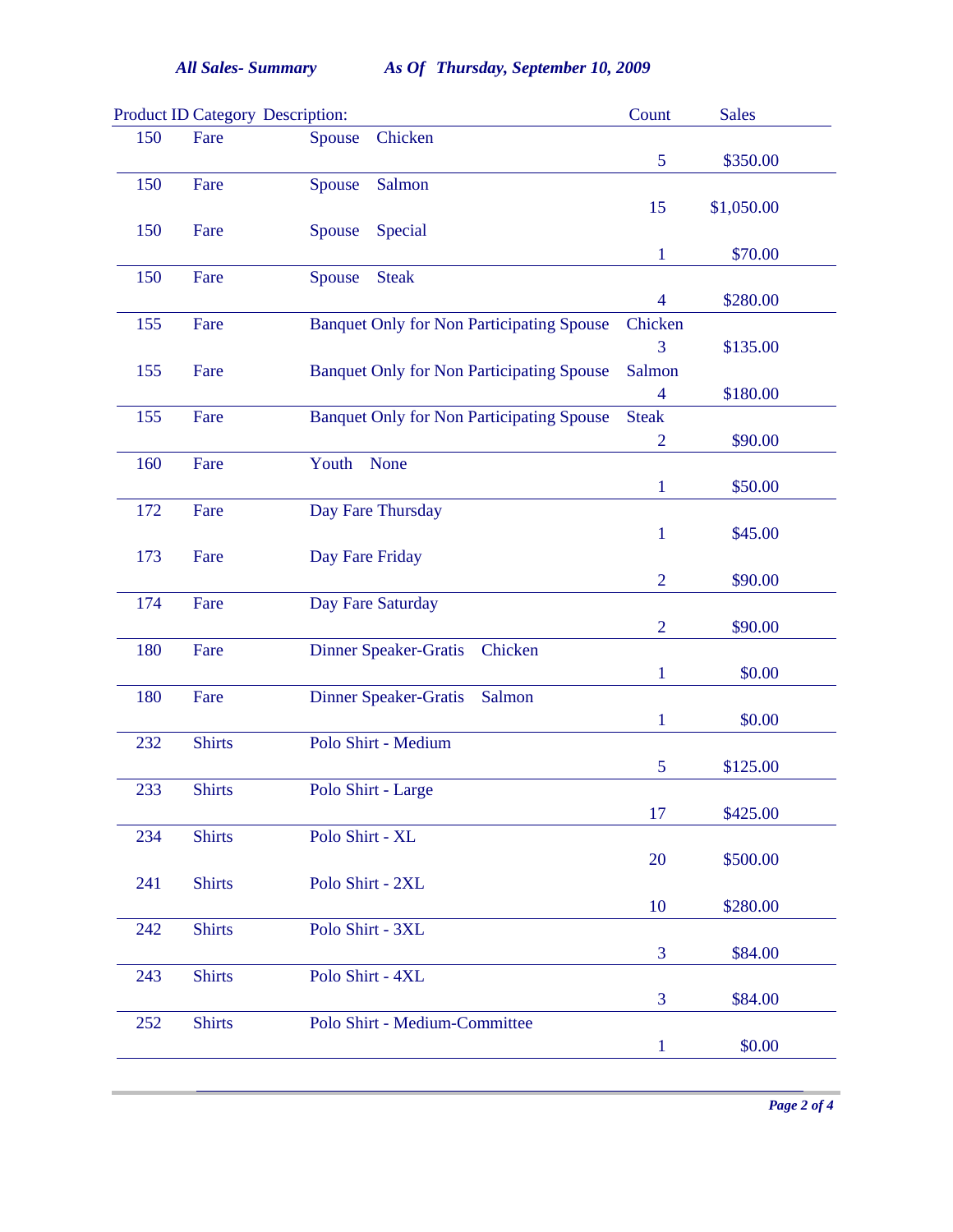|     |               | <b>Product ID Category Description:</b> | Count          | <b>Sales</b> |
|-----|---------------|-----------------------------------------|----------------|--------------|
| 253 | <b>Shirts</b> | Polo Shirt - Large-Committee            |                |              |
|     |               |                                         | $\overline{7}$ | \$0.00       |
| 254 | <b>Shirts</b> | Polo Shirt - XL-Committee               |                |              |
|     |               |                                         | 6              | \$0.00       |
| 255 | <b>Shirts</b> | Polo Shirt - 2XL-Committee              |                |              |
|     |               |                                         | $\overline{2}$ | \$0.00       |
| 256 | <b>Shirts</b> | Polo Shirt - 3XL-Committee              |                |              |
|     |               |                                         | $\overline{2}$ | \$0.00       |
| 260 | <b>Shirts</b> | <b>Tee Shirts Steve free</b>            |                |              |
|     |               |                                         | $\mathbf{1}$   | \$0.00       |
| 261 | <b>Shirts</b> | <b>Tee Shirts Steve second</b>          |                |              |
|     |               |                                         | $\mathbf{1}$   | \$19.99      |
| 310 | Cap           | <b>Ball Cap</b>                         |                |              |
|     |               |                                         | 22             | \$330.00     |
| 410 | Car           | <b>Convention Car</b>                   |                |              |
|     |               |                                         |                |              |
|     |               |                                         | 45             | \$675.00     |
| 430 | Car           | <b>Convention Car Decals</b>            |                |              |
|     |               |                                         | $\overline{7}$ | \$14.00      |
| 510 | Other         | Railpass                                |                |              |
|     |               |                                         | 3              | \$29.85      |
| 511 | Other         | <b>Regional Newsletter</b>              |                |              |
|     |               |                                         | $\mathbf{1}$   | \$3.00       |
| 520 | Other         | <b>NMRA</b> Membership, full            |                |              |
|     |               |                                         | $\overline{4}$ | \$256.00     |
| 530 | Other         | Shipping                                |                |              |
|     |               |                                         | $\overline{4}$ | \$20.00      |
| 532 | Other         | Shipping3                               |                |              |
|     |               |                                         | 8              | \$8.00       |
| 543 | Other         | <b>Advertisement Business Card</b>      |                |              |
|     |               |                                         | $\overline{2}$ | \$60.00      |
| 545 | Other         |                                         |                |              |
|     |               | Advertisement-Back Cover in Color       |                |              |
|     |               |                                         | $\mathbf{1}$   | \$125.00     |
| 610 | <b>Tours</b>  | Niles Canyon Railway/Brightside Tour    |                |              |
|     |               |                                         | 92             | \$2,295.00   |
| 620 | <b>Tours</b>  | Speeder Rides in The Canyon             |                |              |
|     |               |                                         | 36             | \$900.00     |
| 640 | <b>Tours</b>  | Ardenwood Tour (Non-Rail)               |                |              |
|     |               |                                         | $\overline{9}$ | \$45.00      |
| 650 | <b>Tours</b>  | Niles Tour (Non Rail)                   |                |              |
|     |               |                                         | $\overline{5}$ | \$0.00       |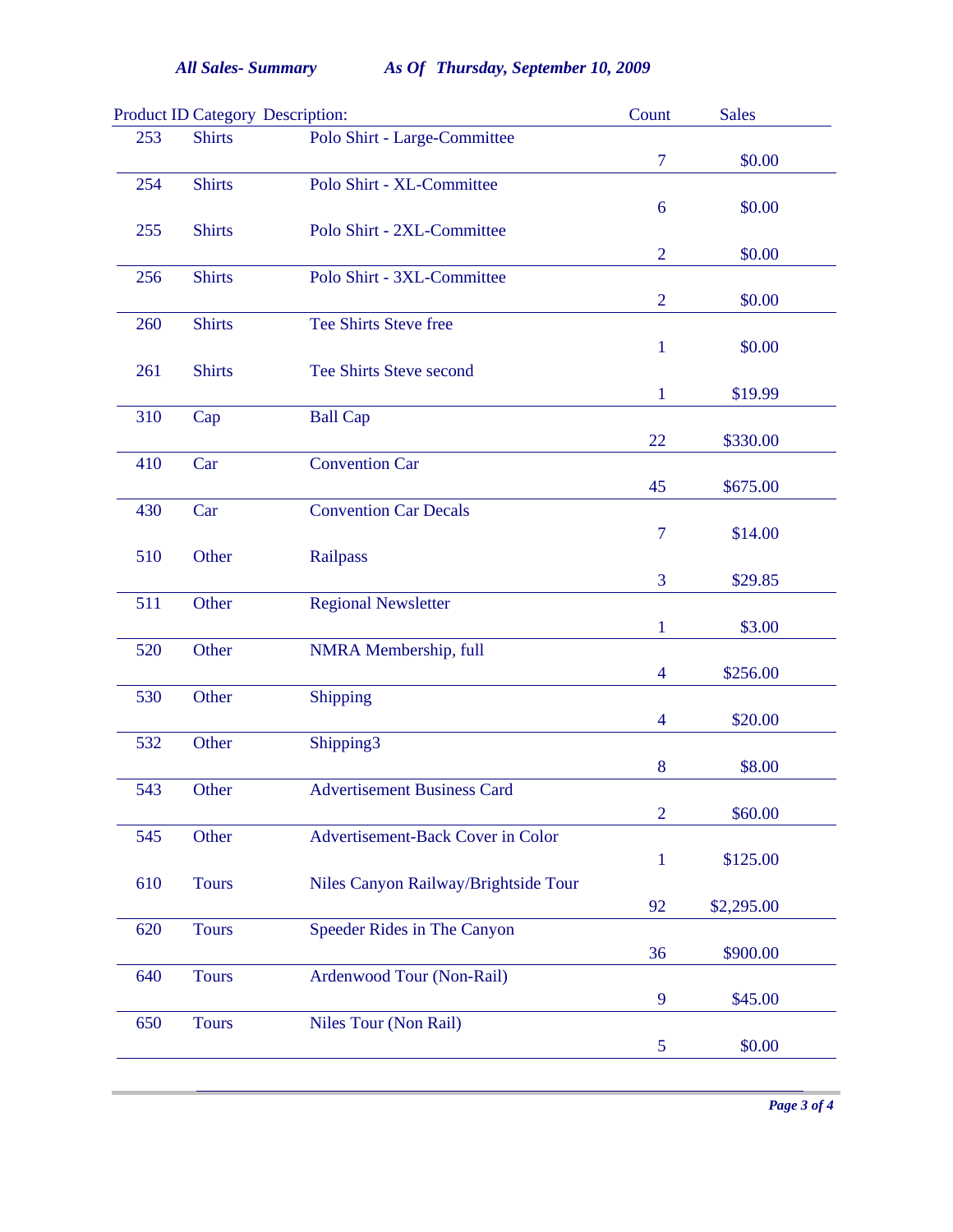*All Sales- Summary Thursday, September 10, 2009 As Of*

|     | <b>Product ID Category Description:</b> |                                   | Count              | <b>Sales</b> |
|-----|-----------------------------------------|-----------------------------------|--------------------|--------------|
| 660 | <b>Tours</b>                            | <b>POSCO Tour</b>                 |                    |              |
|     |                                         |                                   | 18                 | \$0.00       |
| 710 | Meals                                   | <b>Hobo Breakfast</b>             |                    |              |
|     |                                         |                                   | 61                 | \$671.00     |
| 810 | <b>Swap Mee</b>                         | <b>Swap Meet Table</b>            |                    |              |
|     |                                         |                                   | 8                  | \$120.00     |
| 820 | Swap Mee                                | 2 Swap Meet Tables                |                    |              |
|     |                                         |                                   | 5                  | \$125.00     |
| 830 | Swap Mee                                | <b>Swap Meet Electrical Power</b> |                    |              |
|     |                                         |                                   | $\overline{4}$     | \$20.00      |
| 850 | Swap Mee                                | <b>Silent Auction income</b>      |                    |              |
|     |                                         |                                   | 63                 | \$63.00      |
|     |                                         |                                   | <b>Total Sales</b> | \$25,751.84  |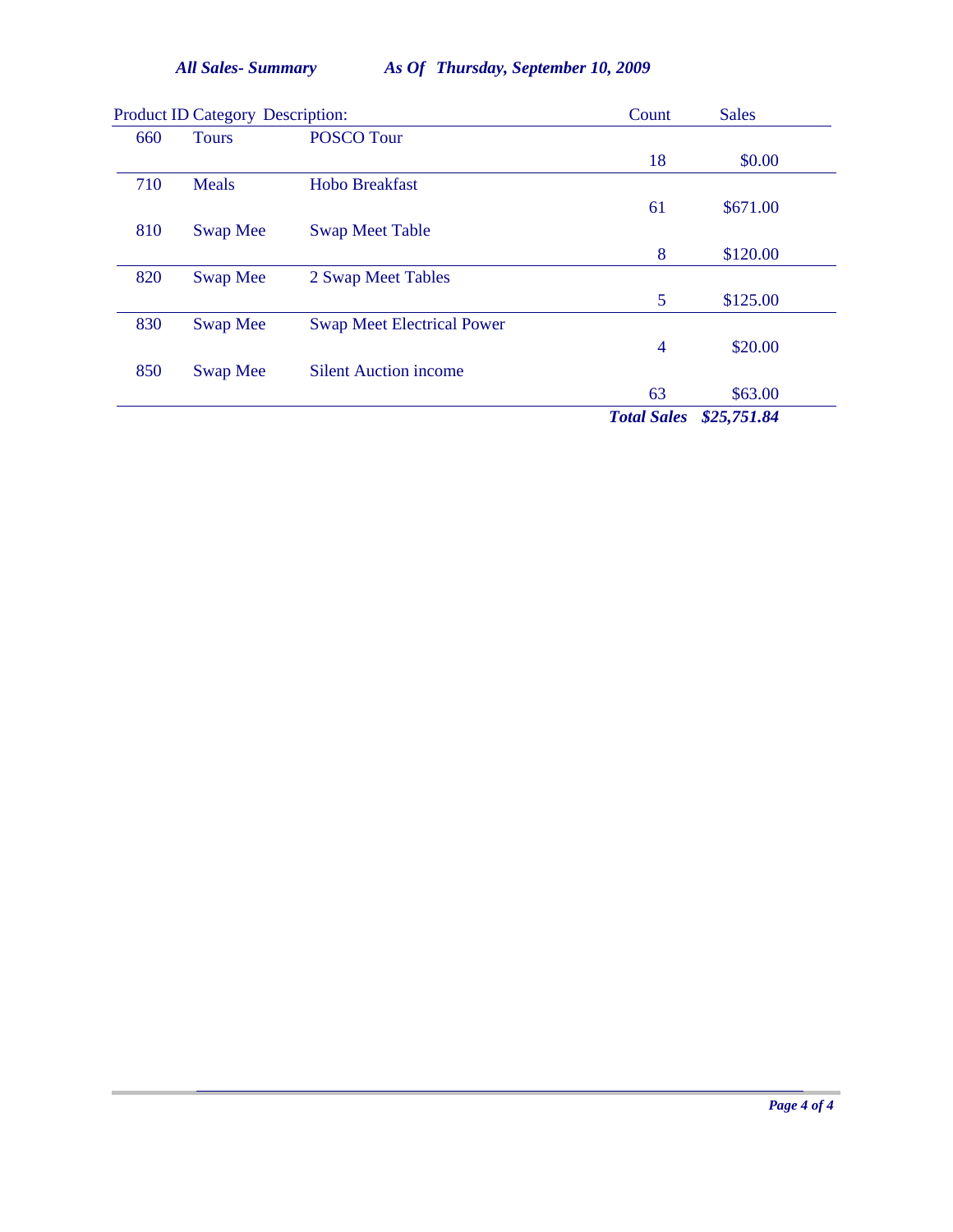# **Badge Ribbon List Recommeded**

| <b>Wording</b>                  |            | <b>Print Color Ribbon Color Quantity</b> |     |
|---------------------------------|------------|------------------------------------------|-----|
| Board of Directors              | gold       | navy                                     | 5   |
| Chairman                        | gold       | red                                      |     |
| <b>Convention Committee</b>     | royal blue | white                                    | 25  |
| <b>First Time Attendee</b>      | navy       | rainbow                                  | 30  |
| Judge                           | silver     | purple                                   | 25  |
| Life Member                     | gold       | peach                                    | 45  |
| Member Of The Year              | silver     | maroon                                   | 40  |
| Minister                        | silver     | royal blue                               |     |
| Presenter                       | gold       | green                                    | 25  |
| President                       | gold       | black                                    |     |
| Rockstar                        | silver     | sunglow                                  |     |
| Secretary                       | gold       | raspberry                                | 1   |
| <b>Special Guest</b>            | gold       | white                                    | 5   |
| Sponsor                         | gold       | plum                                     | 5   |
| Treasurer                       | gold       | yellow                                   |     |
| Vice President                  | gold       | maroon                                   |     |
| VIP                             | gold       | hunter green                             | 5   |
| Volunteer                       | gold       | purple                                   | 25  |
| blank                           | (none)     | pink                                     |     |
| blank                           | (none)     | light blue                               |     |
| <b>Total Badges Recommended</b> |            |                                          | 244 |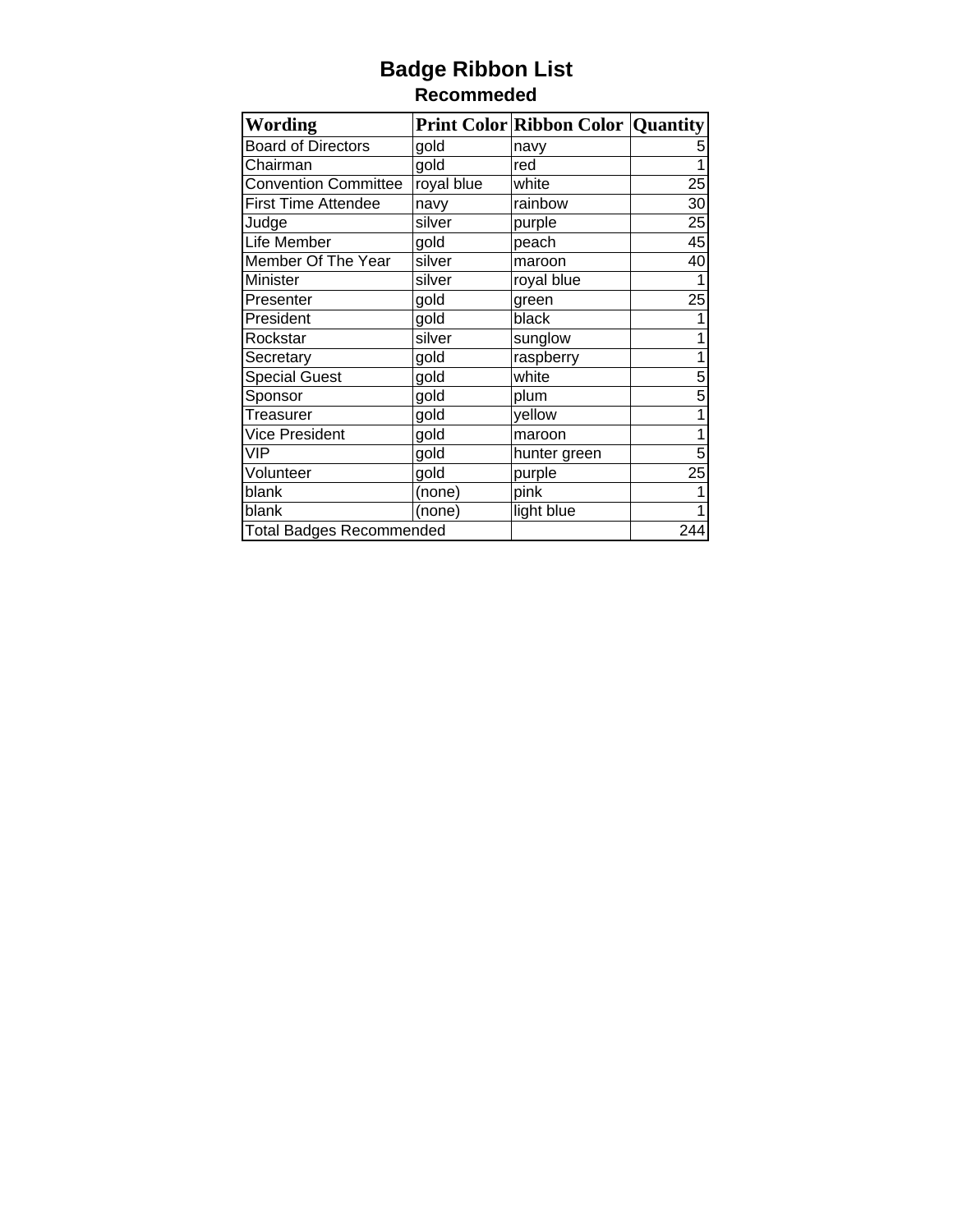# **CONTEST MOTION, 2009 MID-YEAR MEETING**

That the following changes and modifications be made to the "Pacific Coast Region National Model Railroad Association Contest Directory" and that these changes will be effective with the 2010 PCR Convention contest events.

Section IV. Contest Sponsorship

Add a new Section D: "**There will be a Popular Vote contest for Models, Crafts and Photography. The ballots for this contest will be provided by the convention organizing committee and will be included in the registration packet for each registered attendee. Facilities will be provided in the contest room for attendees to deposit these ballots. The voting for these awards will be closed when regular contest judging begins."**

Retitle the current Section D to Section **E**.

Section V. Model Contests

Section C, Section 6.

Change to read: "Maintenance of Way: All types of non-revenue equipment not included in categories 3-5 above, all types of trackwork, all types of **non-revenue** railroad off-track vehicles.

#### **Delete section VIII. Locomotive Performance Contest (Tug of War)**

Renumber "Section IX. Photo Contest" to Section "**VIII**".

Current Section IX. Photo Contest

Section A. Change to read: "The Photo Contest includes the Print Contest, which **is** conducted and judged separately. Anyone who fulfills the requirements of Section III may enter **the Photo Contest**.

This will delete any reference to the Slide Contest.

Section C, Add a new Section 5. "**Working on the Railroad: Color prints of railroad workers in the performance of their duties while working on the railroad. This includes employees of common carrier and private railroads as well as employees and volunteers at railroad museums, but is restricted to full size (12"=1') railroads regardless of track gauge.**

Current Section 5. Change to read: "Color prints of prototype railroad-related subjects not covered in **3 through 5** above. These may include, but are not limited to, images of people **(except as covered in Section 5 above)**, isolated details, or rolling stock; flash-assisted or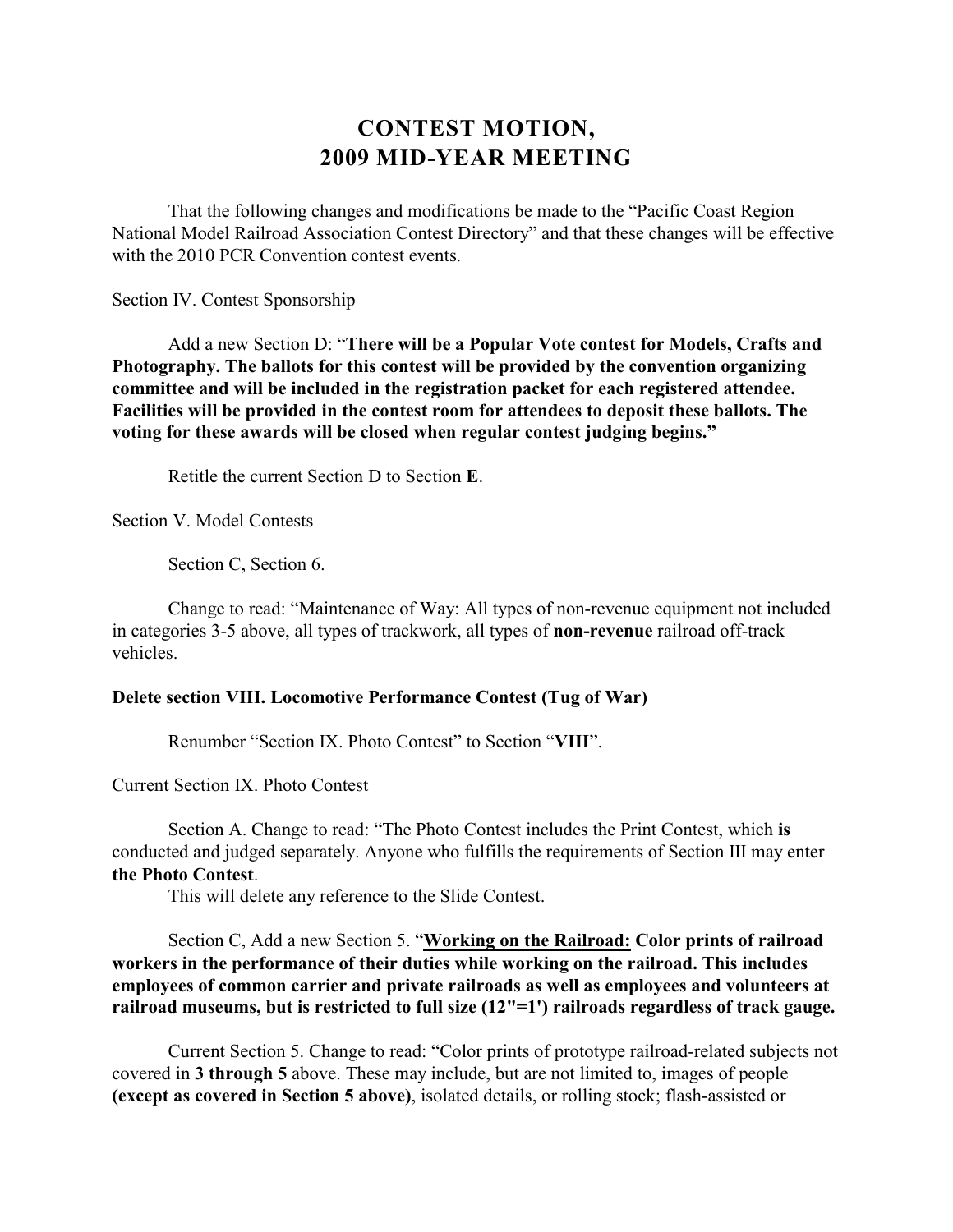special effects images; and composite or multiple-exposure images. **Computer enhancement beyond what could normally be performed in the darkroom is not allowed. If there is any question on this, the region Contest Chair will make the final decision.**

Renumber the current Sections 5 through 7 to **Sections 6 through 8.**

**Delete Sections E, F & G, all pertaining to the Slide Contest.**

Change Section H to **E**.

Add a new **Section IX. Crafts**

**A. The Crafts Contest will follow the guidelines of the National Contest, but will be a judged contest. There will be at least two judges, but three judges will be preferred for each category.**

Appendix A: PCR Contest Forms.

**Delete entry forms for Slide Contest and Locomotive Performance Event (Tug of War). Add entry form, per example, for Crafts.**

Photo Contest Judges and Participants Guide

**Delete restrictions for use of "light sensitized surface" and allow the use of images created by use of digital cameras and printed on ink jet and laser printers.**

Section D. Procedure, Section 8. Add a second sentence: "**Best print of show may be concealed until the awards presentation, if it is known that the winner will be in attendance.**"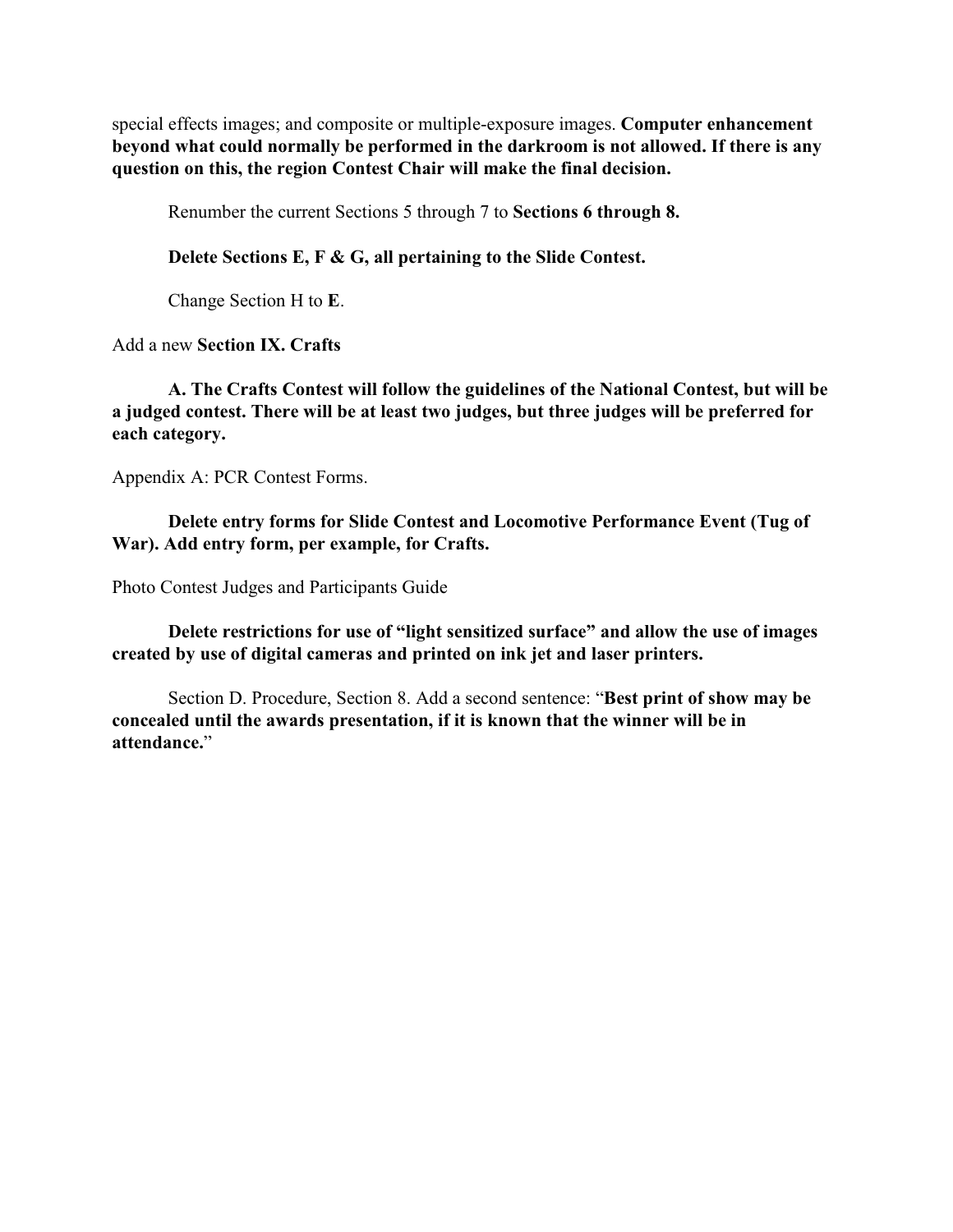#### **PCR BY-LAWS AND MANUAL OF OPERATIONS COMMITTEE**  October 2009 Mid-Year BOD Meeting

Attached are two proposed changes to the PCR Manual of Operations based on discussions at the April 2009 BOD Meeting.

One change provides a description of the role of the Membership Manger and Member Services Chair.

The second provides changes to the wording of the PCR Awards to reflect a change to the name of the Division Member of the Year, to change the Past Presidents recognition from a pin to an award and adds the John Allen Award to the official PCR Awards.

Changes to the Manual of Operation require approval of the PCR BOD.

Respectfully Submitted,

Dave Connery By-Laws and Manual Committee Chair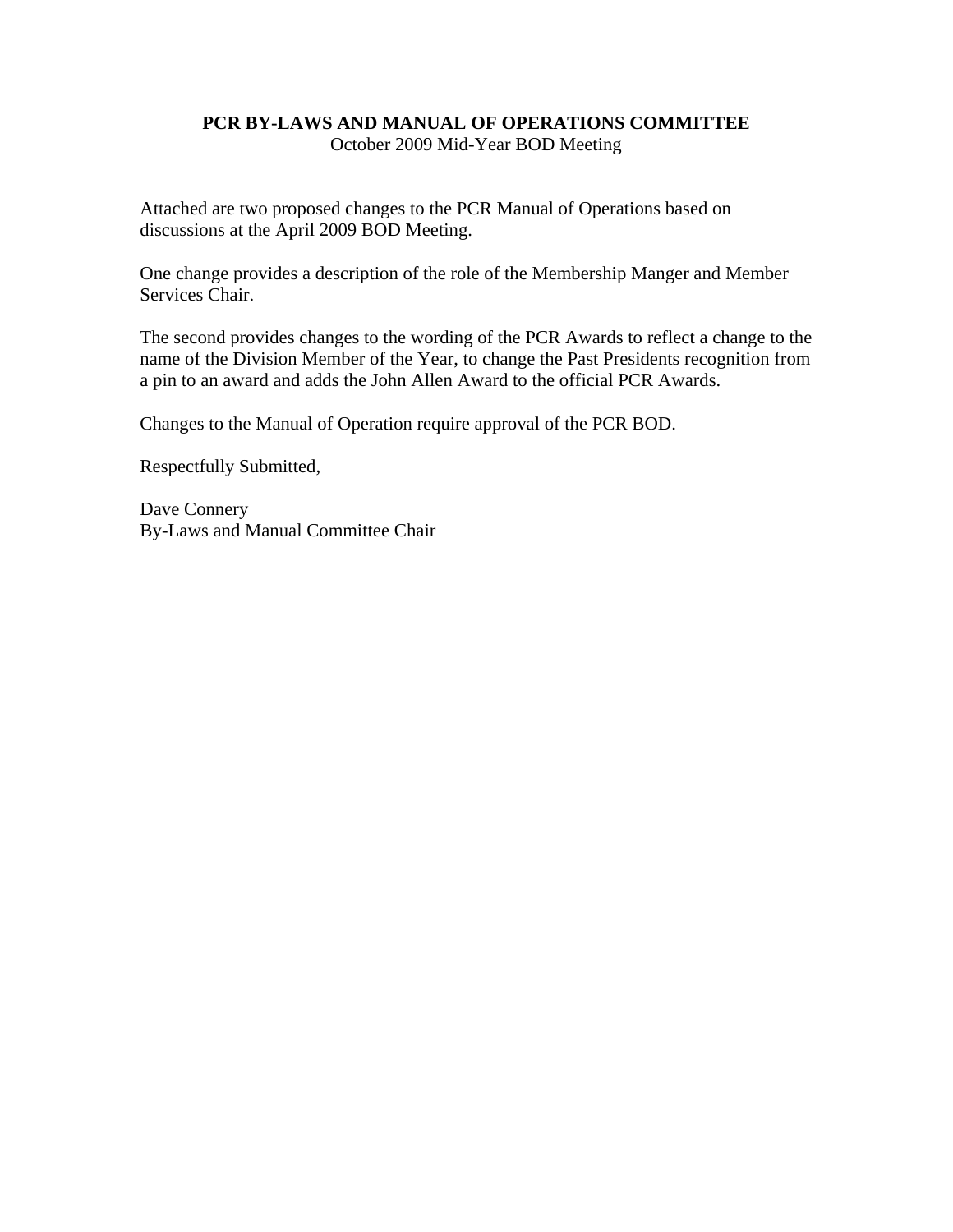#### **SECTION 10 – PCR AWARDS**

A. The purpose of this Section is to set forth a procedure for recognizing meritorious service within PCR. All awards will be presented at the Annual Convention of PCR.

 1. PCR PRESIDENT'S AWARD. Will be sponsored by PCR and shall be given annually for outstanding service to PCR. The selection of the recipient shall be made by the President of the PCR.

2. PCR DIVISION MEMBER OF THE YEAR. Will be sponsored by PCR and shall be awarded annually to a person from each Division for outstanding service. The Director of each Division will select the recipient and notify the Chairperson of the Honors Committee of the selection at least 30 days prior to the Annual PCR Convention.

3. PCR PAST PRESIDENT'S PIN AWARD. To be awarded at the PCR Annual Membership Meeting and presented by the incoming President to the outgoing President. Upon authorization by the Board of Directors at the preceding mid-year (fall) Board of Directors Meeting, the Chairperson of the Honors Committee will procure a suitable pin award and deliver it to the incoming President prior to the Annual Membership Meeting.

4. JOHN ALLEN AWARD. To be jointly sponsored by PCR and the Coast Division, managed by the PCR Honors Committee and awarded at the Annual PCR Convention. Selection of John Allen recipients to be by a committee composed of all previous recipients of the award and to be presented by them.

5. Awards proposed by groups or individuals other than PCR or its Divisions at Annual or Mini-Conventions must have the approval of the Board of Directors. A representative of the group proposing the award will provide the Chairperson of the Honors Committee and the Board of Directors with a description of the award, purpose, method of selection, and intended means of presentation. Upon approval by the Board of Directors, the Secretary will issue a letter to the representative sanctioning the award and stating any restrictions or limitations.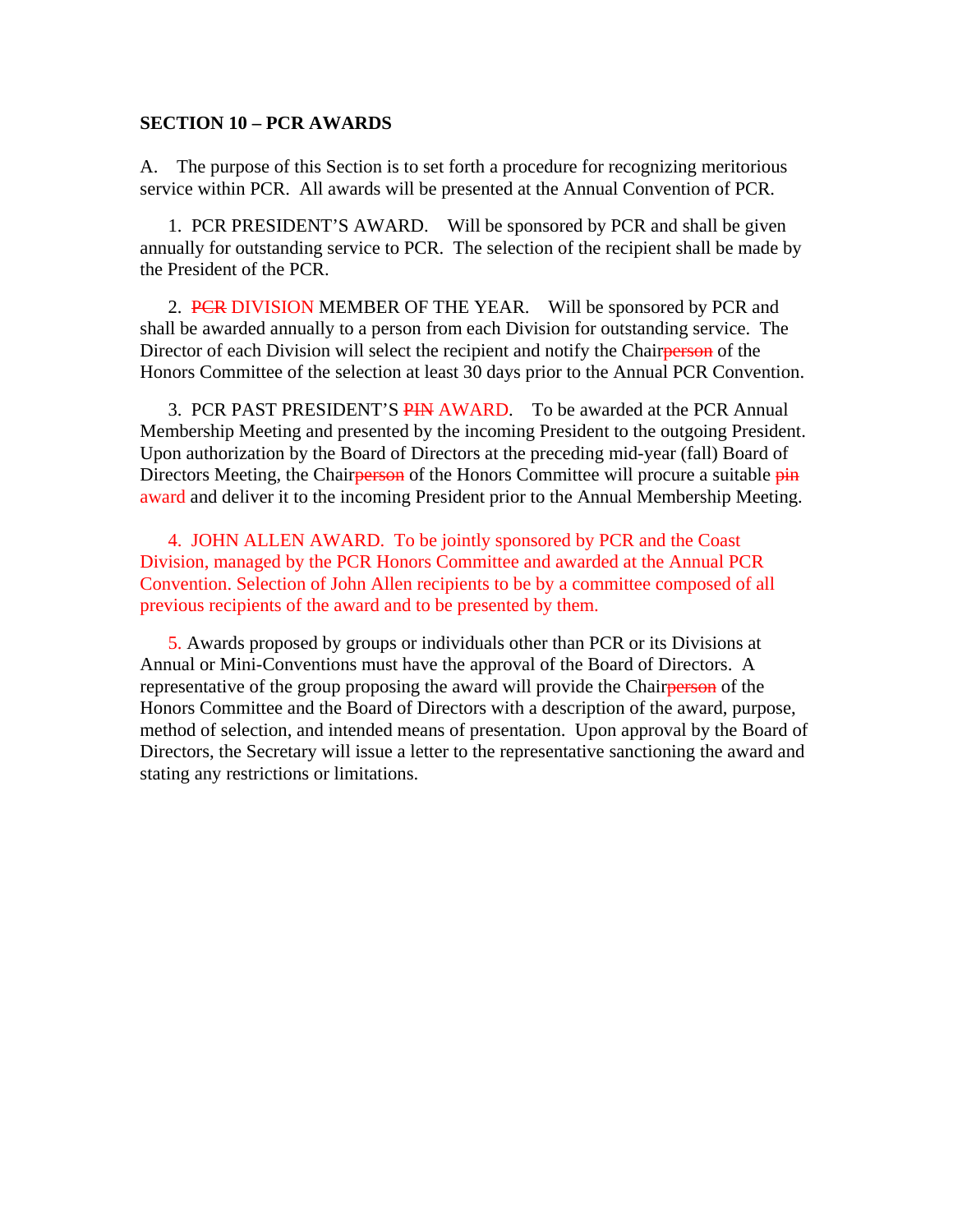#### C. MEMBERSHIP DEPARTMENT

 1. The Membership Department shall consist of a Manager and the Member Services Committee, Membership Promotion Committee, Member Aid Committee, Education Committee, and Special Interests Coordination Committee. The Manager shall oversee and coordinate the duties of these committees. Division Superintendents shall appoint, with the concurrence of the Region Membership Department Manager, committee members from their respective Divisions to fulfill the Membership obligations of each Division. Each Division shall forward NMRA dues collected by the Division directly to NMRA.

 2. The MEMBER SERVICES COMMITTEE shall consist of a Chair appointed by the Membership Department Manager in consultation with the President. The Member Services Committee shall provide Divisions with a current address file for mailings and serve as the interface for PCR with NMRA regarding membership issues. The PCR Membership Manager shall obtain current copies of NMRA reports from the Member Services Chair and provide each Division Membership chair the reports relevant to their respective Division.